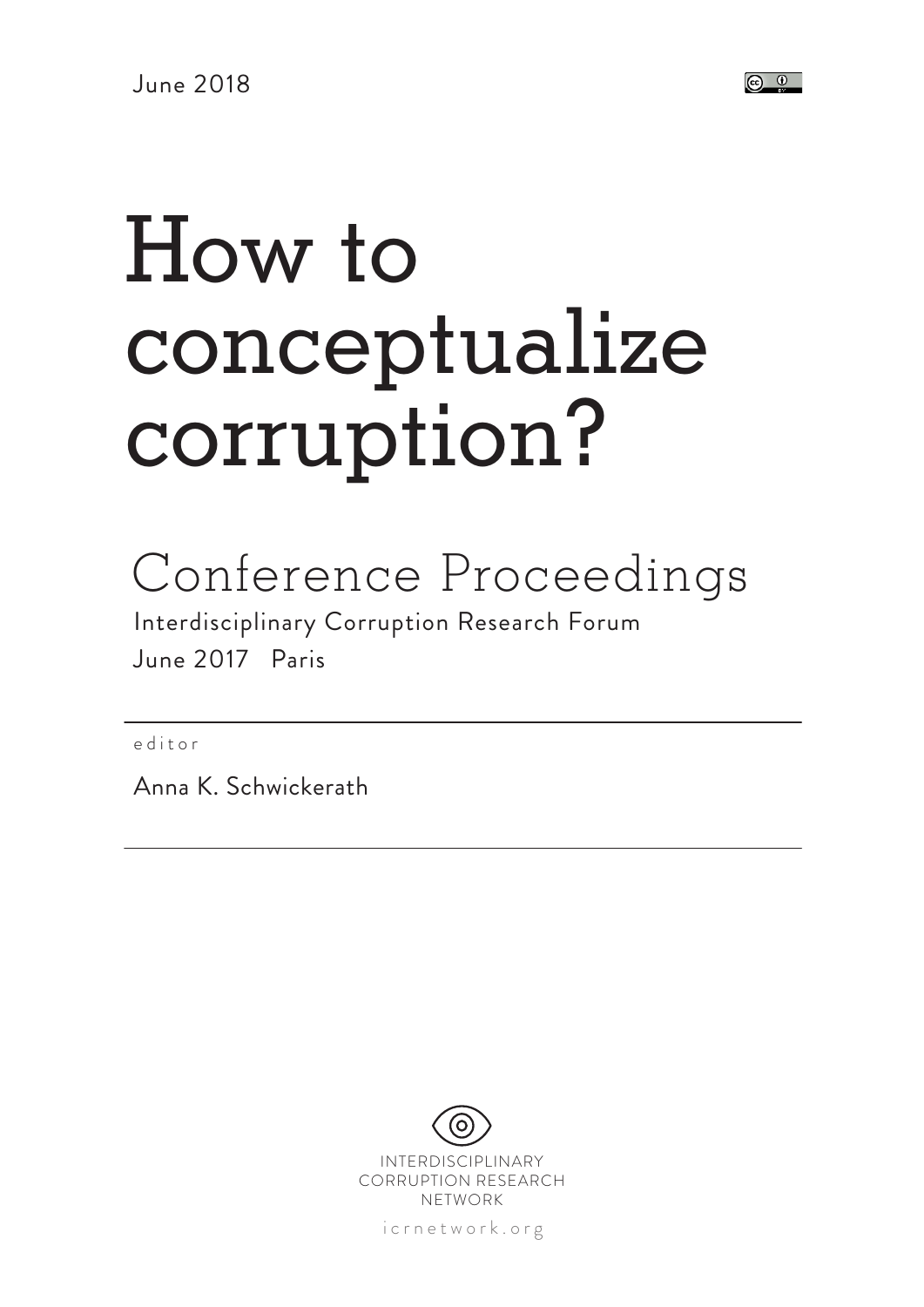#### preface

The second Interdisciplinary Corruption Research Forum took place at SciencePo, Paris in June 2018. With the aim of understanding corruption to design effective policies, the conference focused on the question "How to conceptualize corruption?". For each of the nine workshops and the author's workshops of the ICR Network's publication projects a summary was prepared by the chairs and organisers. Our special thanks go to the reviewers, Ilona Wysmulek and Matthew Ayibakuro, for their helpful comments and ideas during the editing process of the proceedings.

Anna K. Schwickerath, on behalf of the Interdisciplinary Corruption Research Network (ICRN)

For further information on the network and the conference, please visit: icrnetwork.org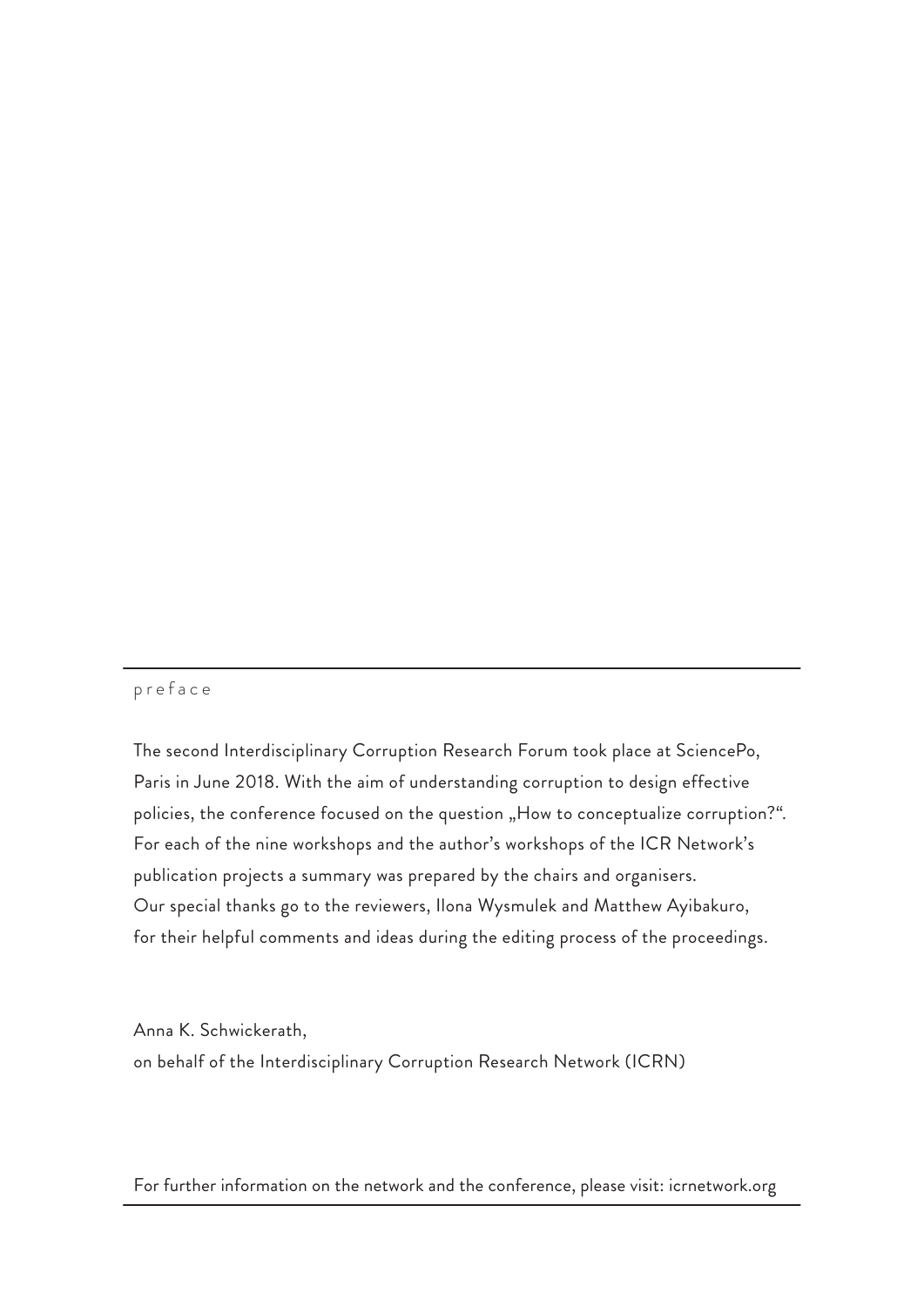#### content

| > Nils Köbis<br>The Role of Data: How Can Indicators<br>Be Useful for Combatting Corruption?<br>Page 04                                                                            |
|------------------------------------------------------------------------------------------------------------------------------------------------------------------------------------|
| > Annika Engelbert<br>The Impact of International Assistance<br>on Domestic Anti-Corruption Strategies Page 10                                                                     |
| > Jessica Flakne<br>How to Successfully Implement International<br>Legal Norms in National Anti-Corruption Contexts<br>Page 16                                                     |
| > Sofia Wickberg<br>Historical Roots of Corruption Page 24                                                                                                                         |
| > Anna K. Schwickerath<br>Conceptualizing Corruption in Fragile States Page 30                                                                                                     |
| > Ina Kubbe<br>The Importance of Social Norms in<br>Designing Anti-Corruption Mechanisms Page 35                                                                                   |
| > Steven Gawthorpe<br>Corruption in Public Administration Page 43                                                                                                                  |
| > Jessica Flakne<br>Compliance, Competition and<br>Corruption: Private-Sector Perspectives<br>Page 48                                                                              |
| > Nina Onopriychuk and Oksana Huss<br>Anti-Corruption Policies and Practices in<br>Post-Soviet and Eastern European States<br>Page 54                                              |
| > Annika Engelbert<br>Author's Workshops:<br>Corruption and the Impact of Democracy, Corruption and the<br>Role of Law, Corruption and Norms: Why informal rules matter<br>Page 61 |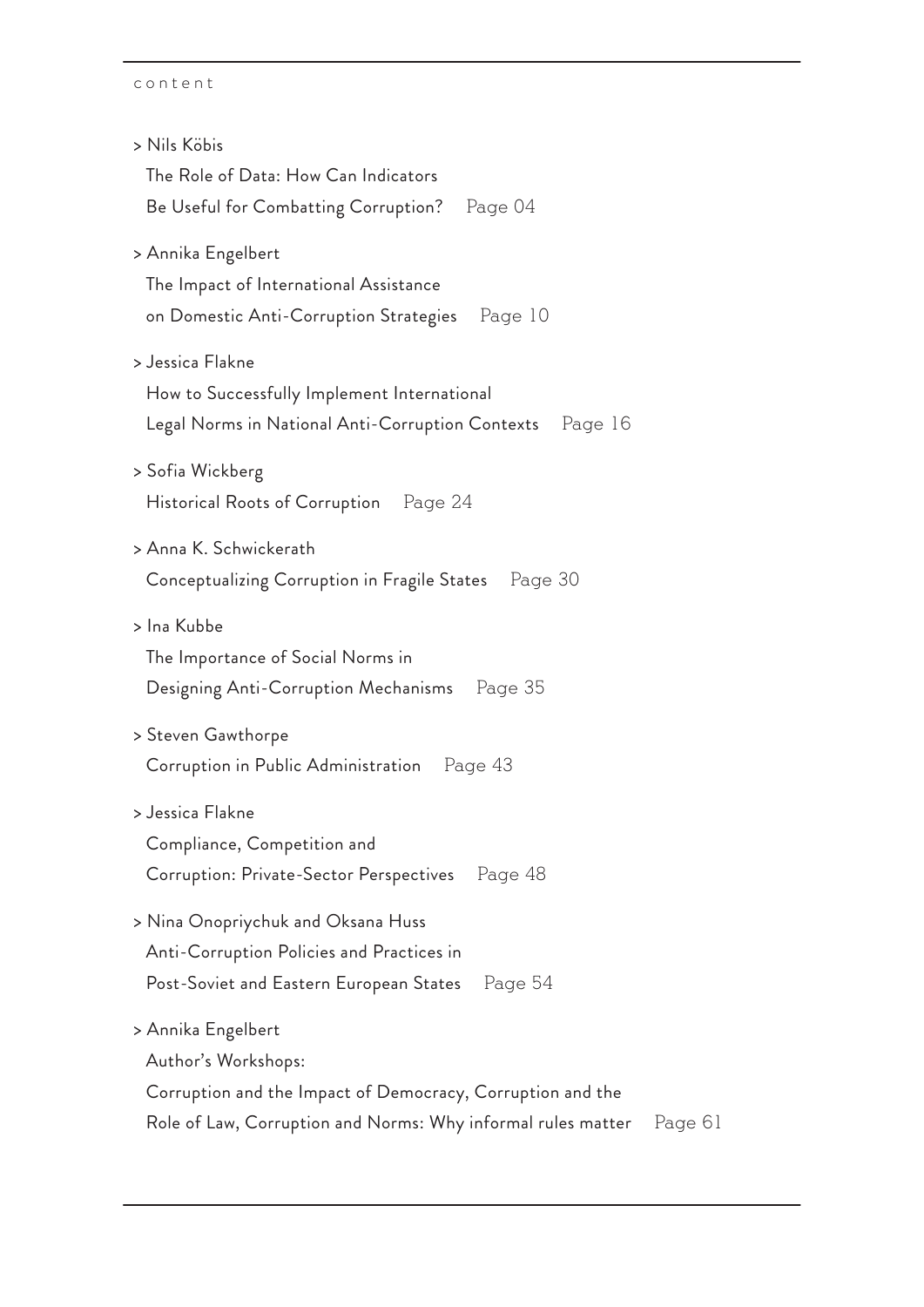## The role of data: How can indicators be useful for combatting corruption? Nils Köbis, University of Amsterdam

Abstract

The workshop shed light on the complex challenges researchers face when attempting to measure corruption using survey and aggregated indices. Besides the conceptual challenge of measuring corruption in different cultural, socio-and spatial contexts, the usefulness of indices to curb corruption globally was discussed. The workshop commenced with the introduction of a novel indicator, the Index of Public Integrity (IPI) aimed at providing a more actionable and objective way to measure public integrity frameworks. Secondly, the question of the interplay between concept and variable in the context of ex-ante harmonization of corruption items was raised, focusing mostly on the example of the index of bribe-giving in public schools in Europe, based on the Global Corruption Barometer, the Life in Transition Survey and the Quality of Government Survey. The final presentation examined at the relationship between corruption and human rights conceptually, but especially in terms of what the data reveals about that relationship - exploring the insights provided by the data, but also questioning whether quantitative analysis of such relationship is good enough to inform policy. By using an overview of conceptualizations of corruption – the newly developed atlas of corruption types – discussions aimed to specific the type of corruption that underlies each specific measurement tool.

Keywords

### surveys large N corruption index perception data aggregation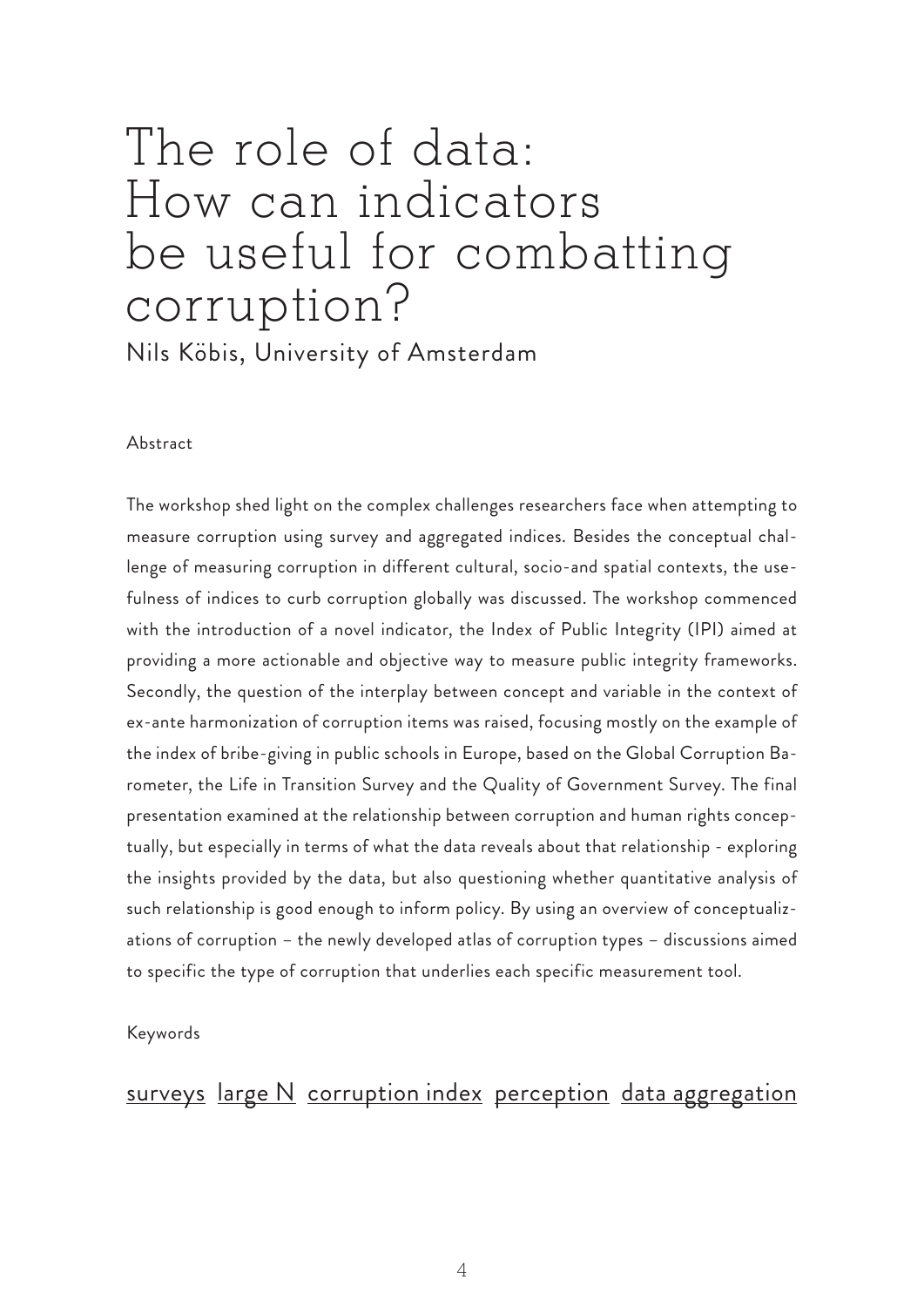#### Introduction

Due to its secret and often illegal nature, obtaining direct data on corruption poses a big challenge. As a means to meet this challenge international corruption indicators have been developed. These indicators are often comprised of large surveys. Thanks to methodological advances, reliability of the data has steadily improved. Underlying these aggregate measures of corruption lies a conceptual challenge: what type of corruption is actually investigated? Is it possible to compare a corruption score in one country with a corruption score in another country? And how can data quality be ensured both with regards to social desirability concerns and fraudulent data collection procedures?

Even though these conceptual and methodological challenges linger, since the inception of Transparency International's Corruption Perception Index (Lambsdorff, 1999), international indicators have been on a steady rise. It is important to note that Transparency International explicitly did not develop the index as an academic measurement but instead sought to use it as a tool to raise awareness about corruption. It appears as though this quest was successful as by now, the annual Corruption Perception Index scores are widely reported in national news outlets. Yet, also well cited academic papers have been published using the CPI as a proxy for country level corruption (e.g. Mauro, 1995). This practice has sparked a lively debate about the academic use the CPI and its systematic measurement distortions. As a result of this debate several new indicators have been developed seeking to meet the conceptual and methodological challenges of providing an international and inter-regional comparative measure of corruption (e.g. Indicator of Public Integrity, Quality of Governance Expert survey). Also, Transparency International has reformed its CPI measurement so as to increase intertemporal comparability.

All in all, capturing corruption around the world with the attempt to provide a comparative measure remains a daunting task. Hence, this workshop focused on these conceptual and methodological intricacies with an attempt to advance the debate on these issues. It also sought to discuss how these indicators can be used to successfully curb corruption around the globe.

### Introducing the Index of Public Integrity

*Niklas Kossow, European Research Centre for Anti-Corruption and State-Building (ERCAS), Hertie School of Governance, Berlin*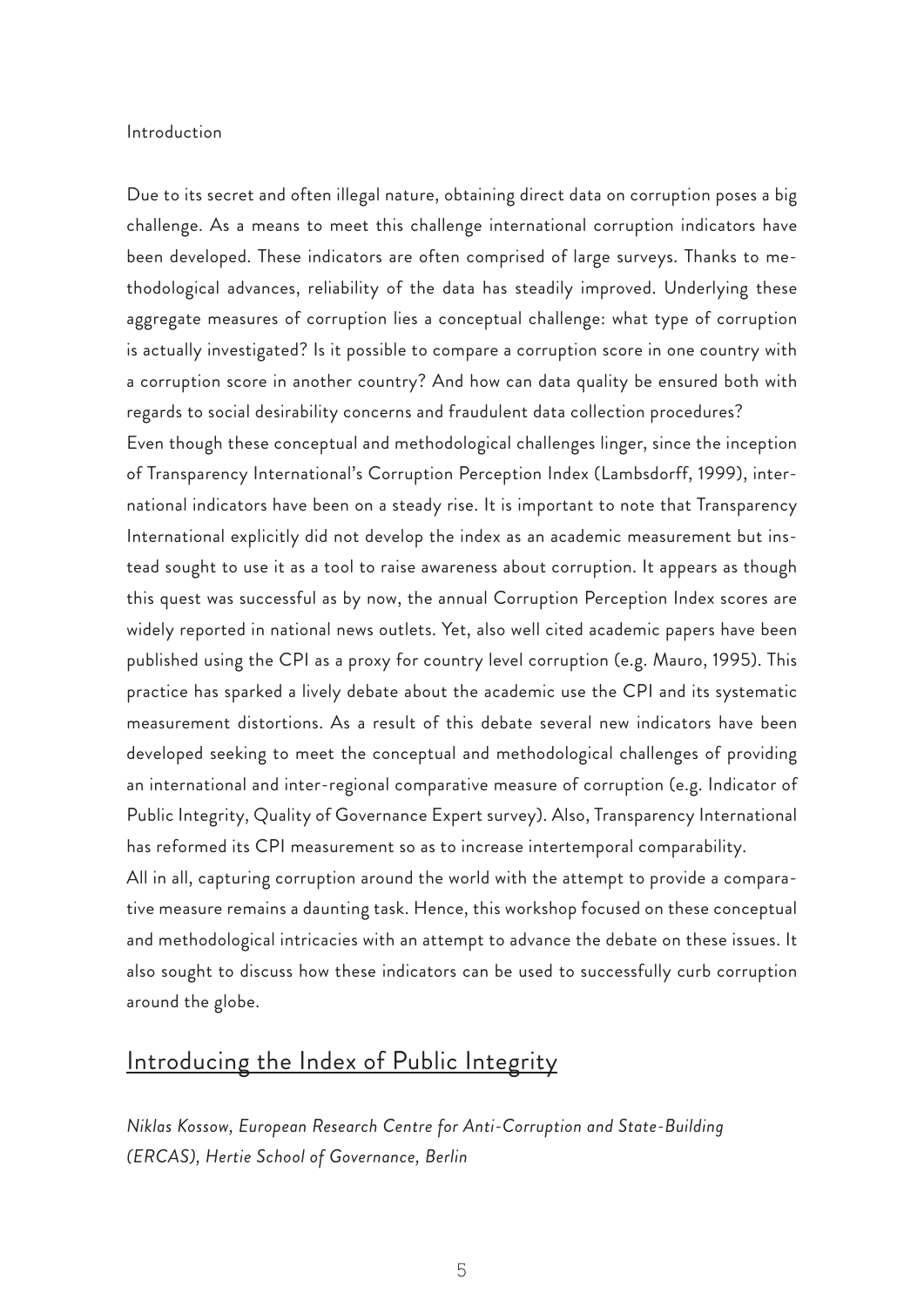The first presentation of the workshop presented the efforts to build a more actionable and objective way to measure public integrity frameworks through the Index of Public Integrity (IPI). This effort was based on the realization that levels of corruption according to classical measurements appear relatively stable over time. Hence a novel framework that provides more actionable insights was developed. The theoretical framework for this work is the distinction between particularism vs. universalism (Mungiu-Pippidi, 2014), posing the essential question who gets what. In countries in which ethical universalism is the norm the credo that everyone should be treated equal exists. Overall, corruption rather marks an exception in these contexts. On the contrary if particularism is the norm, goods are allocated to kinship, friendship or patronage etc., i.e. corruption is the norm. Using this theoretical basis, the IPI consists of the following six dimensions: judicial independence, administrative burden, trade openness, budget transparency, e-citizenship and freedom of the press. Taken together, the index measures the capacity to control corruption, and not corruption itself. After the presentation of the basic tenants of the index, the presentation invited a discussion of the IPI as a tool for researchers. The discussion focused on the similarities and differences with other previously existing indices.

## From Concept to Variable: Corruption Items in Cross-national Questionnaires

#### *Ilona Wysmulek, Polish Academy of Science*

The second presentation focused interplay between concept and variable in the context of harmonization of corruption items. Data harmonization describes the combination of existing data points from heterogeneous sources into an integrated index. As a topic, the data harmonization techniques concentrated mostly on the example of the index of bribe-giving in public schools in Europe, based on the Global Corruption Barometer, the Life in Transition Survey and the Quality of Government Survey. The talk provided a systematic review of questionnaires and codebooks of international public opinion surveys in search for questions on corruption that can be found via https://dataverse.harvard. edu/dataverse/survey\_data\_on\_corruption . This overview illustrated with the concerns about question wording and comparability of such concepts as , informal payment', , expensive gift' and ,bribe'. The discussion on this issue showed that achieving inter-national and inter-cultural comparability poses an immense challenge. Certain forms of informal 'motivation fees' in the education system might be considered acceptable in one context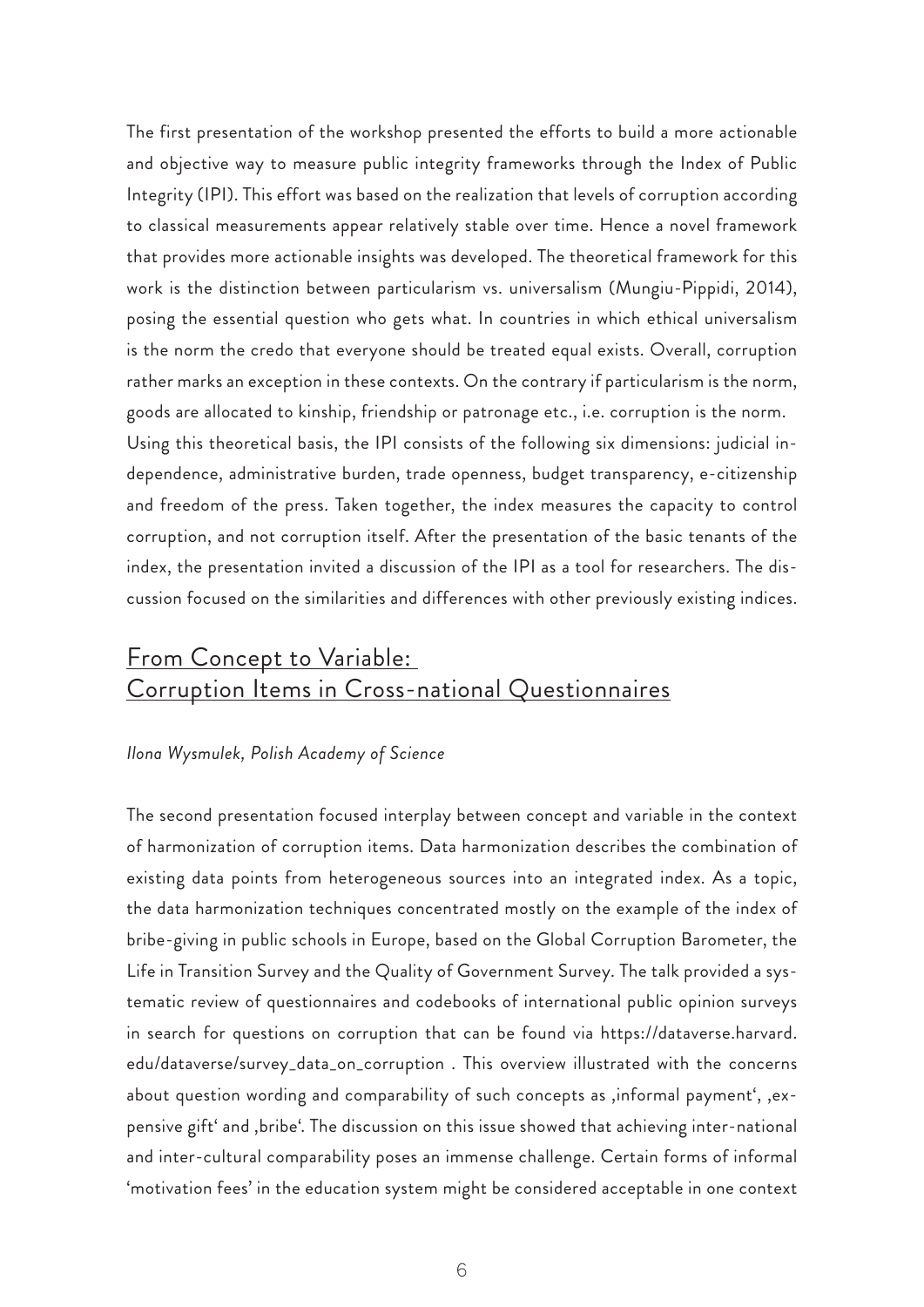but perceived as unacceptable in others. The ensuing discussion went into depth about the different forms of data harmonization, e.g. illustrating that two main forms exist. While ex-post-harmonization describes data aggregation after data collection whereas input-harmonization describes the pre-defined criteria according to which data will be aggregated that has not yet been collected.

## Understanding the relationship between corruption and human rights

#### *Matthew Ayibakuro, University of Birmingham*

The third and final looked at the relationship between corruption and human rights conceptually, but especially in terms of what the data reveals about that relationship. The talk explored the insights provided by the data and questioned whether policies could benefit from the quantitative analysis of the relationship between human rights and corruption. The presentation illustrated that direct and indirect effects of corruption on human rights exist. That means, corruption can directly affect human rights, e.g. by forms of extortionary corruption using sexual favours but it can also affect human rights indirectly, e.g. through the erosion of public institution such as courts that ensure the rule of law. One remedy for such human rights violations resulting from corruption lies in litigation. Moreover, the ensuing discussion proposed the application of general human rights principles in anti-corruption efforts, hence framing corruption as a human rights issue.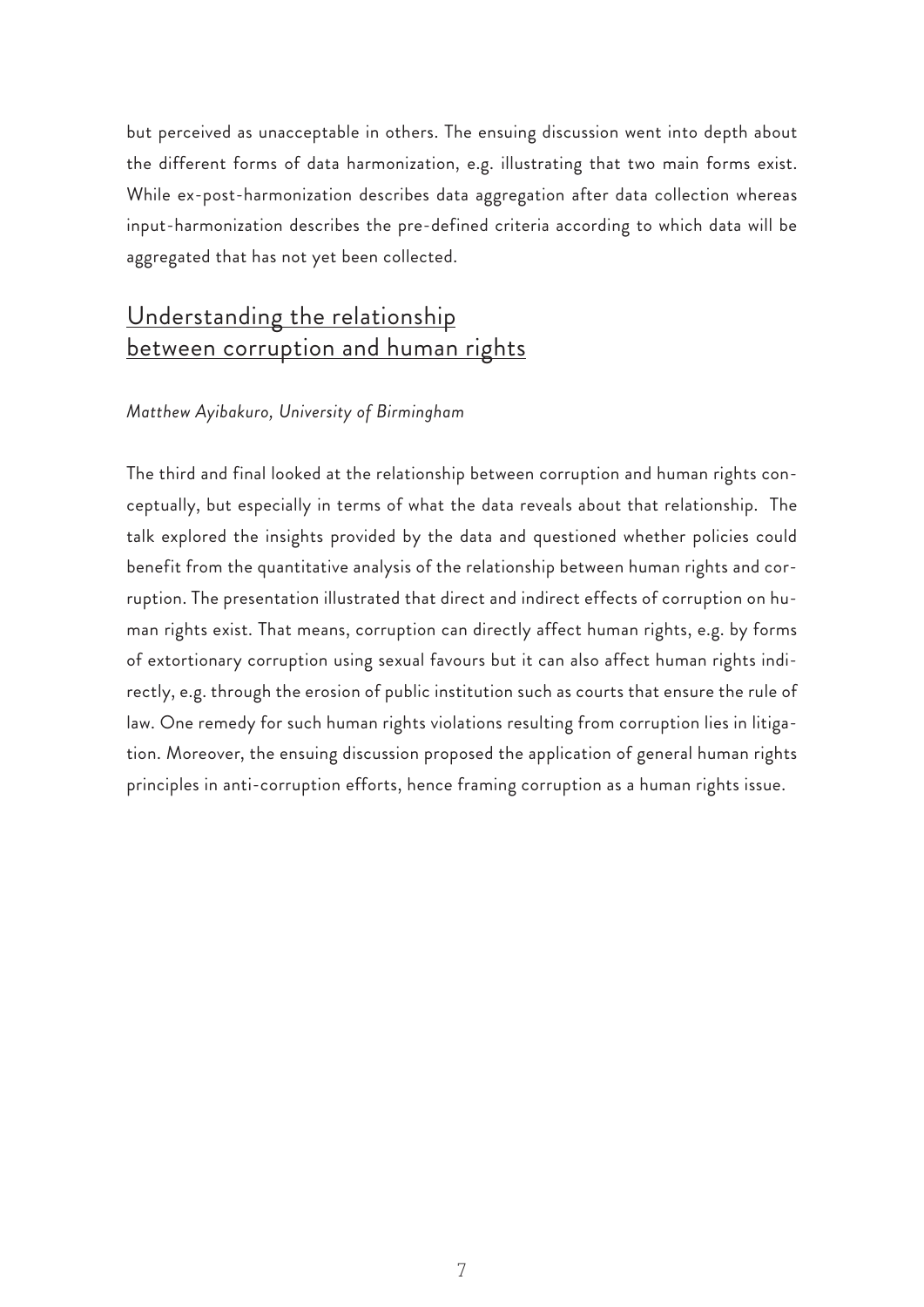#### Conclusion

> The conceptualization and operationalization of corruption poses one of the main challenges when trying to obtain indices that are comparable across different countries, regions and cultures.

> Aggregation of data nonetheless provides useful proxies for corruption, especially when the assessment methodology remains consistent over time. Yet it is at the same important not to draw too strong conclusions from indicators, e.g. by reducing country-level corruption to one single score.

> Conceptual confusion can be met by more systematic distinctions of corruption types at hand; more systematic distinctions (Köbis & Huss, 2018; Köbis, van Prooijen, Righetti, & Van Lange, 2016; Pinto, Leana, & Pil, 2008) can help to gain new insights about corruption around the globe harnessing the potential of interdisciplinary collaborations and not to draw too strong conclusions from indicators, e.g. by reducing country-level corruption to one single score.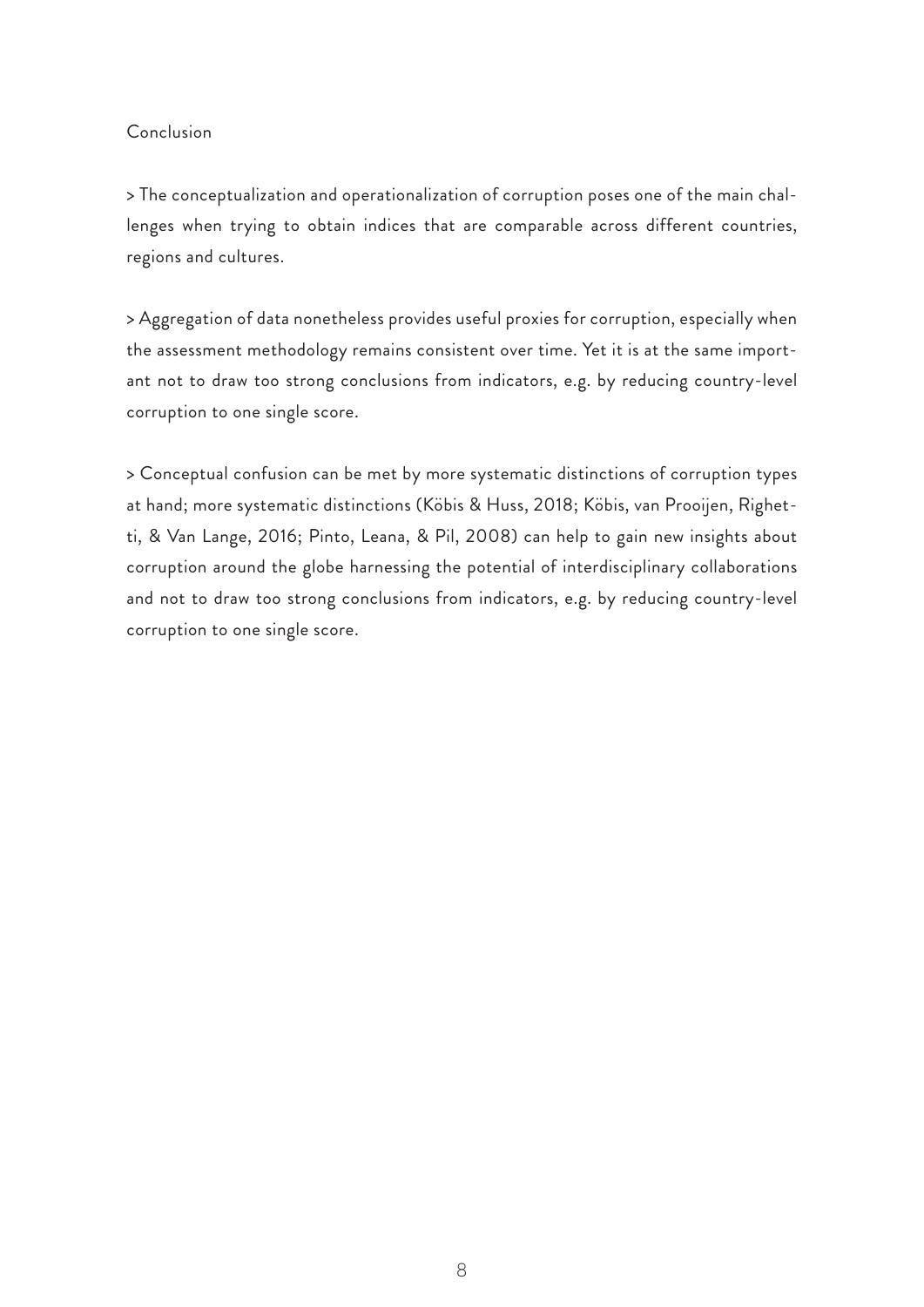#### References

> Köbis, N. C., & Huss, O. (2018). Ein Atlas zur Unterscheidung von Korruptionsformen. In P. Graeff & S. Wolf (Eds.), Korruptionsbekämpfung vermitteln (pp. 153–181). Wiesbaden, Germany: Springer. https://doi.org/10.1007/978-3-658-19016-3

> Köbis, N. C., van Prooijen, J.-W., Righetti, F., & Van Lange, P. A. M. (2016). Prospection in individual and interpersonal corruption dilemmas. Review of General Psychology, 20(1), 71–85. https://doi.org/http://dx.doi.org/10.1037/gpr0000069

> Lambsdorff, J. G. (1999). The Transparency International Corruption Perceptions Index 1999: Framework Document. Transparency International, Berlin. www. transparency. …. Berlin, Germany.

> Mauro, P. (1995). Corruption and growth. The Quarterly Journal of Economics, 110(3), 681–712. https://doi.org/10.2307/2946696

> Mungiu-Pippidi, A. (2014). Becoming Denmark: Understanding Good Governance Historical Achievers. In The Development of Good Governance (pp. 1–47).

> Pinto, J., Leana, C. R., & Pil, F. K. (2008). Corrupt Organizations or Organizations of Corrupt Individuals? Two Types of Organization-Level. Academy of Management Review, 33(3), 685–709.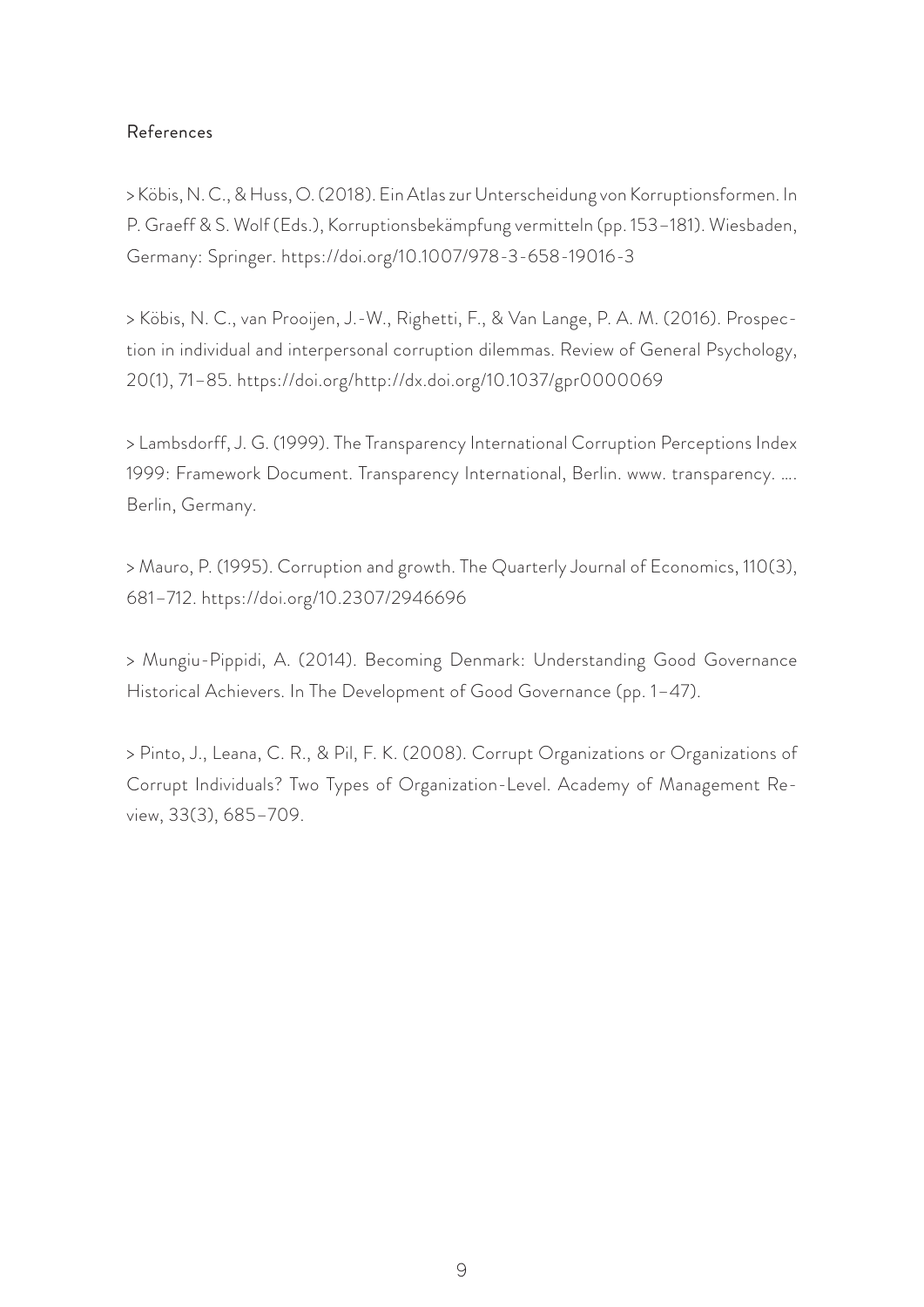## The impact of international assistance on domestic anticorruption strategies Annika Engelbert, Ruhr University Bochum

#### Abstract

For the last two decades, the fight against corruption is high on the development agenda, which results in a large number of governance programs and institutional reform efforts. However, success stories of these strategies are rare; anti-corruption measures in development cooperation have proven to be rather disappointing and require a review of the reform tools. Against this backdrop, the workshop has focused on two sets of questions: First, which conceptualizations of corruption have evolved over the past 20 years in international assistance and how do they differ among (multilateral and bilateral) donor organizations and partner countries? Second, what are the policy challenges arising out of these conceptualizations and how can we assess the effectiveness of international assistance in the field of anti-corruption? The session included three introductory presentations followed by a plenary discussion on the issues mentioned above: (1) Studying (anti-)corruption in context; (2) Conceptualizing corruption as a human rights violation; and (3) Measuring the effectiveness of international anti-corruption assistance. We eventually tried to identify innovative anti-corruption strategies that go beyond institutional approaches applied to date.

#### Keywords

## development democracy human rights context-specific concepts power relations international assistance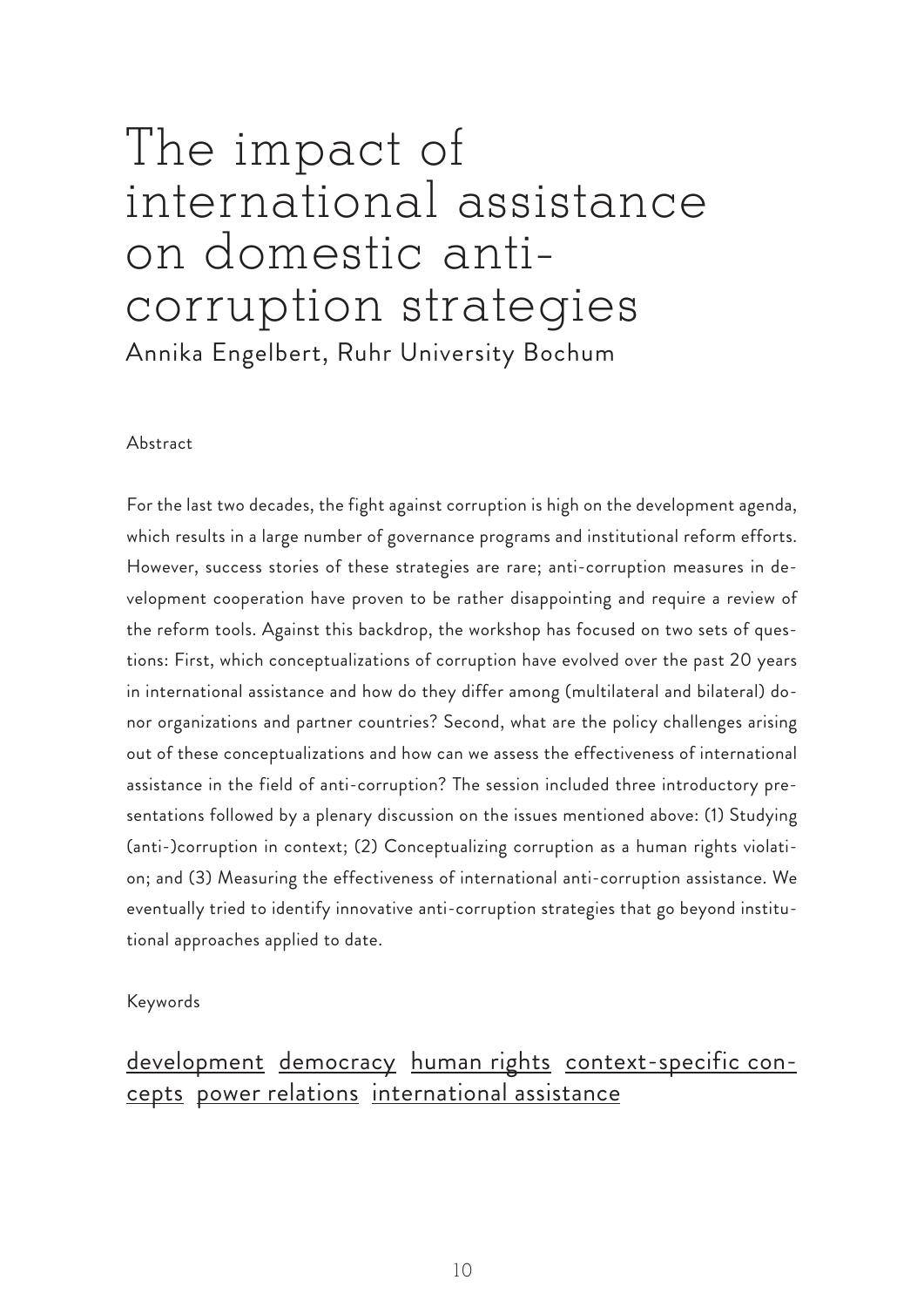#### Introduction

Since the famous "cancer of corruption" speech of World Bank's former president James Wolfensohn in 1996, the fight against corruption has been high on the agenda of international assistance and has awoken a large number of governance programs and institutional reform efforts. Many practitioners and scientists contest the successful implementation of these strategies; they deplore the lack of evidence that law reforms impact or shape economic growth, or that people change their behavior as envisaged. Reforms of anti-corruption laws and institutions seem not to deliver as intended. Nevertheless, scholarly research still concentrates on institutional solutions to the problem of corruption, and neglects largely the underlying static concepts of corruption that have been carried along through different theoretical considerations on how to fight the phenomenon. But is there actually a common understanding among donor and partner countries on what they aim to combat? Anti-corruption frameworks are grounded in the understanding of corruption that originates and prevails in societies that are, quite ironically, less affected by corruption than the target countries and regions. In turn, the predominance of a universal, normative definition of corruption, especially one that takes as its basis the idea that there are common transcultural perceptions of corruption, may lead to the widespread adoption of blueprint anti-corruption mechanisms that are not context-specific and thus, ineffective.

## Studying (anti-)corruption in context: Evidence from Peru

#### *Presentation by Denisse Rodriguez Olivari, HU Berlin / Wissenschaftszentrum Berlin (WZB)*

It is widely argued that corruption is not only higher in non-Western (poor) countries, but also culturally intrinsic to them. This presentation put forward the question how power and influence of the underlying narrative of the 'Global North' – embodied by International Financial Institutions – shape the assessment of corruption and anti-corruption strategies. Corruption, as well as the applied procedures against it, is shown in the presentation as a textbox example of how Western social constructions continue to reproduce power asymmetries between the 'Global North' and the 'Global South'. This fundamental divide between "rich" and "poor" is too simplistic and not helpful for developing anti-corruption policies, and should be replaced by a post-colonial perspective on the issue.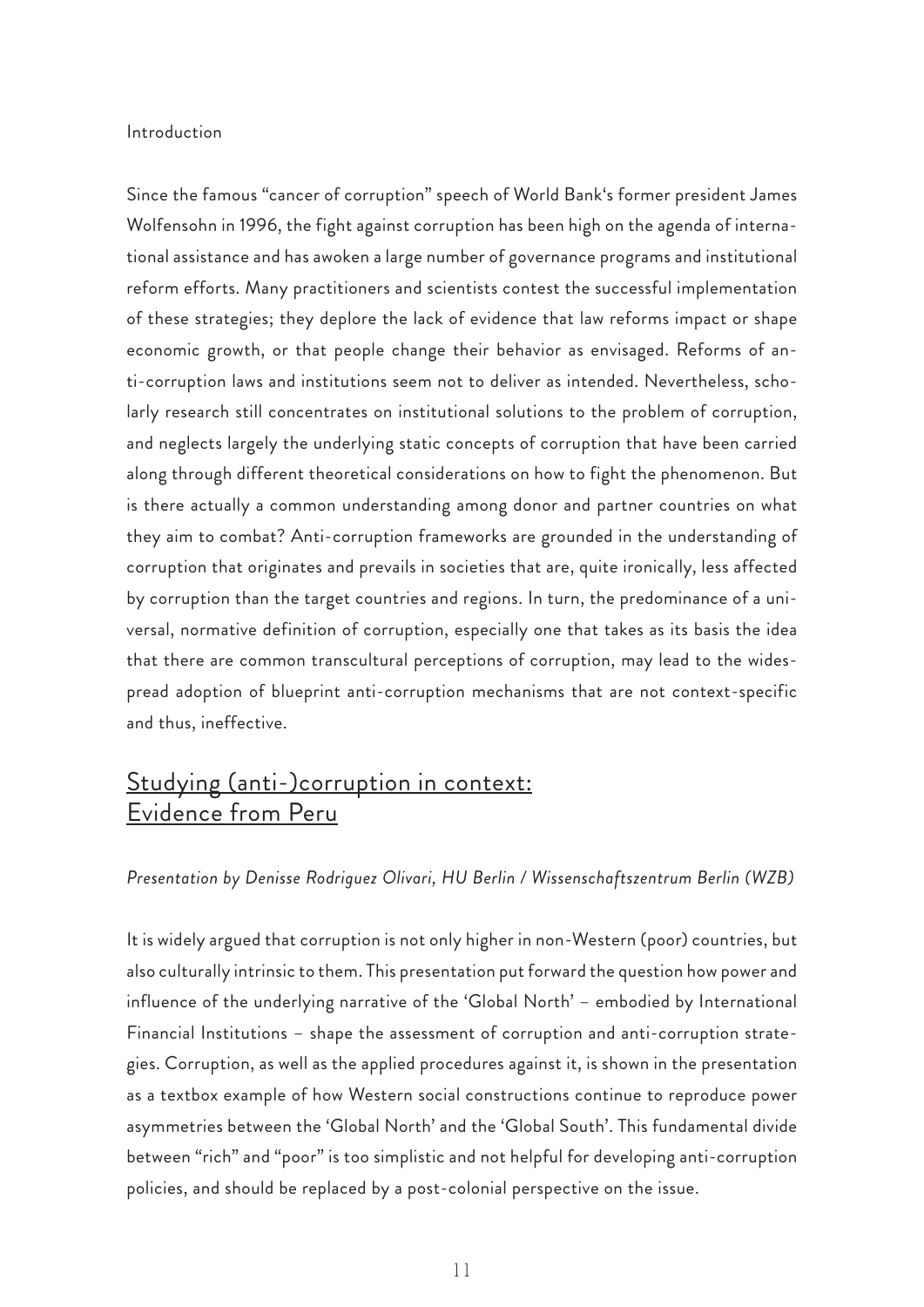The presented project is based on a doctoral dissertation, which focuses on the relevance of perceived corruption in the analysis of the effectiveness of anti-corruption efforts in younger democracies. By using evidence from Peru, the project seeks to examine why the fight against corruption – despite decreasing experiences (or incidences) of corruption – does not have an apparent impact on levels of perceived corruption, and the consequences of this experience-perception gap. This gap occurs especially when corruption cases are brought to the attention of the population via mass media and become scandals of public interest, which is – in anti-corruption terms – a desirable outcome. Yet, the more corruption is reported, the more it is felt to be happening. Perception of corruption is also highly dependent on actors who are addressing, interpreting and reporting the issue. For instance, the business community may perceive it differently than other social groups. Different groups compete to shape and dominate the corruption discourse. Researching the effects of the over-estimation of perceived corruption becomes crucial because it affects a country's business climate and creditworthiness and encourages corrupt behavior. In sum, the presentation contested the universal applicability of policy prescriptions and called for more context-sensitive, politically engaged anti-corruption initiatives, where corruption is understood as an evolving concept that is highly context-specific. Anti-corruption policies based on wrong concept assumptions may have adverse effects and worsen the underlying problem.

#### **Discussion**

As a starting point, the discussion took up one of the central questions raised in the presentation: Can we conceptualize the misuse of public office as the misuse of public trust? It may allow us to address the incidence-perception gap in corruption measures and overcome a stark distinction between the 'Global North' and 'Global South', as the misuse of public trust is a recent phenomenon occurring also in Western democracies such as the U.S. However, the concern was raised that very broad definitions of this kind may overstretch the concept of corruption. In the end, corruption may become "everything we don't like" – a concept that is rather blurry. As a consequence, we would struggle to tackle corruption and develop meaningful anti-corruption strategies.

A similar problem arises on the theoretical rather than on the policy level when shifting the focus to the very specific contexts of corruption occurrence. If we look at corruption as a particular incidence in a given unique setting (i.e., a confined case study), does it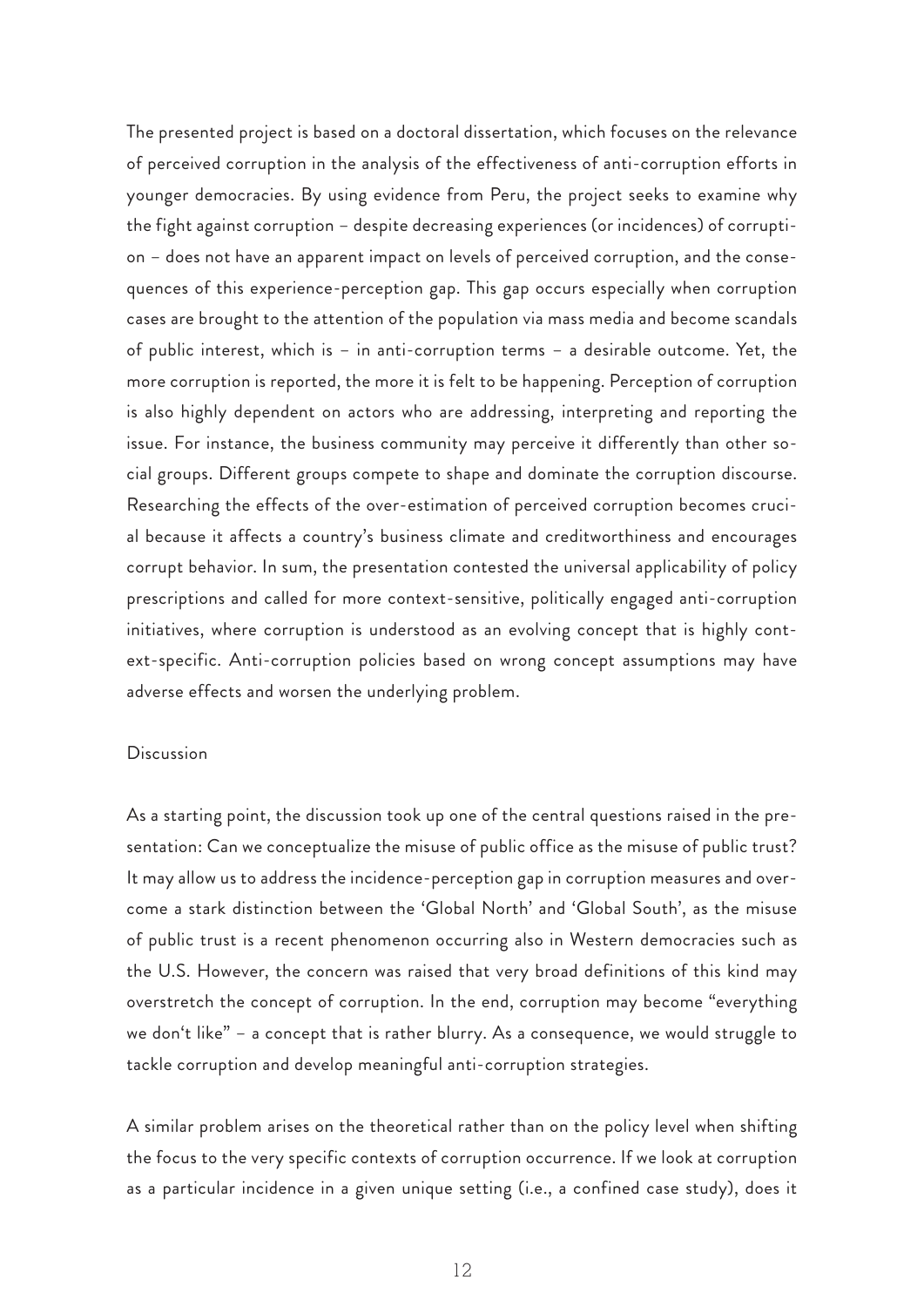mean that we need one corruption theory for each context? Does it mean the end of the search for a grand theory of corruption?

Regarding the corruption perception issue, it was highlighted that low moral standards are something very different from corruption (see, for instance, Afrobarometer surveys: http://www.afrobarometer.org/surveys-and-methods). Taking part in corrupt activities may not be regarded as morally wrong, but as a necessity to participate in public life. It remains subject to further discussions how we can tackle the "perception backlash" or "perception-incidence gap".

Eventually, the audience agreed that power relations shape international anti-corruption assistance and that aid conditionality plays an important role in curbing corruption, which is not always instrumental, but rather promoting window-dressing.

## How to measure the effectiveness of international anti-corruption assistance in Ukraine?

#### *Presentation by Oksana Nesterenko, National University of Kyiv-Mohyla Academy*

Over the past two years, the Ukrainian government has initiated the most sweeping anti-corruption reform in the history of Ukraine. International actors such as the OECD, the IMF, the World Bank, the OSCE, the Council of Europe, and USAID play key roles in this process. Representatives of the international institutions and representatives of the USA, EU and Canada not only support the reforms or are critical about their implementation, but also participate in the process of creation of new anti-corruption agencies and legislation in Ukraine.

Moreover, international institutions very often play a mediator role between the Ukrainian NGOs and representatives of Ukrainian authorities regarding anti-corruption public policy implementation. Therefore, anti-corruption can be termed as a joint effort of CSO and international actors, the latter currently playing a unique role in implementation of the new anti-corruption policy in Ukraine. Yet, the narrative of government politicians disclaims any impact of international assistance on anti-corruption. In this circumstance, the question of the effectiveness of international actors in the anti-corruption reforms in Ukraine arises. The presentation explored: (1) how can the effectiveness of international financial support be estimated; (2) which evaluation criteria should be used to get a correct impression of the impact of international actors and programs on anti-corruption reforms in Ukraine; (3) which indicators can be used to determine the quality of tools and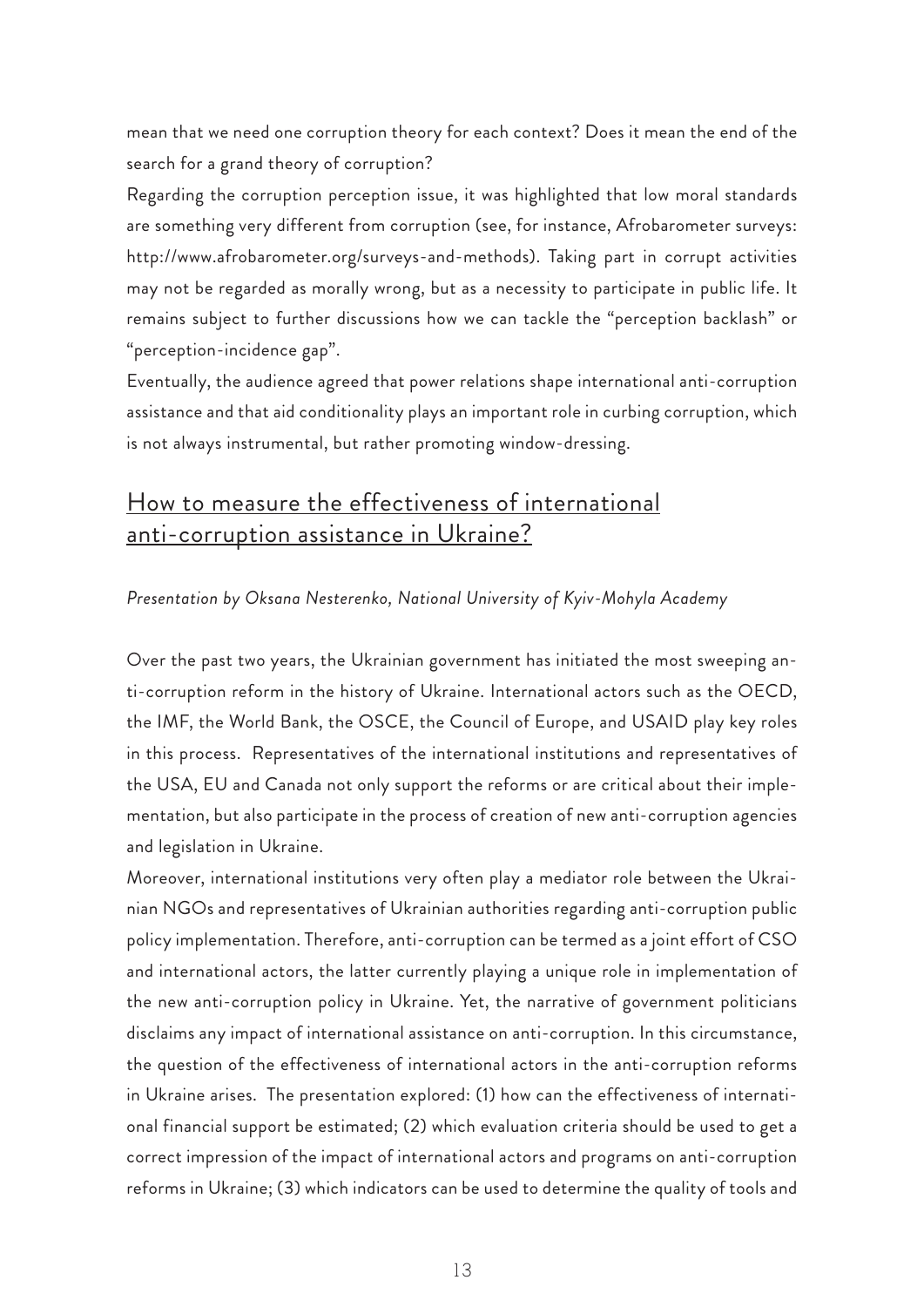#### programs used by international actors?

The presented project has been monitoring the direct and indirect influence of the international actors on anti-corruption reforms in Ukraine for the last two years in order to understand the role of the international actors in the evolution of anti-corruption reforms. In addition, the project determined why certain anti-corruption programs instituted by European institutions and the U.S. government failed in the past. Finally, the research project suggested practical recommendations for quality indicators of tools and programs, which can be used to evaluate the effectiveness of the international programs. It is important to start measuring the progress by defining benchmarks and compare the status before and after the introduced reforms. A useful tool may be an indicator that measures the improvement of quality of life.

#### Discussion

First of all, it was observed that corruption is generally conceptualized as incompatible with democratic values. The discussion centered around the question on how to assess international assistance, how to justify the involvement of international actors in domestic anti-corruption reforms, and what is anti-corruption success after all. First, one of the most prevalent problems seems to be that there is a lack of data to be provided by the international actors on the projects they are funding. Transparency is, in most of the cases, heavily neglected, and participants called for an open data policy to be implemented by donors. Second, the question was raised whether the current situation is the right pace for reforms. Ukraine may be an example for over speeding. Participants expressed their concerns that aggressive top-down approaches may suddenly become a threat for stability in the country. Third, it was mentioned that donors face an operational dilemma when providing technical or financial assistance to very corrupt countries. On the one hand, there is a strong correlation between corruption and poverty; thus, the most corrupt countries need the strongest support. On the other hand, donors run higher fiduciary, reputational, and developmental risks when operating in corrupt environments. Thus, accountability mechanisms need to be established in the partner country, while donors are accountable to their own constituencies. Other issues raised in the discussion concerned the development of sustainable (cross-country) institutional learning and ownership problems in the adoption of foreign anti-corruption strategies.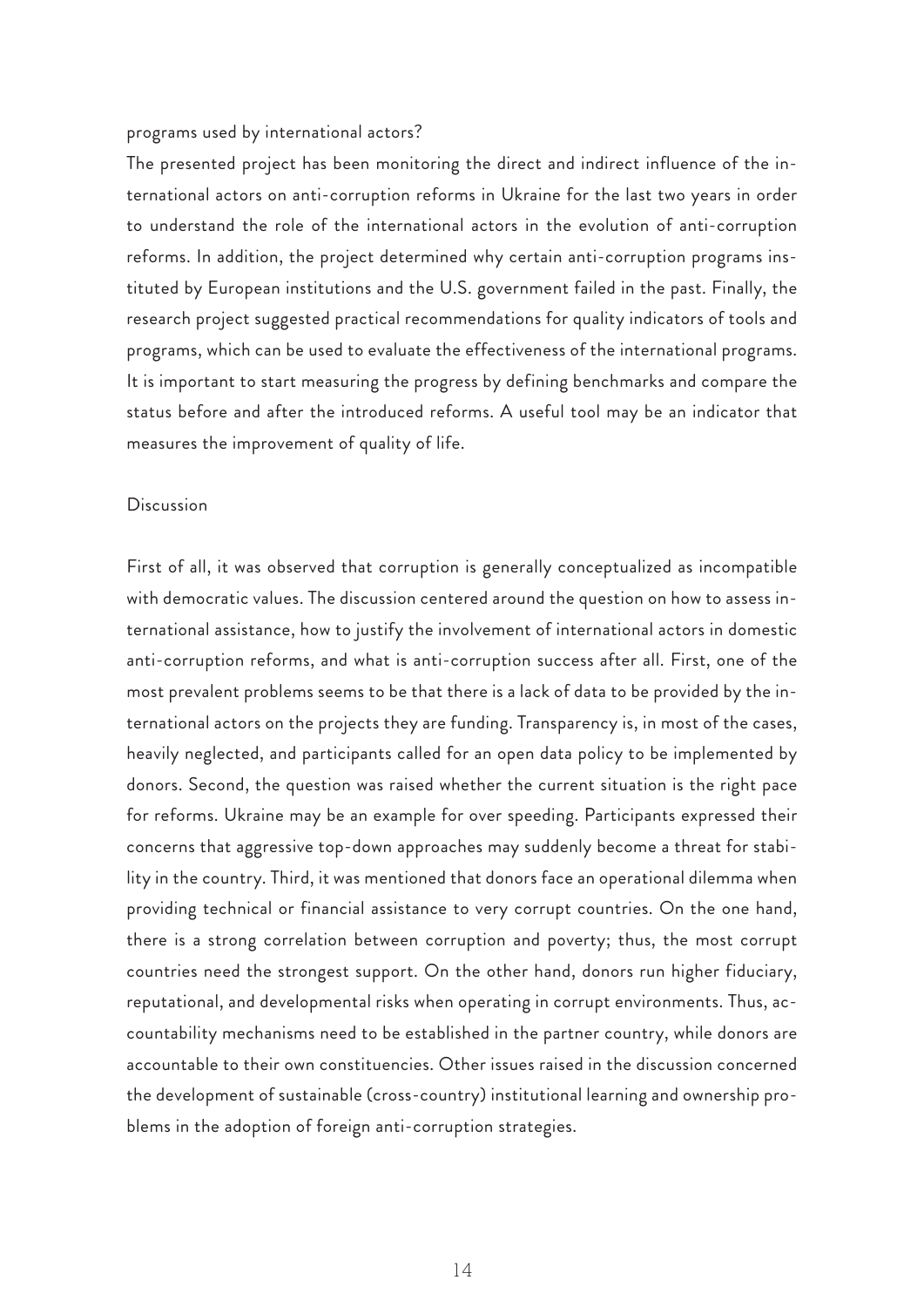#### Conclusion

In this workshop, we found more questions than answers, identified many policy challenges and a few promising innovative anti-corruption strategies. It did not become apparent in the discussions that we can draw a clear divide between donors' and partner countries' perceptions of corruption. It seems that corruption concepts – despite their plurality – are not treated differently in the 'Global North' and the 'Global South'. The main proposals on how to conceptualize corruption that have been so far neglected in the academic discourse were the following:

> Corruption as a human rights violation

> Corruption as the transformation from a public good into a private good

> Corruption as the opposite of an improvement of quality of life

The following innovative strategies were considered useful by the audience for international anti-corruption assistance and would require further research:

> developing context-specific solutions to corruption

> Applying a human rights-based approach to anti-corruption

> Strengthening civil society, particularly in environments where systemic corruption prevails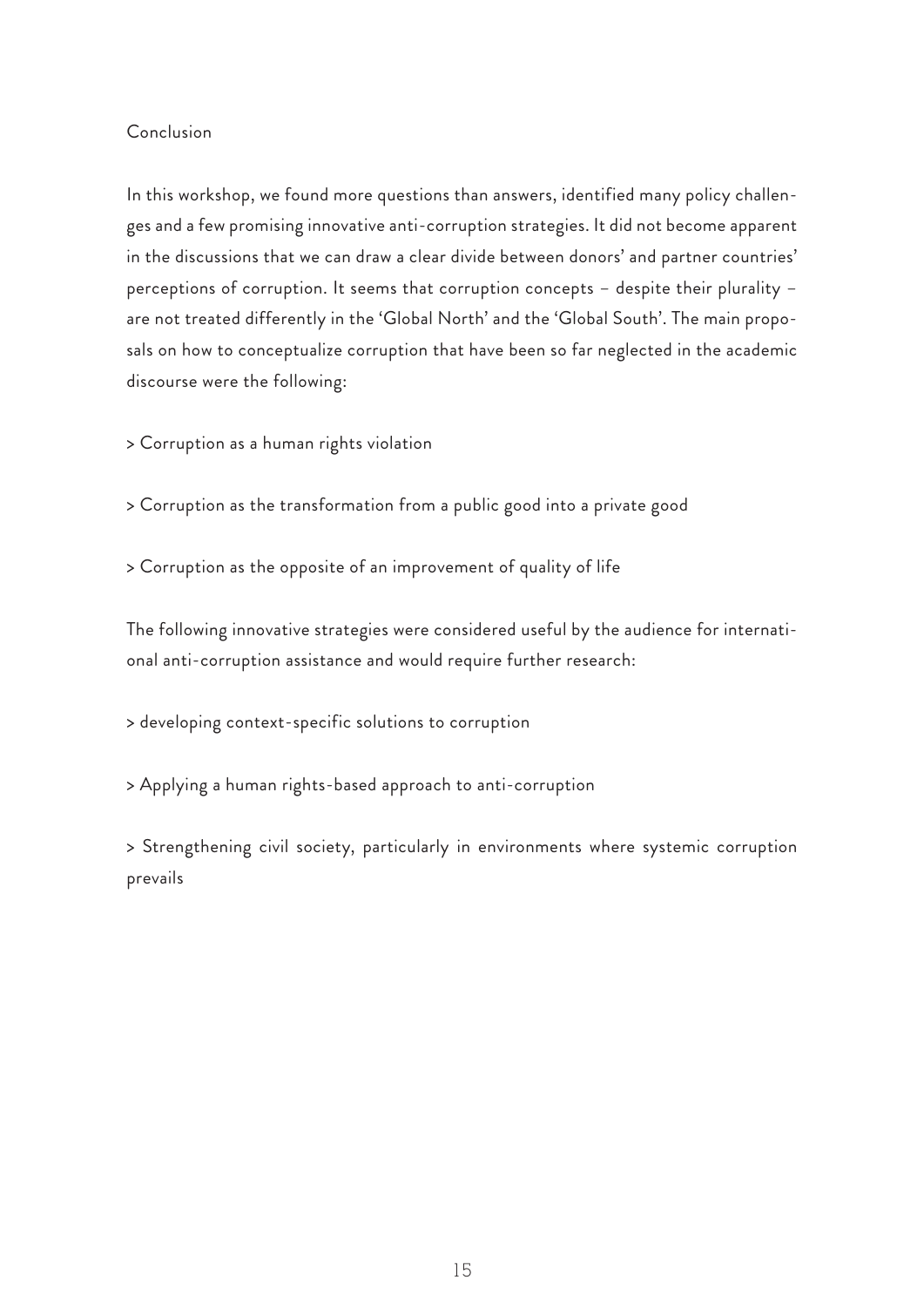## How to successfully implement international legal norms in national anti-corruption contexts Jessica Flakne, Georgetown University Law Center

#### Abstract

There is a growing consensus that the international anti-corruption efforts that brought best practices and international standards to Eastern Europe, Russia and gradually worldwide following the end to the Cold War have produced little good fruit. International organizations such as the UN or OECD have spear-headed numerous efforts, which have successfully engaged nations from around the globe to implement domestic anti-corruption legislation based on emerging international norms. To the extent that these domestic laws have fallen short of their goals – and many of them arguably have and continue to – contributions to this session aimed to identify areas of weakness in international legal norms as well as deficiencies in the 'one-size-fits-all' approach that has been dominant in the past two decades. Four introductory presentations followed by a plenary discussion on the issue mentioned above were held: (1) A comparative study on the effect of the EU accession process on implementing anti-bribery norms domestically; (2) Fight Against Corruption in Russia: An Analysis of International Norms Implementation; (3) International advances and problems recognizing the relationship between corruption and money-laundering; and (4) Anti-Corruption Measures in Montenegro – Giving Solutions. Participants tried to identify areas for improving the implementation of legal norms into domestic contexts.

#### Keywords

## international legal norms international standards one-size-fits-all money-laundering Montenegro Russia EU accession process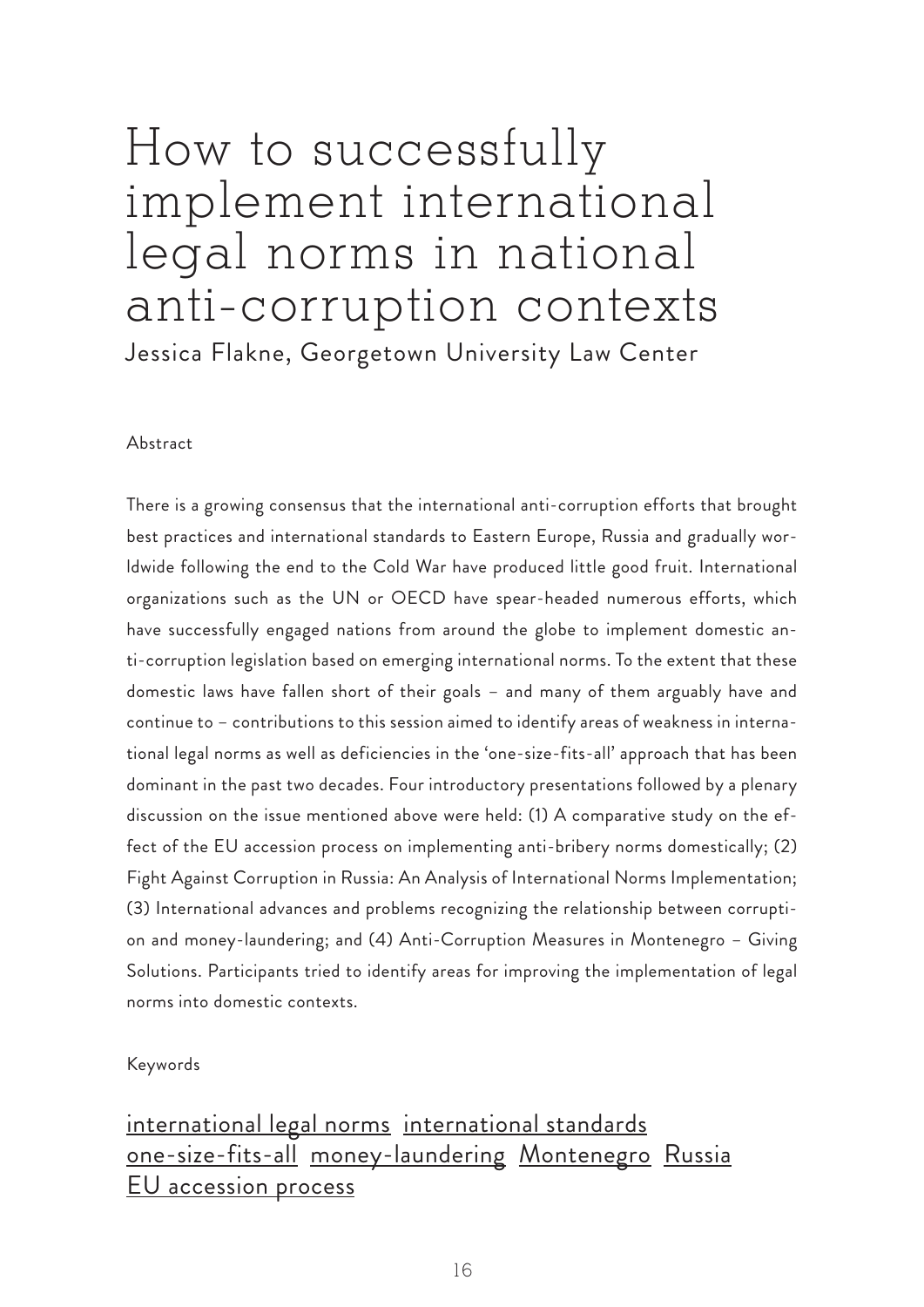#### Introduction

There is a growing consensus that the international anti-corruption effort that brought best practices and international standards to Eastern Europe, Russia and gradually worldwide following the end to the Cold War has produced little good fruit. Many efforts have been championed by international organizations such as the UN or OECD, which have successfully engaged nations from around the globe leading to implementation of domestic anti-corruption laws in many countries. These laws have fallen short of their goals and many of them arguably still do. Hence, this session aims to identify areas of weakness in international legal norms as well as deficiencies in the 'one-size-fits-all' approach that has been dominant the past two decades. One study approaches the question through a case study examining how the EU accession process has affected the implementation of specific anti-bribery norms for asset-confiscation, money-laundering and public procurement, comparing EU and non-EU member states. The second case study examines the important links between corruption and money-laundering in order to show how high-level international recognition of the correlation between the two must be supplemented by citizen awareness in order to design and implement effective policies against money-laundering at the international as well as the local level. A third case study analyses the specific country context of Montenegro and offers a critique of the 'one-size-fits-all' implementation of the country's anti-corruption initiative that arguably fails because it fights corruption as an extracted social phenomenon, rather than as a cross-cutting, deeply embedded social issue. The final case study examines how international anti-corruption norms localized in Russia have come to constitute a field of contestation and of exchange through which different groups of local actors may reinforce their positions on the domestic political level. All four cases thus provide critical insight to how international legal norms have been implemented nationally and to what extent there have been successes and failures.

## Evaluating Legislation and Operational Implementation of International Anti-Bribery Legal Norms through the EU Accession Process

#### *Presentation by Kotomi Moriguchi, Institute for International Research on Criminal Policy*

The EU accession process has been a significant driver of the adoption of anti-corruption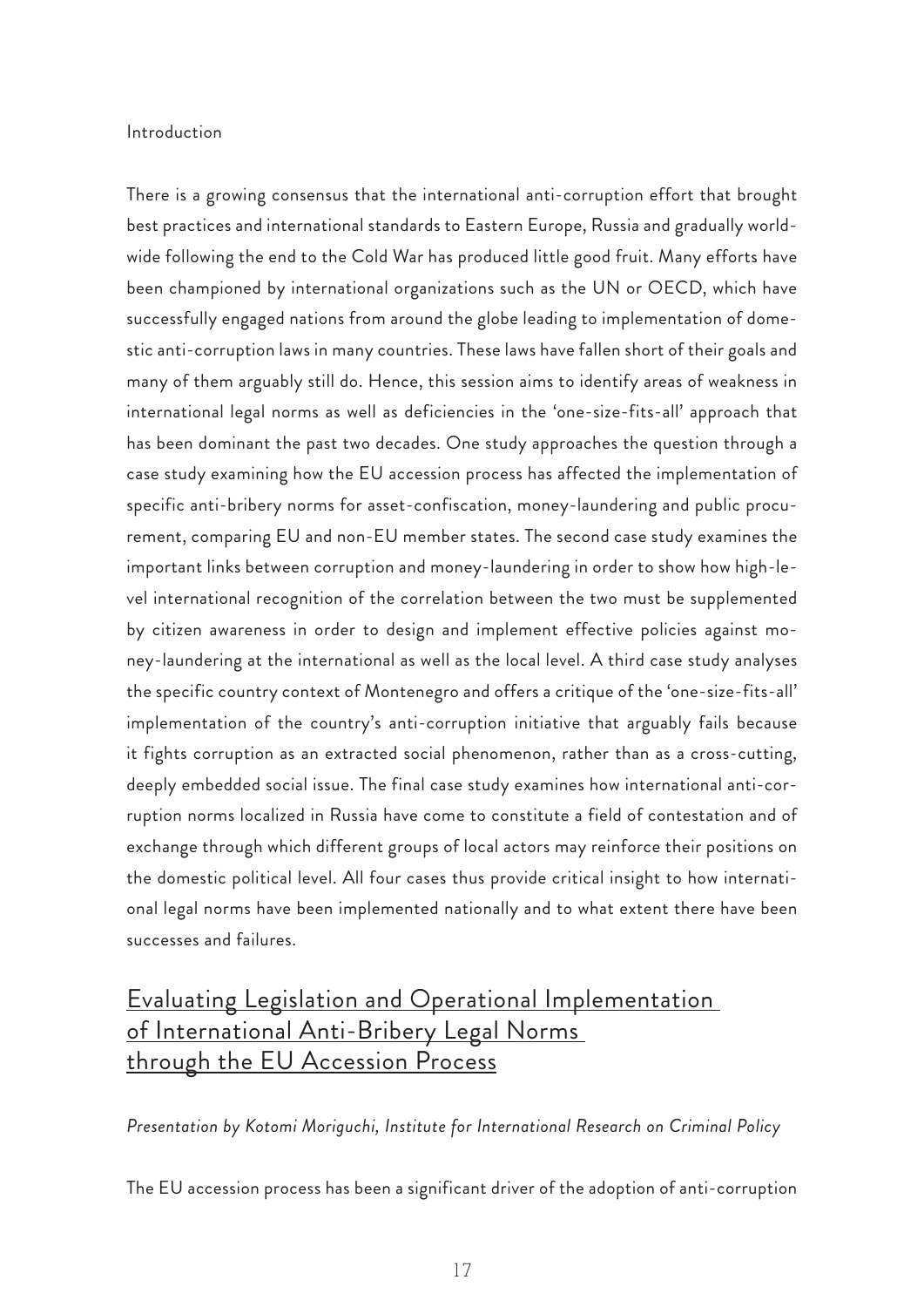legal norms in EU accession states. There have, however, been challenges in the effectiveness of this process. Ms. Moriguchi's research evaluates legislation and operational implementation of international legal norms embodied in Council of Europe Conventions, UNCAC and various EU aquis in the Western Balkans, specifically in the selected former Yugoslavian states of Slovenia, Croatia, Serbia and Montenegro – two EU member states and two EU enlargement countries. The study focuses on several recently-developed anti-corruption measures including public procurement practices, whistle-blower protection, asset confiscation and anti-money laundering measures. By means of qualitative expert interviews with representatives from the UNODC, Council of Europe, EU, relevant national authorities and local NGOs, Ms. Moriguchi identifies hindrances and obstacles affecting the implementation of these anti-corruption measures at the national level. Furthermore, her study points out lessons learned from the Slovenian and Croatian EU accession experiences with implementing anti-bribery legislation that can and should be shared with the current EU accession states, Serbia and Montenegro.

Interim results presented show that national legislation across the four countries are more or less similar and in alignment with EU directives and the EU aquis, as well applying Council of Europe Conventions and the UNCAC. That said, each country's institutional mechanisms and structure differ, depending on national policy and legal and law enforcement culture. At the same time, some international norms lack clarity and certain ambiguous terms have created problems with implementation. With regards to enforcement, overall the results show a large discrepancy between the legislation and reality, with 'non-legal, cultural' factors being predominantly the reason for this difference. Interim results also show that the shortcomings and obstacles experienced in the four case countries, are to a large extent similar, especially regarding the lack of operational enforcement. For example, with respect to public procurement, however well-composed and well-facilitated the law, its function is impaired due to an environment where culture, people's behavior, mentalities, economic insecurities, etc., outweigh the legal-institutional mechanisms. The research further shows that current EU Member States in this study continue to suffer from corruption issues. This conclusion clearly suggests a need to establish further, high-quality monitoring mechanisms for transposition and enforcement, in addition to the current international and regional monitoring system based on legal-institutional factors alone.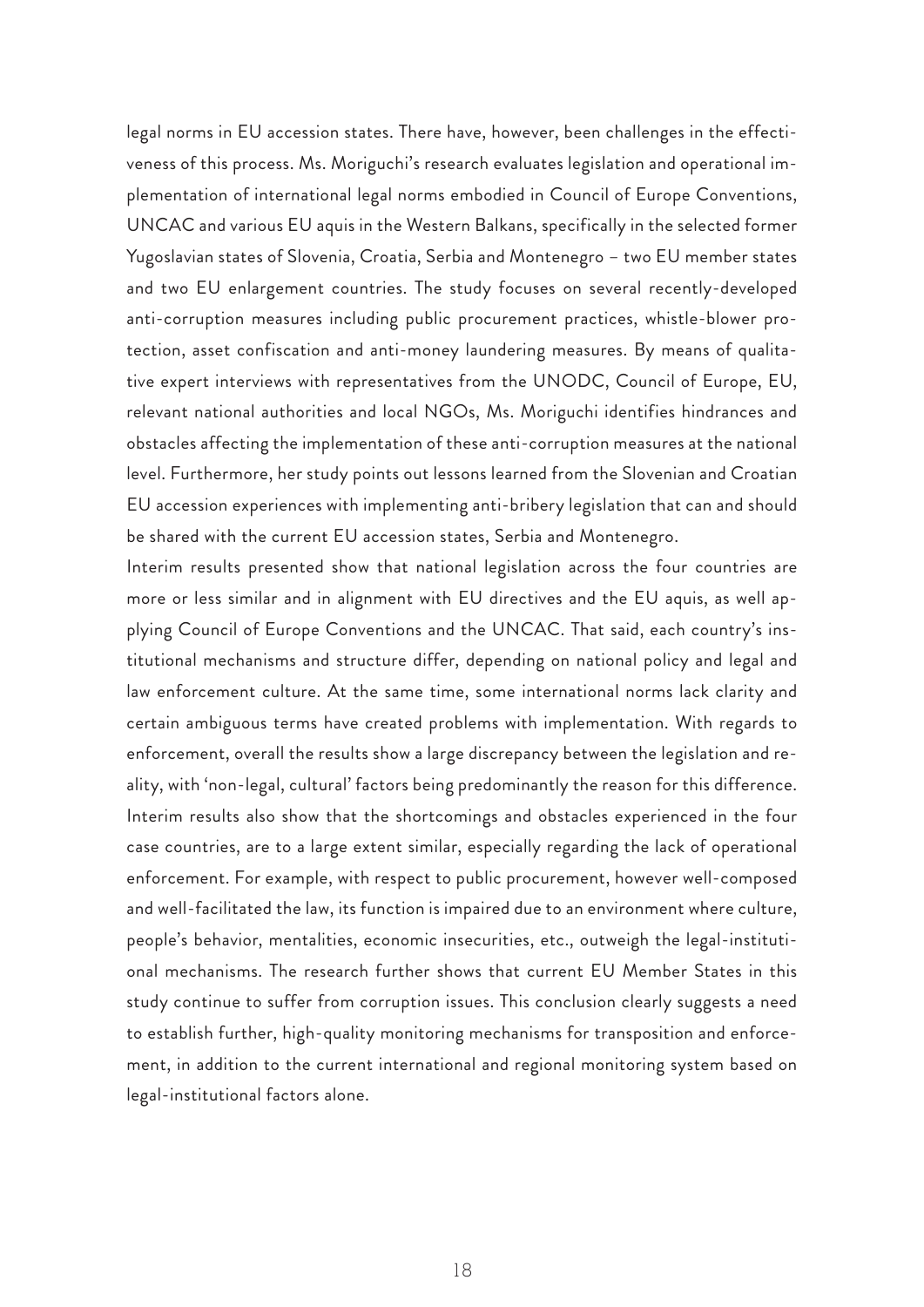## Fight Against Corruption in Russia: An Analysis of International Norms Implementation

*Presentation by Maria Gorkovskaya, Centre for political studies (CEVIPOL) at Université libre de Bruxelles.*

For some time, the central authority in Russia refused to implement the international legal norms established by the UN Convention Against Corruption ("UNCAC"), even after Russia became a signatory to the treaty. The anti-corruption norms contained in UNCAC were interpreted by some domestic political actors as opposed to the Russian constitution. Gradually, the principles were implemented and became a centerpiece for national level political jockeying. Ms. Maria Gorkovskaya's research focuses on understanding how these international anti-corruption norms implemented in the national context can constitute a field of political contestation among various local actors. Through her research, she hopes to better understand to what extent domestic political processes can influence the success of adopting international legal norms into the domestic context.

The study's initial findings support the idea that local stakeholders attempt to localize international anti-corruption norms by reinterpreting them to fit into the national context. Thus, a field of contestation over how to interpret and localize these norms emerges among the different actors, each of whom aspires to gain political domination. Ms. Gorkovskaya's research analyses the strategies of various local networks, with greatest focus on the dominant role of the executive branch and especially the presidential administration in implementing anti-corruption legislation as well as on the political and civil society activists who use their anti-corruption expertise to gain a voice in the internal political field. The study's research found that as compared to anti-corruption bills and amendments initiated by the parliament, the majority of which were struck down and not adopted, 100% of the legislation put forward by the Presidential administration was adopted. Furthermore, a close examination of the 2008 adoption of the main anti-corruption law revealed a fierce contest over every letter of the law with various political factions vying for their interpretations to be included. The research also highlighted the specific role of Alexei Navalny as someone exemplifying how activists are pushing their own political agendas vis-à-vis participating in the contest over anti-corruption norm implementation.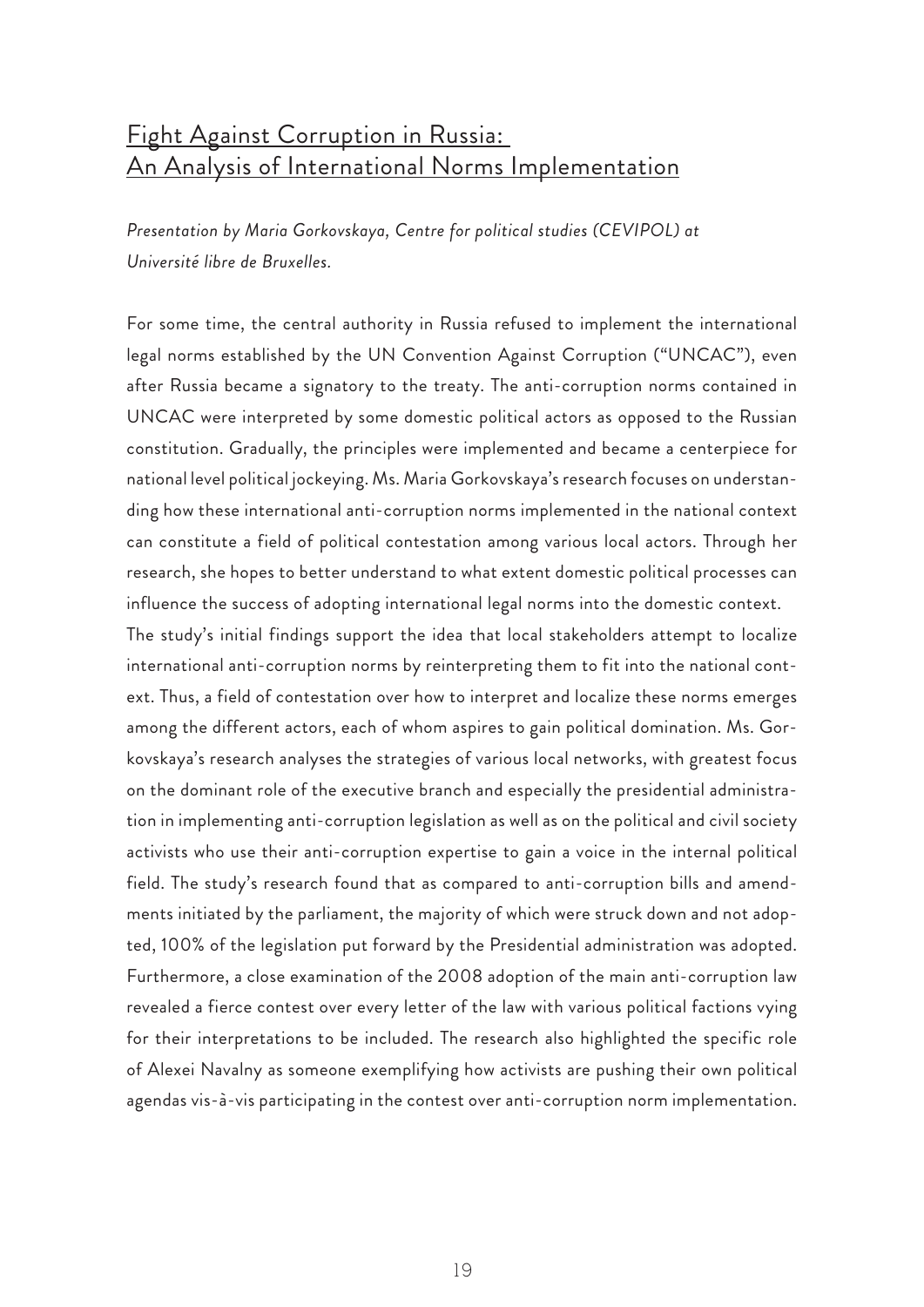## International Advances and Problems Recognizing the Relationship Between Corruption and Money-Laundering

#### *Presentation by Wilbert Luna, University of Oxford*

The study begins with the hypothesis that whenever there is public corruption involving the reception of a pecuniary or material gain, there is money-laundering, which seems particularly logical given that public corruption enables money-laundering and most of its predicate offenses. Mr. Luna's work asserts, however, that public corruption should not be seen just as another one of the predicate offenses to money-laundering, but should be viewed as a special type because of its nature. The aim of his study is thus to describe the international advances uniquely linking public corruption and money-laundering as corresponding faces of the same, value-destroying coin.

The study explains how what may seem obvious – that corruption is a predicate offense of money-laundering, and as such, the former conduct produces the latter – has not always been so obvious by looking at the evolution of international norms related to money-laundering. The study specifically highlights how the Financial Action Task Force ("FATF") that is the international standard-setter on anti-money laundering did not expressly identify corruption as a predicate offense for money-laundering until 2003, thirteen years after it issued its first standards. The study also discusses the evolution of seeing a public servant solely as someone who could be corrupted, as enshrined in the Vienna Convention, to someone who may commit corrupt acts, as indicated in the later Palermo Convention, and its impact on developing money-laundering standards. This development over time in international standards has thus left some cracks in the 'obvious' link between public corruption and money-laundering, suggesting that to better combat money-laundering, one area to start with is to call out international organizations setting the norms regarding clarifying this relationship and pressuring domestic actors to do the same.

## Anti-Corruption Measures in Montenegro – **Giving Solutions**

#### *Presentation by Maja Markovic, The University of Birmingham*

Corruption has been one of the central topics in the context of EU accession and has generally been a big issue throughout the Western Balkans. In Montenegro, 40 laws and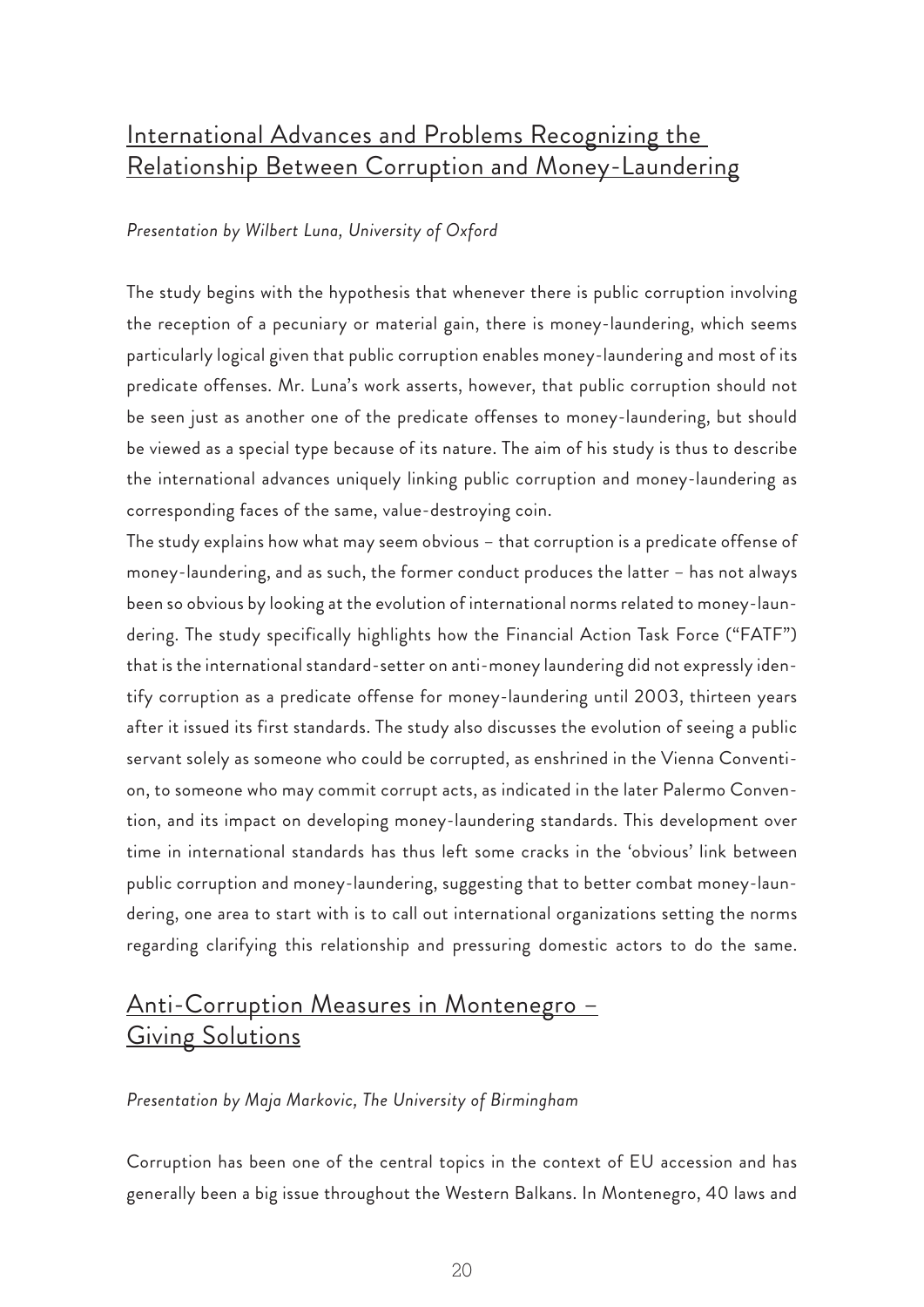by-laws have been adopted specifically regarding anti-corruption and the country has instituted its third anti-corruption agency after the first two were withdrawn. Great hope has been placed into these agencies, however, they have not been able to solve the problem of a corrupt government. To be successful, the agencies require good governance as well as public trust and legitimacy, however, statistics show public trust in the institution at less than 15%. The study presented thus attempts to answer the question: Does it make sense to fight corruption through the creation of such institutions even though the public does not place its trust in these institutions and they thus lack legitimacy?

The study shows that the 'one-size-fits-all' approach to anti-corruption policies that has often included the establishment of an anti-corruption agency specifically may present risks for duplicating bureaucracy and polarizing society through those agencies, which lack legitimacy. The findings suggest that it may be more useful to combat corruption through targeting, or at least taking into account, social issues. For example, when transposing international anti-corruption policies to the national level, the social norms, culture, and social capital of the domestic context should be taken into careful consideration. Anti-corruption is more than an exercise in administration, but must also address deeply rooted societal problems including education. To support this point, the study point to the success of Hong Kong's anti-corruption organization, which took seriously the role of education and thus produced generational shifts over time. Ms. Markovic's research therefore provides a template for re-thinking the 'one-size-fits-all' approach by designing anti-corruption policies that take into account important national societal factors.

#### **Discussion**

The general discussion opened with a question reacting to all of the presentations, namely: So, what is the best way of conceptualizing corruption? And, how do we deal with the hierarchy of norms and contestation? In addition to focusing on contestation, it was suggested that it would also be interesting and important to focus on capacity. The research of Ms. Moriguchi and Ms. Markovic particularly shed light on how it can be observed that the actual transposition of international norms into national jurisdiction is not enough. The example of Uganda was also raised to show how a country may have a perfect anti-corruption legal framework, but no practical effect.

Participants also discussed how the protection of basic human rights plays a role in the adoption of anti-corruption norms. Similar to anti-corruption implementation, the implementation of human rights treaties has also depended largely on the capacity of the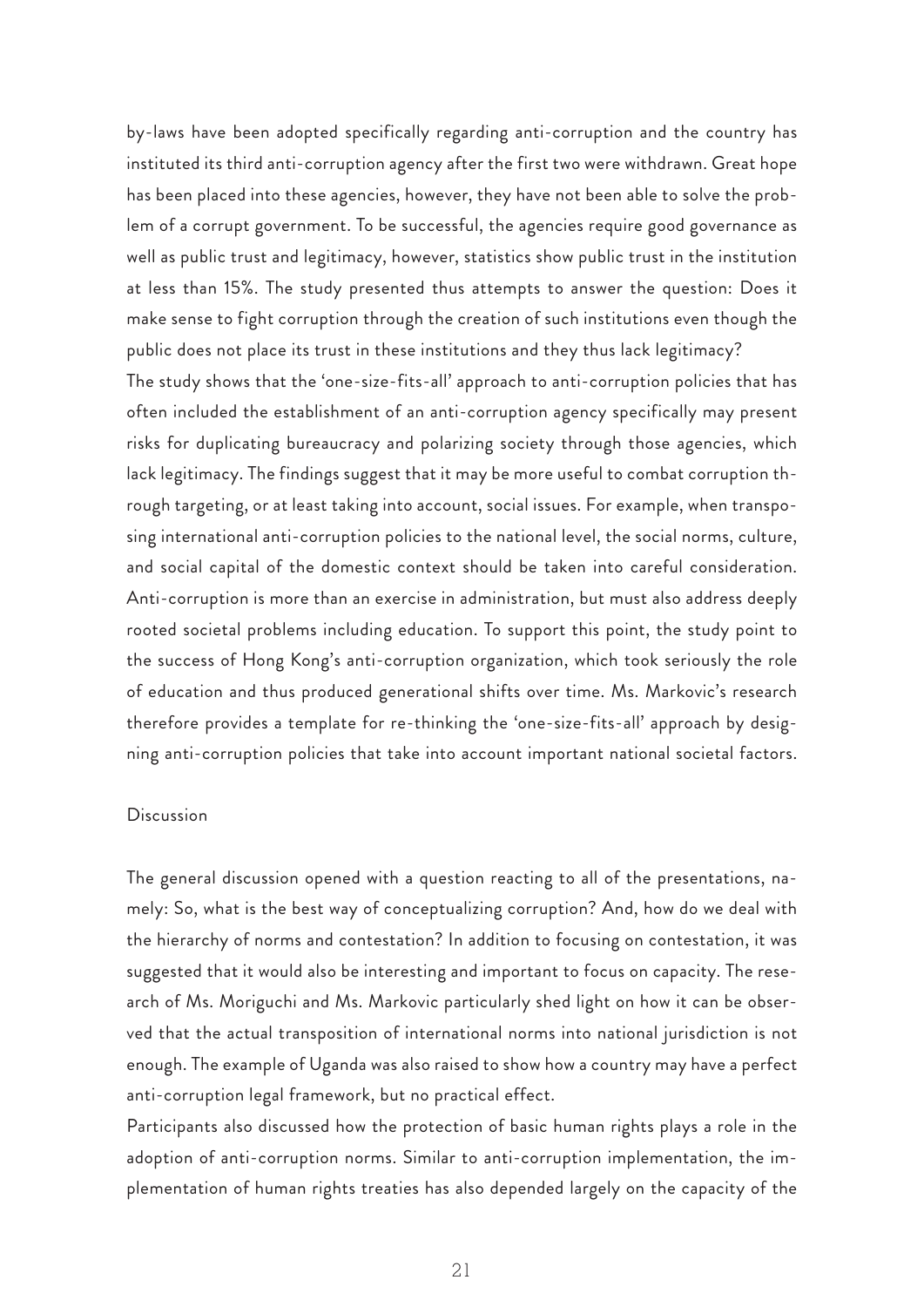state. It has also depended significantly on the nation's ability to adopt the norms into its societal system. Participants cited how authoritarian regimes or former authoritarian regimes tend to need more time to implement standards in order to change the cultural narrative and long-held behaviors. At the same time, in some cases, political will and external pressure can shorten the transition time and countries do not necessarily need decades to adapt. Romania was cited as one such case in which political will and external pressure were effective. Still, even when institutional change may come with time, people need to understand and internalize the norms for them to be adopted.

Based on the research presented, there was broad consensus that before implementing anti-corruption norms, we should be asking whether or not these norms are efficient and effective. The answer is not 'yes' per se. Capacity building should be considered, which includes emphasizing changing culture and behavior.

A specific question regarding money-laundering was raised, namely how to identify beneficial owners? It was explained that in the United Kingdom, a beneficial ownership registry is being created, but that this is not the only answer. At the most basic level, when investigating money-laundering, one should let people tell their story so that we can build a narrative about where the money is coming from (i.e., always follow the money). Furthermore, at the international level, multiple authorities should cross-check each other in their work and thus develop a cooperation in their uses of anti-laundering mechanisms.

A few other questions were left open to the group, including: (1) is there a risk of anti-corruption enforcement pushing the issue to become one for economic contestation (e.g., see enforcement of U.S. FCPA legislation on domestic versus foreign actors); (2) how suitable is the quality of government/democratization at defining the success of anti-corruption measures?; (3) how do we deal with the politicization of anti-corruption legal norms?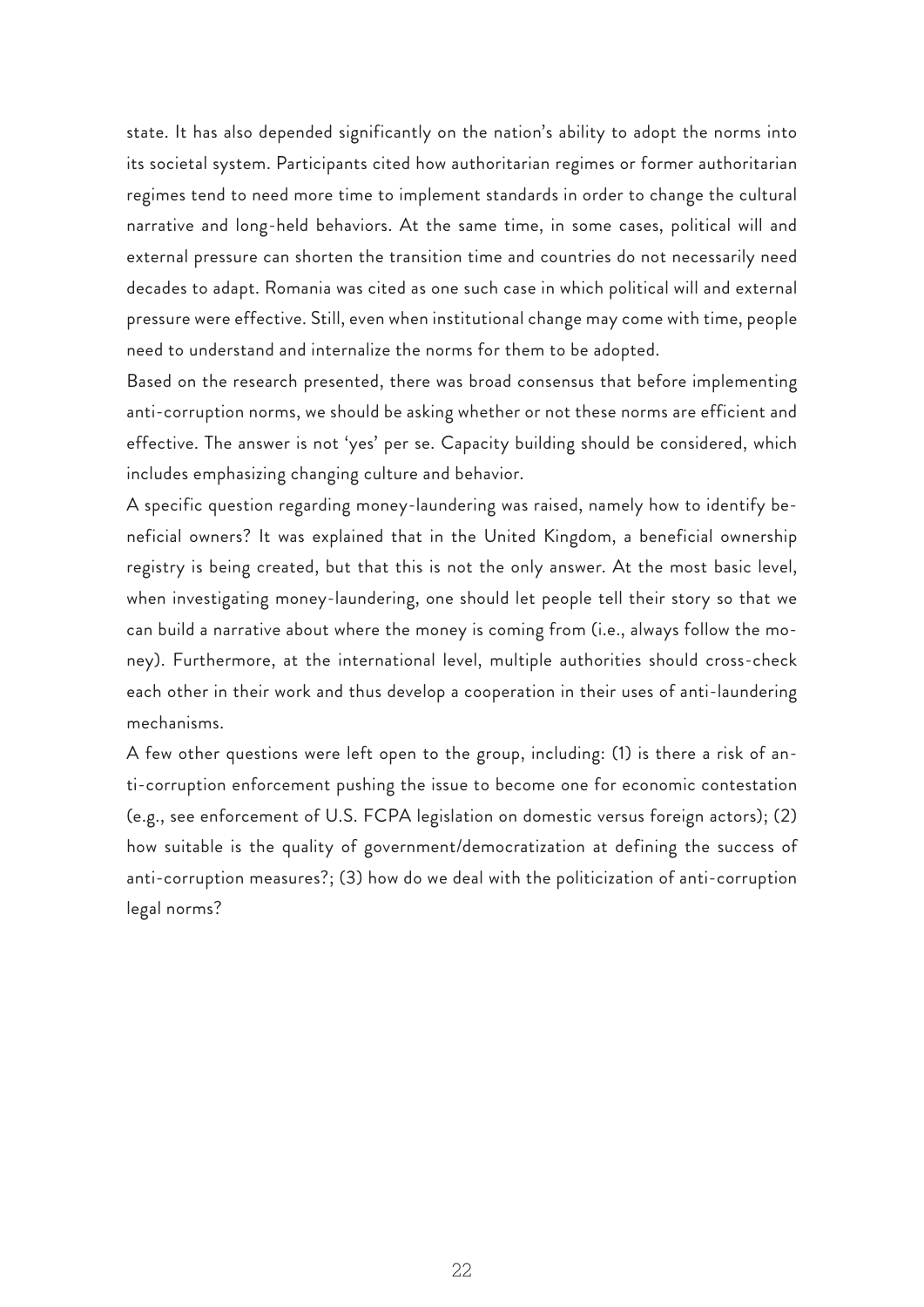#### Conclusion

> The overall conclusion was that international legal norms have largely helped in the implementation of national anti-corruption policies, however, much more can be done to take into account the national political and socio-economic contexts when implementing these. This can be done both at the international level, especially when international standard-setters consider how the policies will be defined and implemented, but also at the national level when taking into account the various particularities of the political and social context of the country.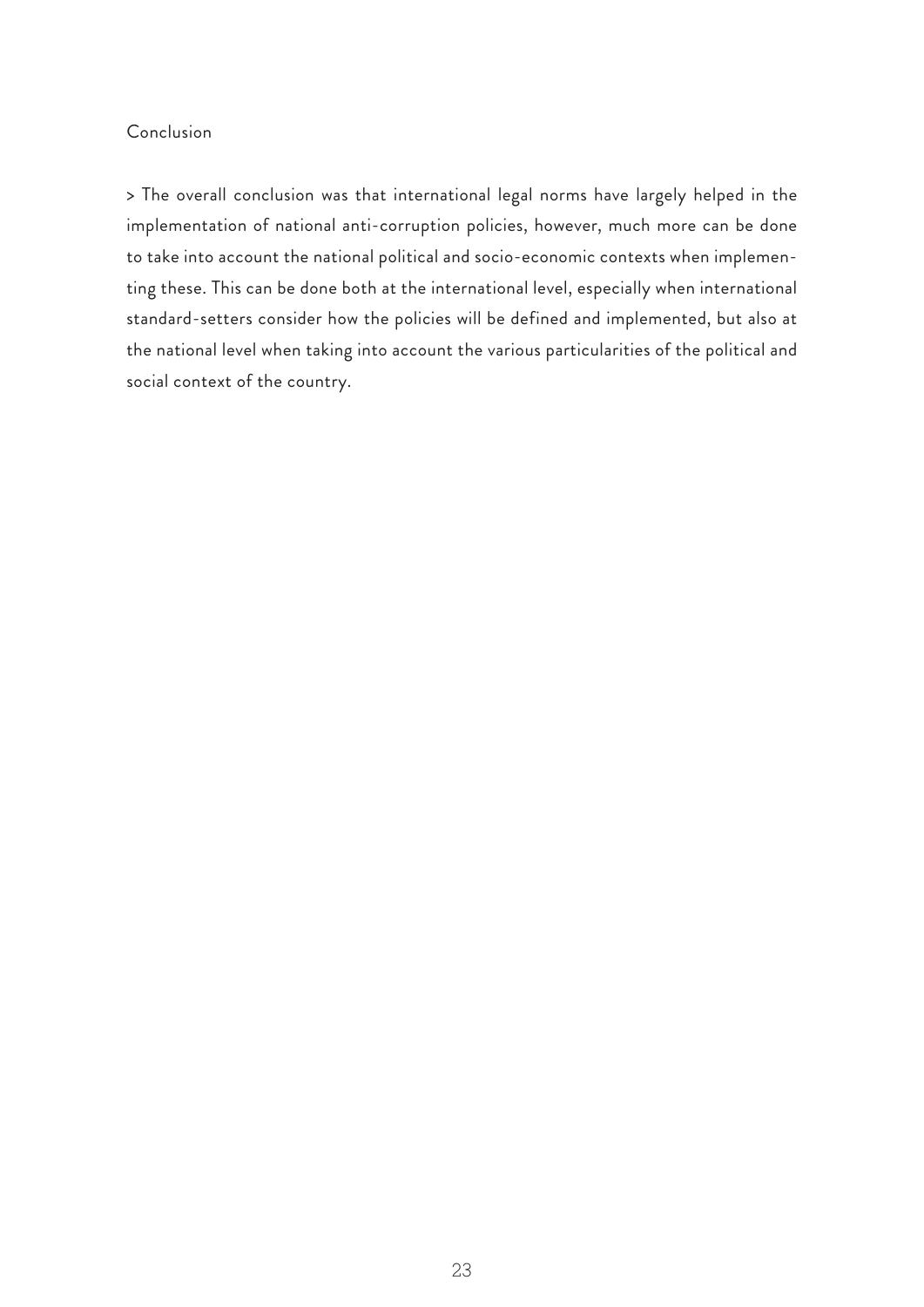## The historical roots of corruption Sofia Wickberg, Sciences Po Paris, Centre for European Studies (CEE)

#### Abstract

Where does corruption come from? This question has puzzled corruption scholars for decades and this workshop is an opportunity to introduce a historical perspective in the search for the roots of corruption. Corruption is not a new phenomenon. However, the term 'corruption' has not always designated the same practices and covered the same ideas, nor does it necessarily do so today. Seeing corruption as a phenomenon whose conception is entrenched in the institutions, habits and norms of social groups invites scholars to pause and look back in time to understand how we came to define and explain corruption as we do today.

The presenters of this workshop used historical reasoning to shed light on the origins of corruption, looking at the role of conflicts, political structures and socialisation. The discussions suggest how to use the historical analysis of context and past events to better understand and conceptualise corruption.

Keywords

### path dependence history culture institutions

#### Introduction

This workshop on the historical roots of corruption was structured around four presentations starting from different points in time and looking at different parts of the world, which aimed to explain how history and past events shape institutions, interpersonal relations and views on corruption. The red thread of the workshop was the discrepancy between the general (often technical) understandings of corruption and actual experien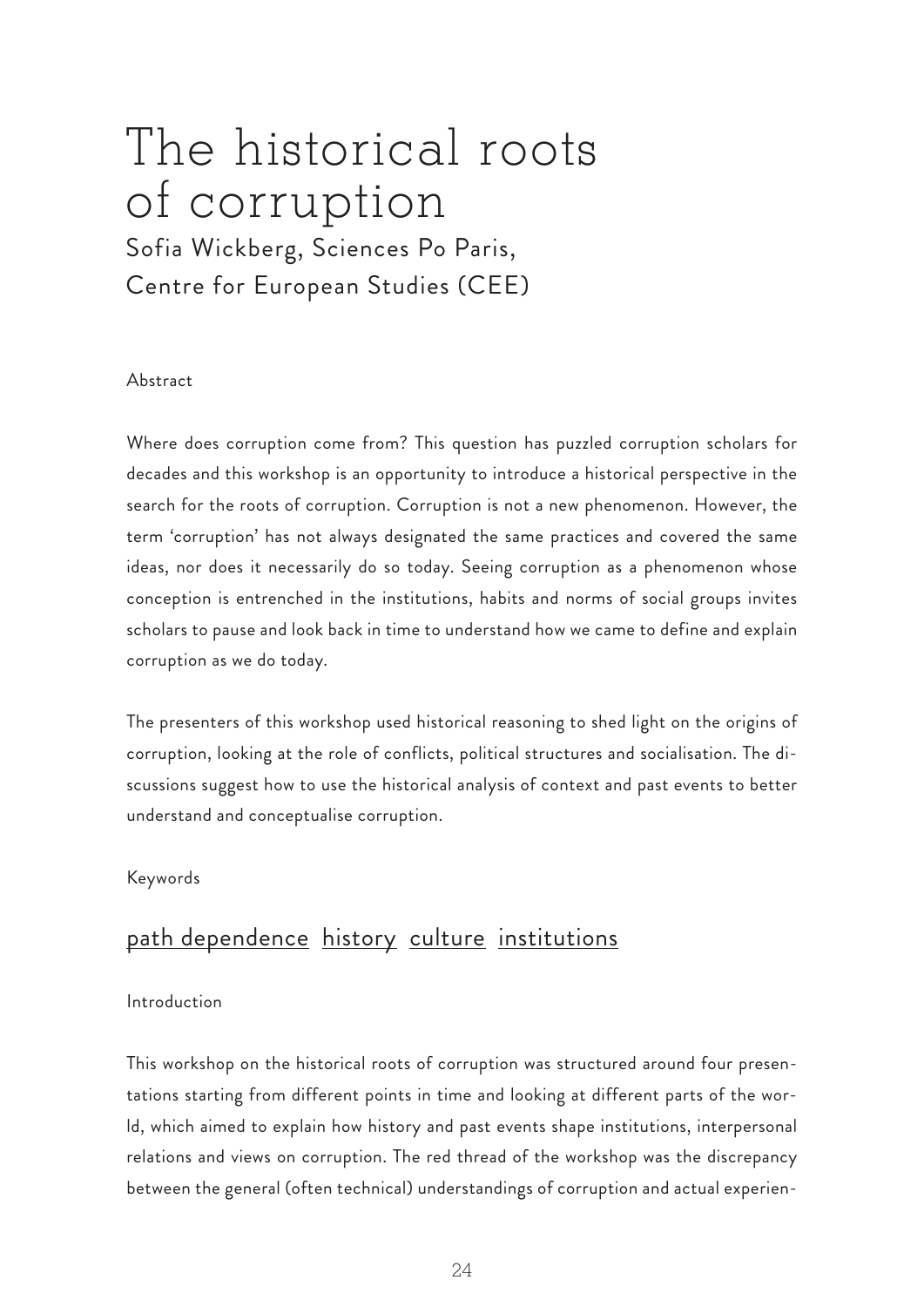ces and perceptions of corruption. The presentations had different conceptualizations of corruption, ranging from bribery to political corruption, clientelism/patronage and state capture. A central question that came out from the presentations and the subsequent discussions was the relevance of a universal definition of corruption, given its inherent breadth and vagueness.

## Explaining corruption in Guatemala through the lens of history

#### *Presentation by Aiken CHEW, Corvinus University*

Aiken Chew presented the preliminary results of his Master's thesis on the historical roots of corruption in Guatemala. He started with the observation that Latin America countries and specifically Guatemala have been shaken by a number of political scandals in recent years. Among them the key role has the scandals revealed by the Guatemalan Public Ministry and the United Nations' International Commission Against Impunity in Guatemala (CICIG), which sentenced the Head of the executive branch and a number of ministers to prison on corruption charges. Aiken Chew argued that the key to understanding the particular types of corruption that strives in Guatemala today is to look back at history of the country, and in particular, at its military history and structure. In his MA research, Aiken Chew uses archives, media materials and grey literature (think tank reports etc.) combined with face-to-face interviews of public officials to understand how Guatemala ended up as a "co-opted state". The presented study has two parts: firstly, it explores a historical account of the evolution of structures that shaped corruption forms since the late 80s until the turning point of the scandal in 2015. Secondly, it compiles a set of perspectives on how corruption manifestations and perceptions, and explains the role of the CICIG fighting corruption according to key figures of the Guatemalan political landscape. The presenter does not propose a universal conceptualisation of corruption but offers a rich context-specific analysis of one case study. The results of his research show that the 36 year-long armed conflict plays a central role in the analysis of corruption in Guatemala and its current manifestations can be traced to the close ties established by the military elites with the business world that helped the former take control of the state apparatus. The research shows that the impunity is central to the conceptualisation of corruption in Guatemala, as the purpose of corruption in contemporary Guatemala is less the extraction of rents but rather the guarantee of freedom from sanctions. The pre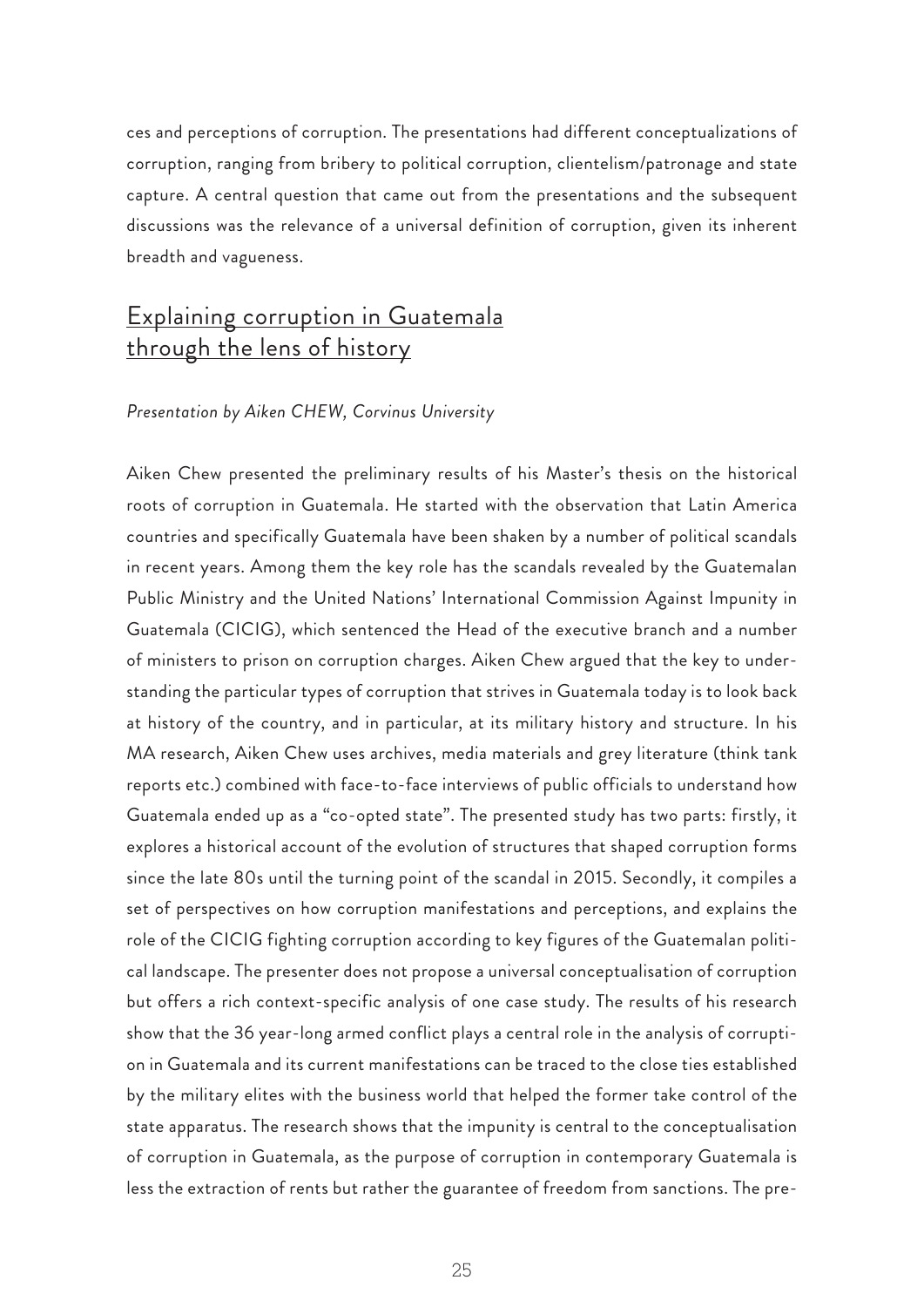sentation also demonstrates the important role played by the international community in the fight against corruption in Guatemala through the UN's CICIG.

## The importance of history for understanding corruption in Liberia

#### *Presented by Heather GILBERDS, Carleton University, Accountability Lab*

Heather Gilberds presented the context-specific nature of corruption in Liberia, building on the history of the country's independence until contemporary times. Through this historical narrative, Heather offers a critique of current international efforts to fight corruption in this fragile post-conflict state, which do not sufficiently consider the local context and the weight of the national history on current forms of corruption. The presentation gave a detailed account of how Liberia became the new home of the freed slaves and gained independence from the United States. The arrival of this group resulted in the domination of the local population by the newcomers who enslaved them and established segregation policies. Heather further weaved the web of how this socio-political hierarchy generated the new forms of patronage. She drew a parallel between Liberia and many countries in Africa, and in particular West Africa, that have similar histories and have similar entrenched patterns of corruption, which emerged out of colonial power relationships and societal divisions between colonial elites and the indigenous majorities. Referring to personal observations obtained when working in the Accountability Lab in Liberia, Heather pointed out the dynamics of international development aid and anti-corruption efforts in the country. She argued that the concept of corruption tends to be operationalised in a very technical manner in Liberia. That is, efforts to stem corruption largely focus on building the capacity of government departments and on establishing supportive institutions. However, this technical approach often overlooks the political and historical dimensions of corruption, i.e. how long-standing power relationships continue to fuel corruption despite the institutional reforms. The anti-corruption efforts are often led and funded by international donors or multilaterals. To appease donors while maintaining the status quo, the governments in fragile states such as Liberia, who benefit from rampant corruption, set up institutions that are devoid of any real power.

The parallel made between the ignorance of local history and the failures of anti-corruption efforts generated a discussion on the need to tailor anti-corruption aid to the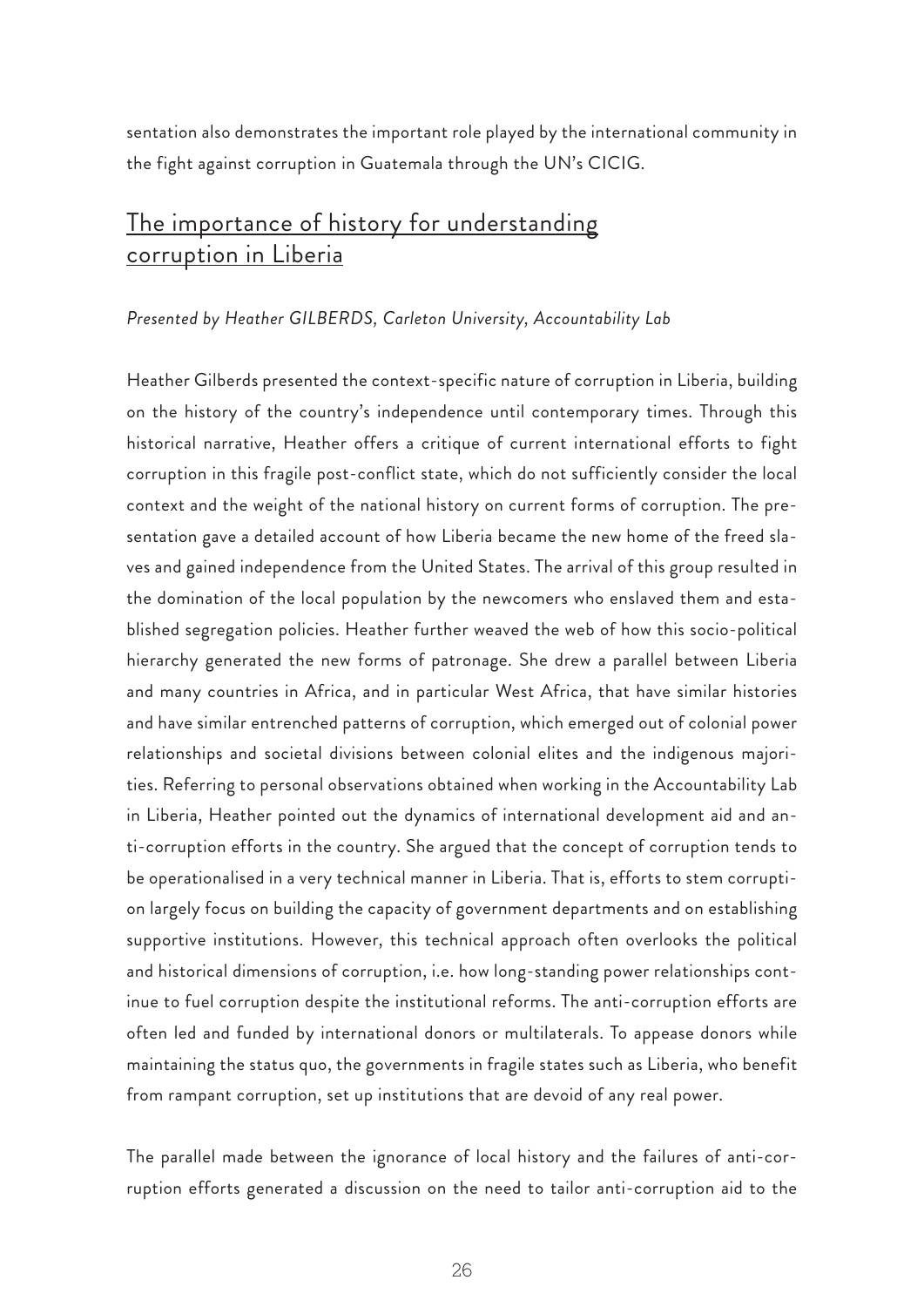specific contexts to avoid generating even more corruption. The example of Singapore was used to back the argument.

## Inequality and corruption: a comparative analysis of Spanish regions

#### *Presented by Maria del Mar Canizares Espadafor, IC3JM*

Maria del Mar Canizares Espadafor presented her analysis of corruption in Spain, aiming to explain differences in levels of political corruption across country regions. The study shows that political corruption is particularly present at the local political level in Spain. Arguing that the institutional and cultural factors do not fully explain the differences in corruption levels and forms in the local contexts, Maria takes a historical perspective to trace the origins of the problems encountered at the local level, such as mainly the state capture and clientelism. The central argument that the presentation followed is that the current level of corruption in Spanish regions could be explain by different timing of the territorial reconquest. The ways that the land was distributed created varying levels of inequality in local communities, which in turn caused corruption. In this project, Maria used historical analysis and process-tracing to draw the parallel trajectories of Spanish regions. The level of corruption is measured in the study by the number of court cases and scandals revealed in the newspapers – which were usually following the opening of a judicial case. The research shows the correlation between the level of inequality of access to the land and the level of political corruption.

The data used to measure corruption in this study sparked a discussion in the group about the validity of court cases and published scandals as corruption measurement. It was discussed that the benefit of this type of data is that it avoids the bias of measuring only bribery, which is usually done through the victimisation studies and which is not appropriate for answering the research questions set in this study. however, it falls into the trap of only looking at what is visible – the tip of the iceberg. The discussants encouraged Maria to think about enriching her analysis with the institutional and socio-cultural literature (Putnam etc.) since there is a strong link between historical developments (such as the reconquest), existing and emerging institutions (such as the Church) and the development of political cultures (including the institutional and interpersonal trust).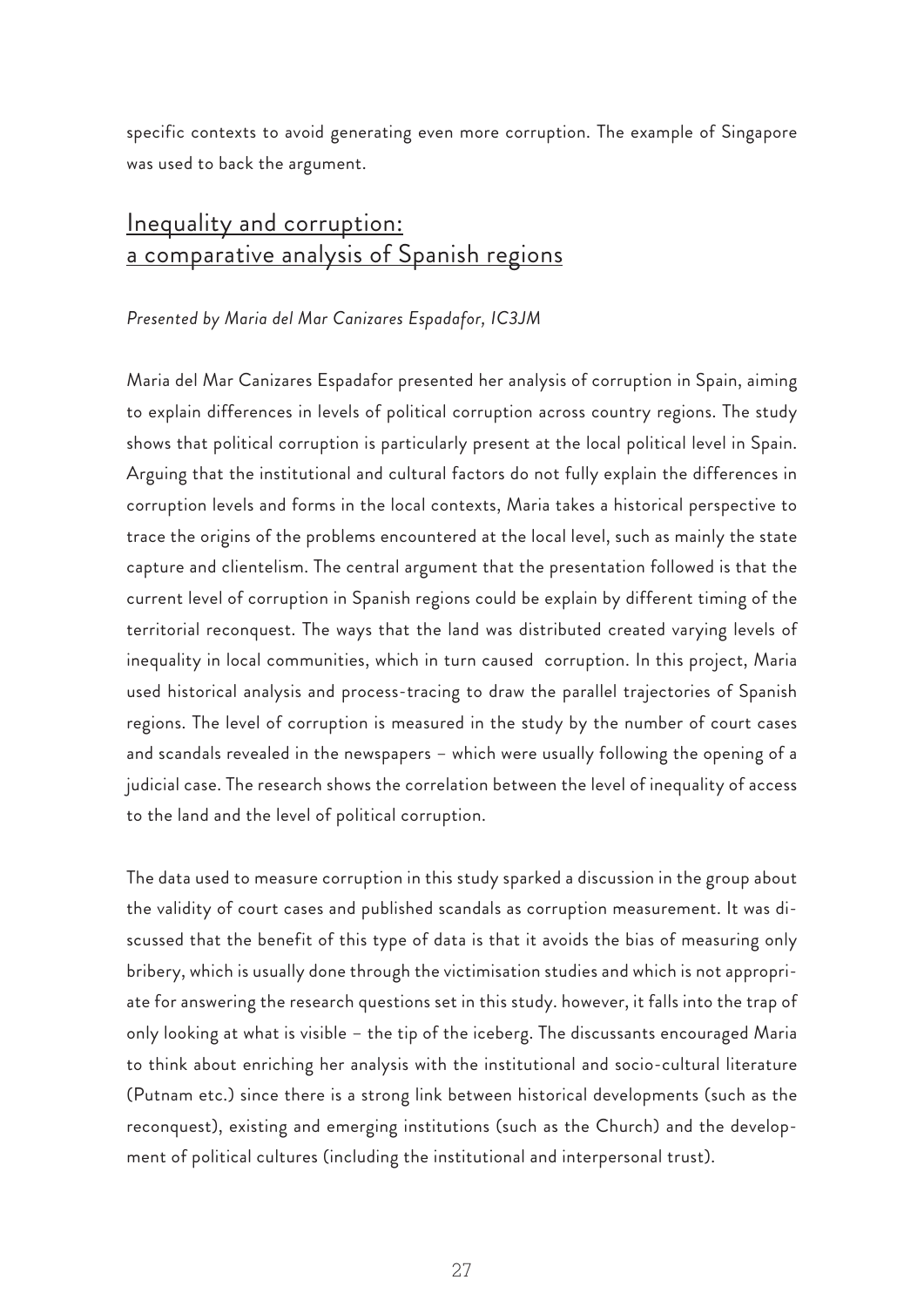### The role of socialization in tolerance of corruption

#### *Presented by Patty Zakaria, University Canada West*

Patty Zakaria presented her on-going research on the socialization effect of corruption. She is looking at this issue diachronically and from a cross-national perspective, comparing Croatia/Yugoslavia and Mexico. More specifically, this study is interested in the implication of socialization on individual level of trust, acceptance (normalization of corruption within society), and corruption justification, with a particular focus on the socialization and norm-inducing effect of education, building on John Dewey (1950) and Coleman's (1965) work on how the quality of education determines the socialization in society. The initial argument that this study builds on is that the social rejection of corruption is essential for anti-corruption initiatives to yield results. There is indeed a risk of seeing the investments being wasted if there is a social backing of corruption. Understanding tolerance for corruption can provide an important information and tools for developing more effective anti-corruption reforms. Given this understanding of political socialization, the study explores how historical experience with corrupt political parties and government can influence past and future generations with respect to perceiving and tolerating corrupt behaviors. With respect to Croatia/Yugoslavia, the study seeks to understand how individuals under socialist rule were socialized to view and tolerate corruption, and perhaps most importantly, how communist generations differ from their democratic counterparts in the country, who were politically socialized under democratic rule in the 1990s and 2000s. Moreover, the study seeks to understand how individuals under the Institutional Revolutionary Party rule were socialized to view and tolerate corruption, and to determine whether this socialization has influenced current perception and acceptance of corruption in the country.

The presentation fueled a discussion on the stigma of being "clean" or acting properly when corruption is a norm that is widely accepted, which ties into the research on whistleblowers' motives. Another important observation is the role of the socializing agents, such as teachers, elders and parents, - the so-called 'agents of change'. The discussants mentioned that there is some evidence that the integration of women into corrupt organisations had positive impact on the group's behavior and institutional integrity. The question of socialization remains central here: is this a result of women not having been socialised in the corrupt culture or are women fundamentally different in their approach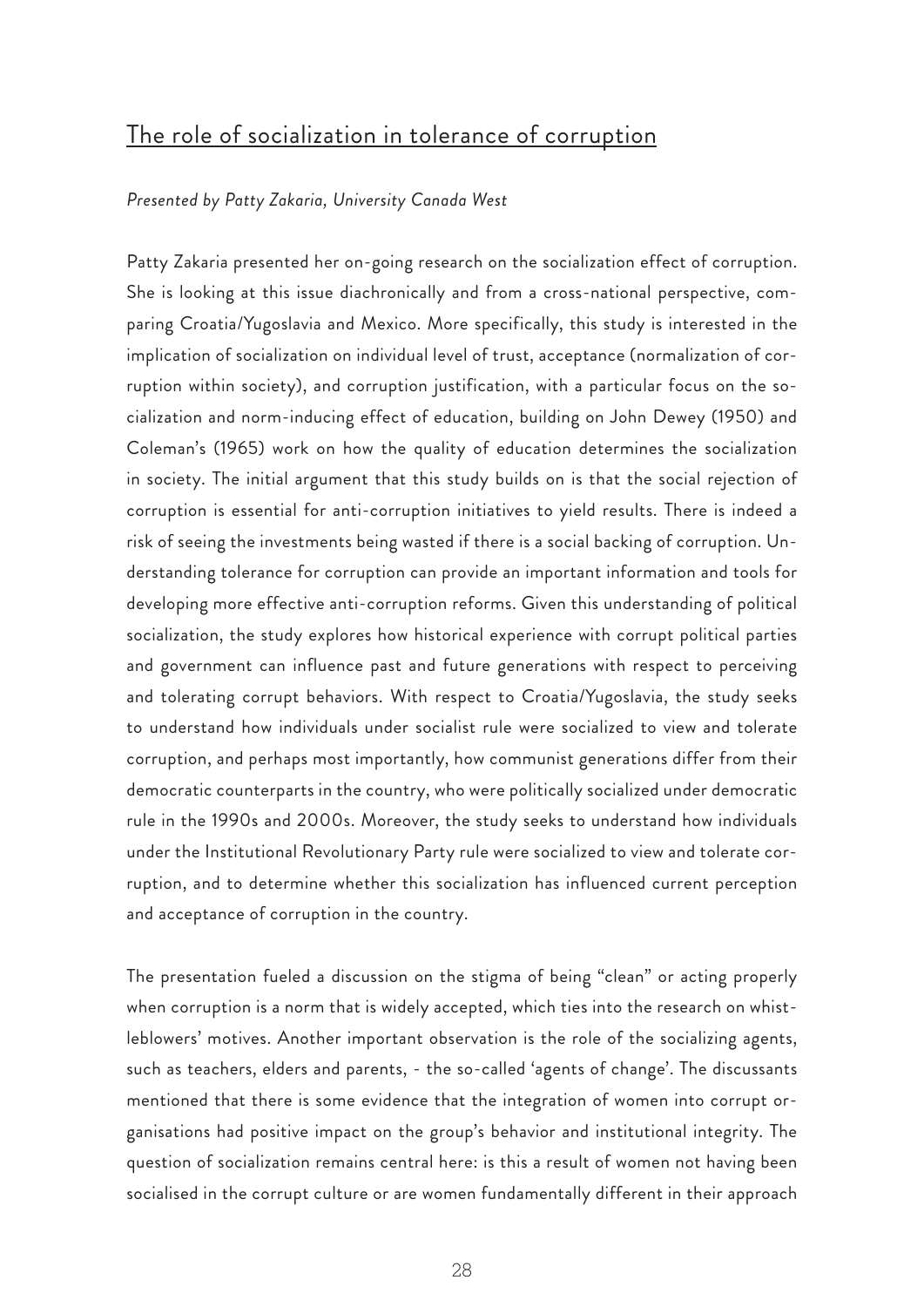to these issues.

#### Conclusion

> Whilst the presentations focused on how a country's history shapes the structure of corruption and how individuals perceive and understand the phenomenon, the discussions concentrated mainly on the conceptualisation of corruption, throughout history and countries. Participants agreed on the limits of the mainstream definitions (such as the definitions of the World Bank, the Transparency International) and disagreed on the need for a general definition of corruption and discussed the relevance of such a definition for scholars using historical methods (risks of making ahistorical statements). It was mentioned that corruption is a broad concept that itself relates to other broad concepts that need to be understood in order to grasp the phenomenon. The discussants and presenters tried to move beyond the largely-explored dichotomy between the universal definitions that allow measurement and comparison, and concrete corrupt acts that are more context-specific. Participants argued that social scientists always work with ideal-types, which is also the case for corruption research, but that the conception of corruption can differ from project to project and therefore needs to be explicitly stated.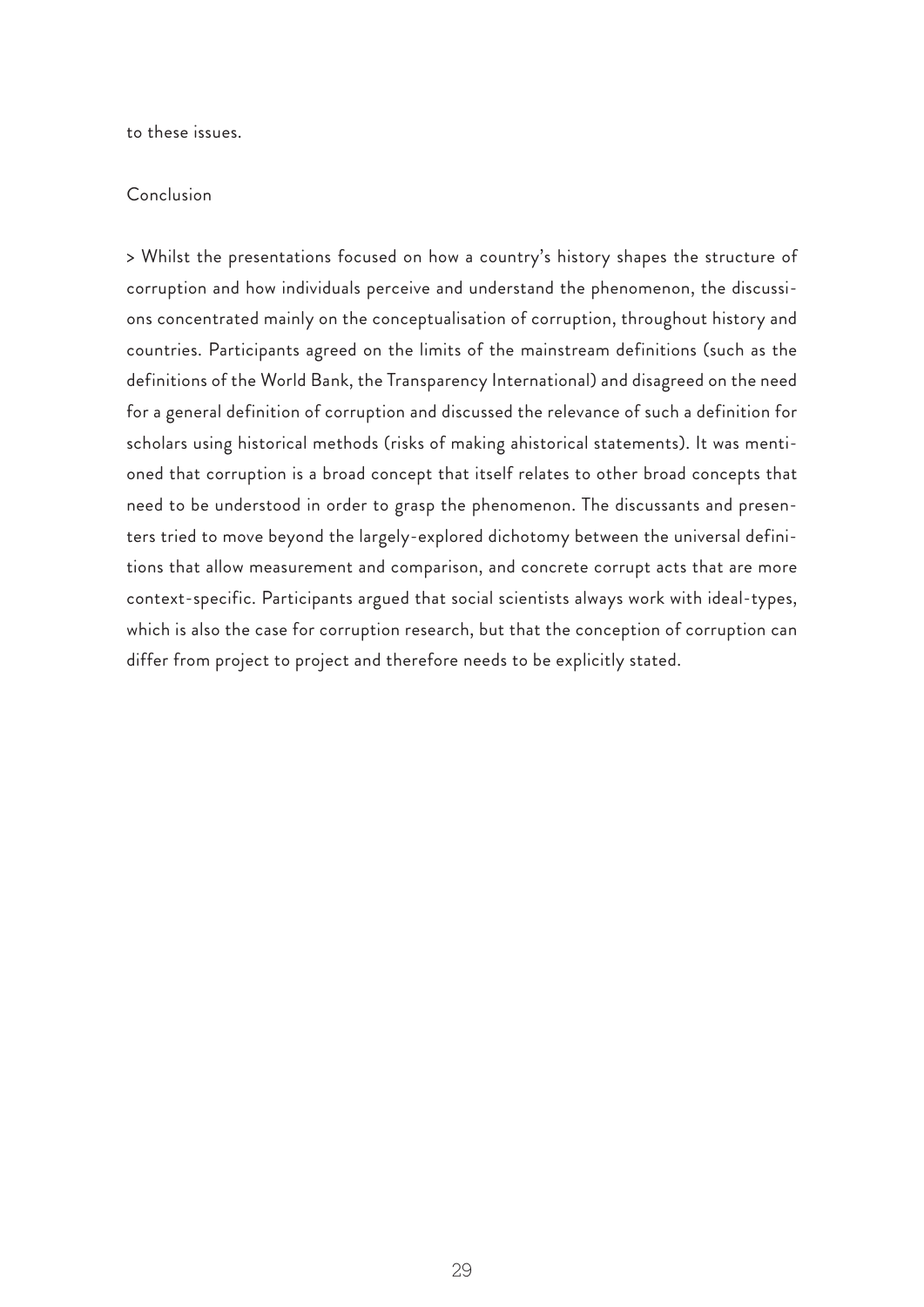## Conceptualizing Corruption in Fragile States

Anna K. Schwickerath, Heinrich Heine University Düsseldorf / GESIS - Leibniz Institute for the Social Sciences

#### Abstract

Corruption threatens stability and peace. It undermines peoples' trust in institutions and political systems in general. However, defining corruption is a subject of controversy among scholars, particularly in the context of fragile states. In the absence of functional institutions, identifying key elements of existing definitions of corruption, such as public authority or public good, becomes a challenge. Furthermore, due to the lack of rule of law in these countries, detecting violations of social or legal norms is rather complicated. This is especially true for countries affected by violent conflicts.

With a special emphasis on peacekeeping and peacebuilding operations, this workshop focused on the conceptualization of corruption in fragile states. It was meant to develop ideas on how to overcome the above-mentioned shortcomings by discussing concepts of corruption relevant for the peacekeeping/building context in an interdisciplinary setting.

#### Keywords

## fragile states peacekeeping peacebuilding governance interventions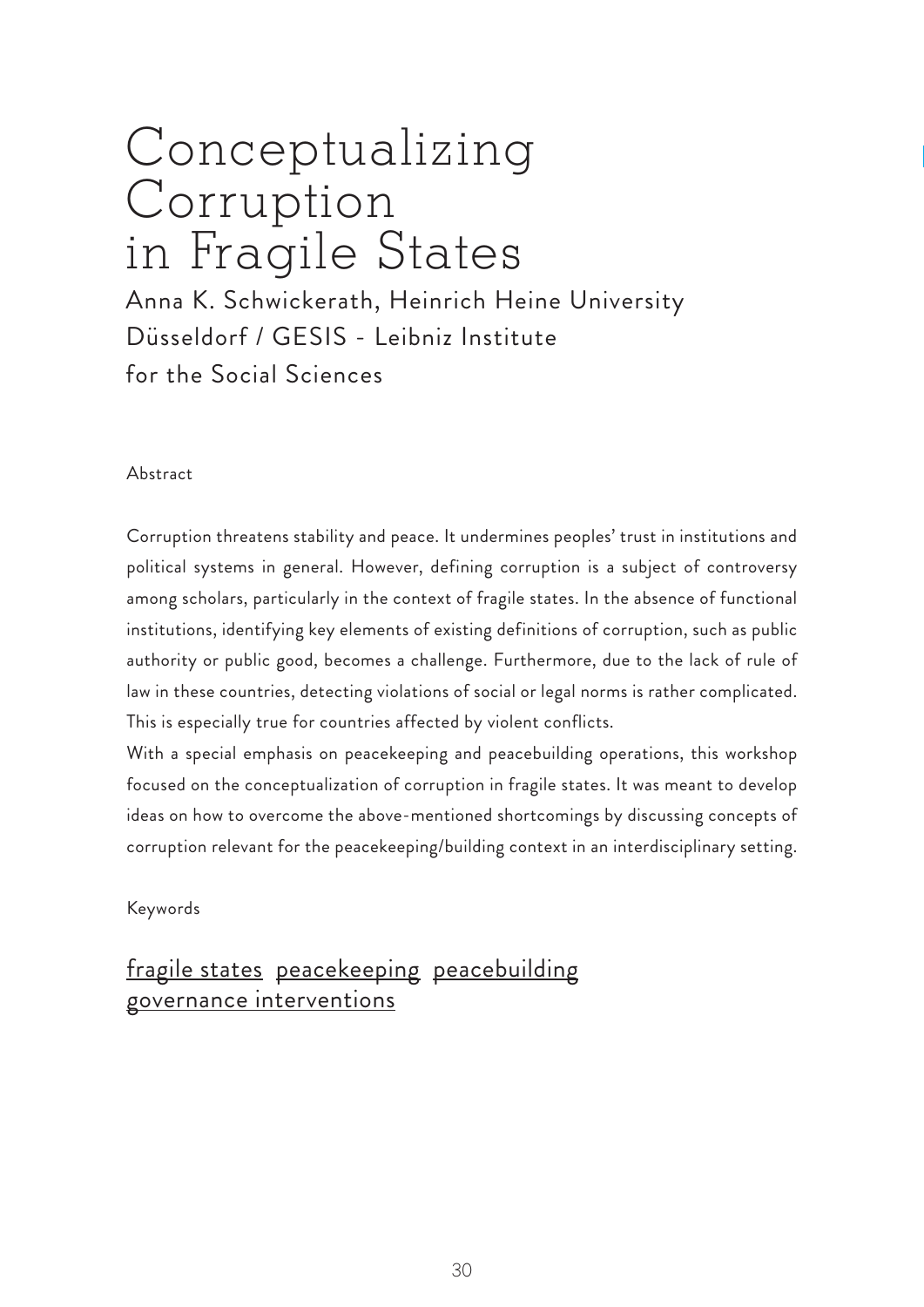#### Introduction

Identifying the key components of corruption in the absence of functional institutions is challenging. This is however a pre-condition for research that aims to assess the impact of corruption on (post-)conflict situations. Focusing on the conception of corruption in the context of such situations therefore, the workshop consisted of an introduction followed by two presentations.

The introduction was provided by Anna K. Schwickerath who presented her PhD project which focuses on corruption in the context of peacekeeping operations, by conducting a content analysis of official United Nations documents. As the data-set consists of more than 2700 documents, the analysis includes the creation of a dictionaire to be used for an automated search. For the creation of the dictionaire - a list of terms relevant for the analysis - theoretical approaches must be transferred into concepts of corruption. In doing so, relevant terms and their synonyms are used to identify sections in the data pointing to statements on corruption and related acts. Establishing the conceptualization of corruption in this way is a crucial part of her study, as it identifies the most important contexts of corruption for UN peacekeeping in order to find appropriate measures against it.

With regard to (post-)conflict states, she formulated two relevant questions for the overall topic of the workshop: Can there be corruption if there is no public office or entrusted power; and can this difficulty be overcome by applying veto player theory? Is there a public good without formal institutions; and can human rights be considered as public good?

## Make payments, not war? Understanding the corruption-conflict nexus

#### *David Remmert, FU Berlin*

Corruption and armed conflict are correlated. The presenter put emphasis on the question of whether the vicious circle between corruption and conflict can be broken.

His research looked at international peace missions. He questioned that if they cannot leave behind better governed states, how can far less influential governance modes (like development cooperation) be expected to have more impact in (post-)conflict societies? He argued that conceptualizing corruption is not about finding a universal definition of corruption, but to understand what corruption means in a given context. Studying armed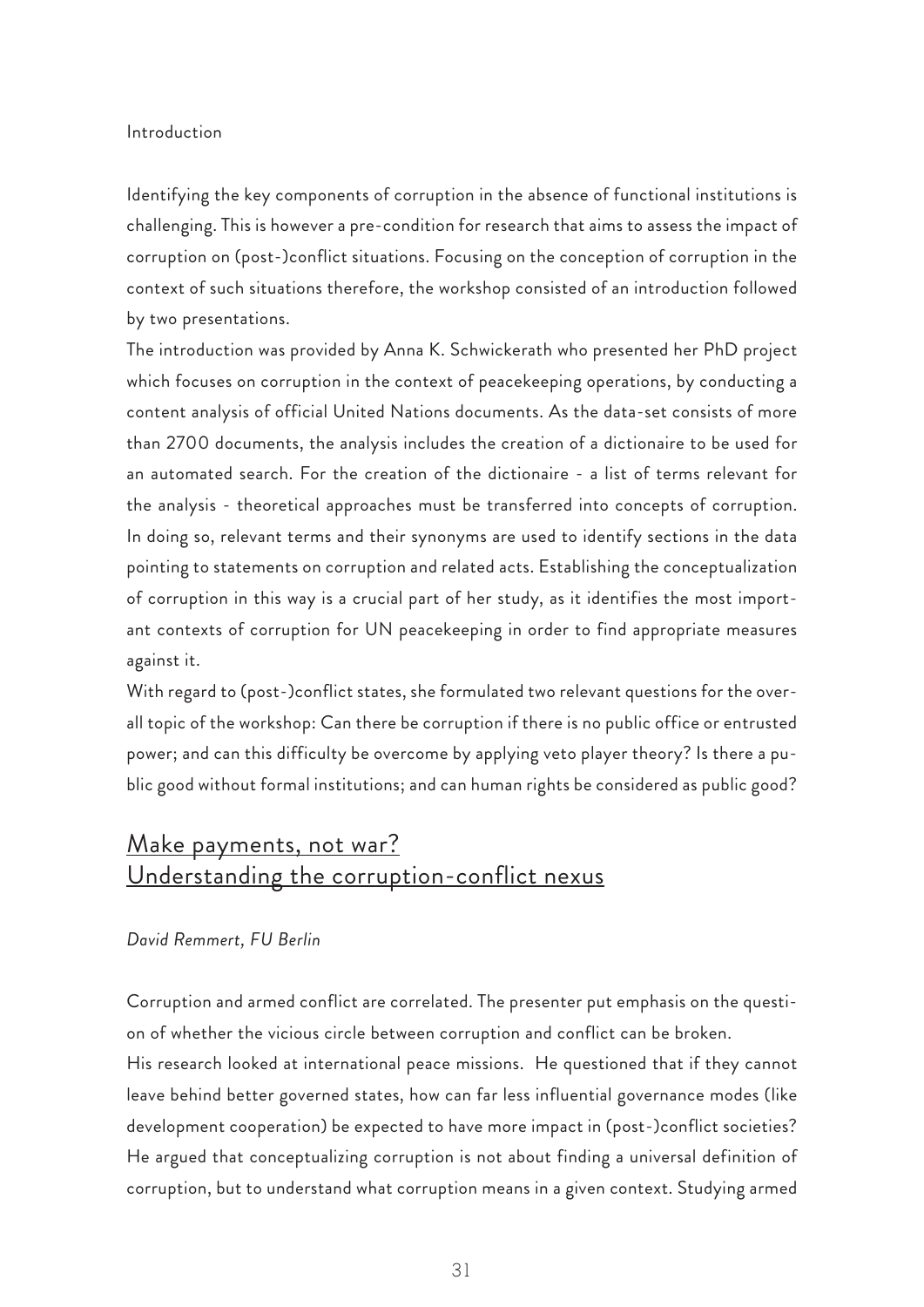conflict is therefore particularly helpful to conceptualize corruption because it directs us towards the struggles for power, for which, he argues, conflict and corruption are two syndromes.

In contrast to studying consolidated states, a predatory theory of state formation seems much more adequate for studying states of conflict and fragility. Therefore, it is helpful to imagine state formation in terms of Mancur Olson's "stationary bandits", in other words warlords who establish permanent rule over a domain in order to extract rents through taxation (Olson & Mancur, 2000).

Corruption must be conceptualized as a phenomenon nested within institutions. In this context, the great weakness of extractive institutions as opposed to inclusive institutions is that they will always marginalize groups in society and access to spoils is never fully secured. In fragile states, two systems exist next to each other, the patrimonial system of personal relations needed to secure loyalty, and the legal-rational system of bureaucracy needed for the legitimate claim to power and resources. In that sense, corruption does not "create" violent conflict or vice versa, but rather armed conflict can signify the collapse of clientelistic networks. Corruption should be conceptualized as an informal mode of governance aimed at reducing uncertainty in contexts of state fragility. Different forms of corruption reflect the problem of uncertainty at different levels and for different groups.

The presenter argued that post-conflict states with exposure to an international peace mission are significantly more corrupt than states without that exposure. In his case studies, he finds that especially those missions with executive powers (e.g. UNMIK), tend to prioritize political stability over the rule of law. But how can anticorruption work under these conditions? Whereas many interventions seek to empower the victims of corruption, effective anticorruption must also aim at the profiteers, e.g. by formalizing some of their war-era rents and by conditioning assistance funds and strategic incentives (such as EU or NATO membership, security guarantees for newly independent states).

## Anti-corruption missions and where to find them. A study of two EU governance missions with an anti-corruption mandate

#### *Miranda Loli, Technische Universität Darmstadt*

The discourse on peacebuilders and corruption often identifies a so-called "dilemma" in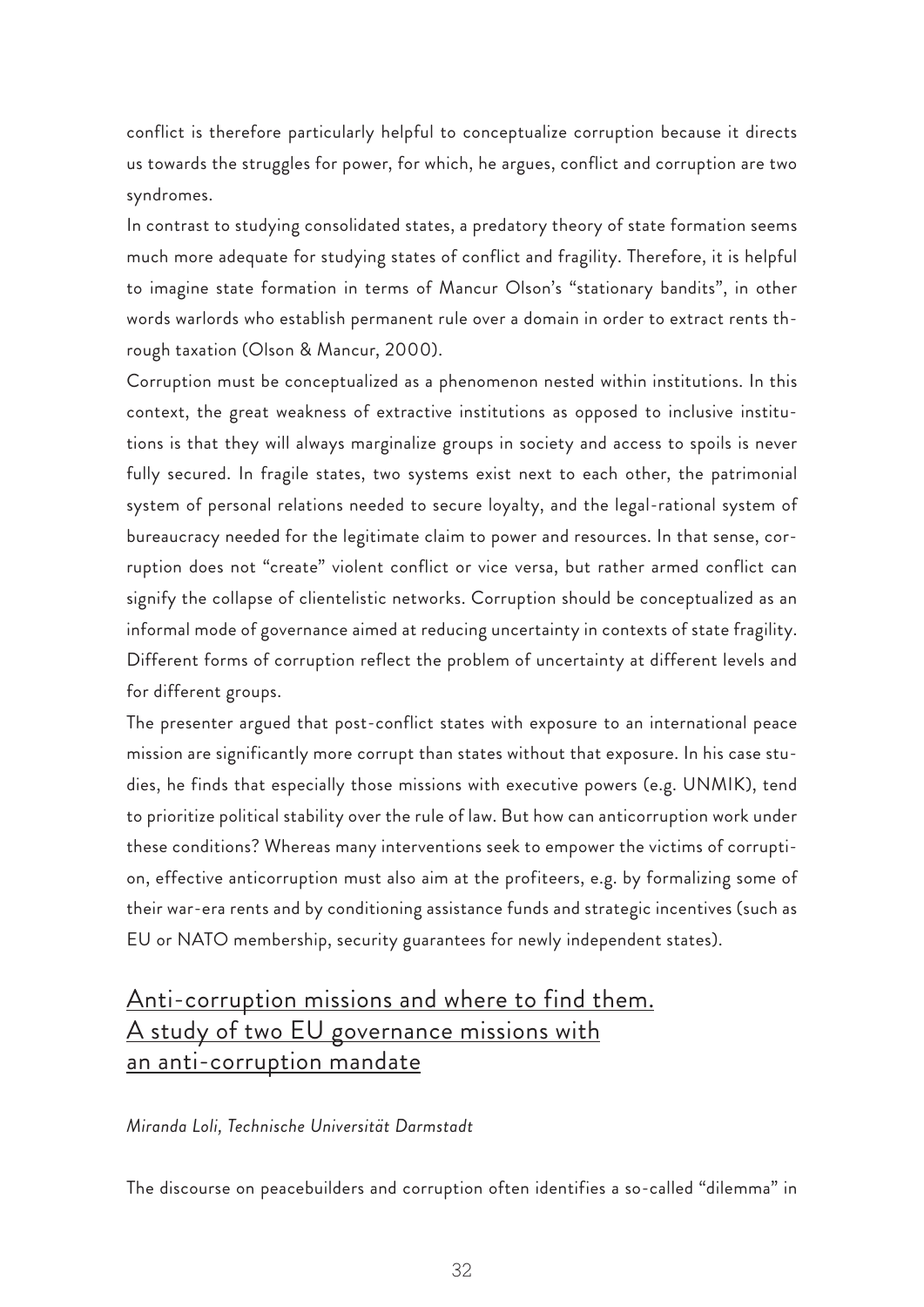relation to corruption since they may have to choose to cooperate or "make deals" with the perpetrators of conflict in order to avoid new spurges of violence even if this means reproducing a corrupt system of governance (USIP, 2010). While the anti-corruption governance regime has recently been very active in post-conflict reconstruction, we still know very little about both the role of the EU in these kinds of non-military 'governance missions'.

The aim of the presenter's PhD project therefore is to look at how the EU deals with corruption in its external missions in post-conflict environments. By applying a mixed-methods approach, she focusses on two case studies of EU missions with a clear anti-corruption mandate, namely the EU Rule of Law mission in Kosovo (EULEX) and the EU Border Assistance Mission to Moldova and Ukraine (EUBAM). Beyond the fact that they are at the intersection of post-conflict reconstruction and anti-corruption, the EU-LEX and the EUBAM missions present interesting case studies for a number of reasons: Both missions illustrate new ways of anti-corruption by 'missionizing', which has not yet been addressed in the general literature on the fight against corruption. Furthermore, while anti-corruption has per se a de-stabilizing impact, in both cases the EU has a security and a stability mandate.

Despite their similarities, the two missions differ crucially in their scope. While EULEX is an all-encompassing mission, EUBAM's task is mainly a border assistance mission and aims at fighting corruption specifically, and only at the border. This detaches it from the rest of corruption going on Ukraine, Moldova or Transnistria. Thus they are at the opposite sides of the capacity continuum with EULEX having the broadest mission and EUBAM having the most specific mandate. However, both aim to produce certain standards of governance with regard to anti-corruption.

The presenter argued that both missions represent a new way of EU engagement in anti-corruption. As such it is important to investigate how they will shape both the European as well as the international anti-corruption regime.

#### Discussion

A number of topics were discussed in the workshop by presenters and participants. As the fight against corruption might lead to an increase of violence, it was agreed that these measures should be designed with caution. Also, corruption in the military sector should be addressed.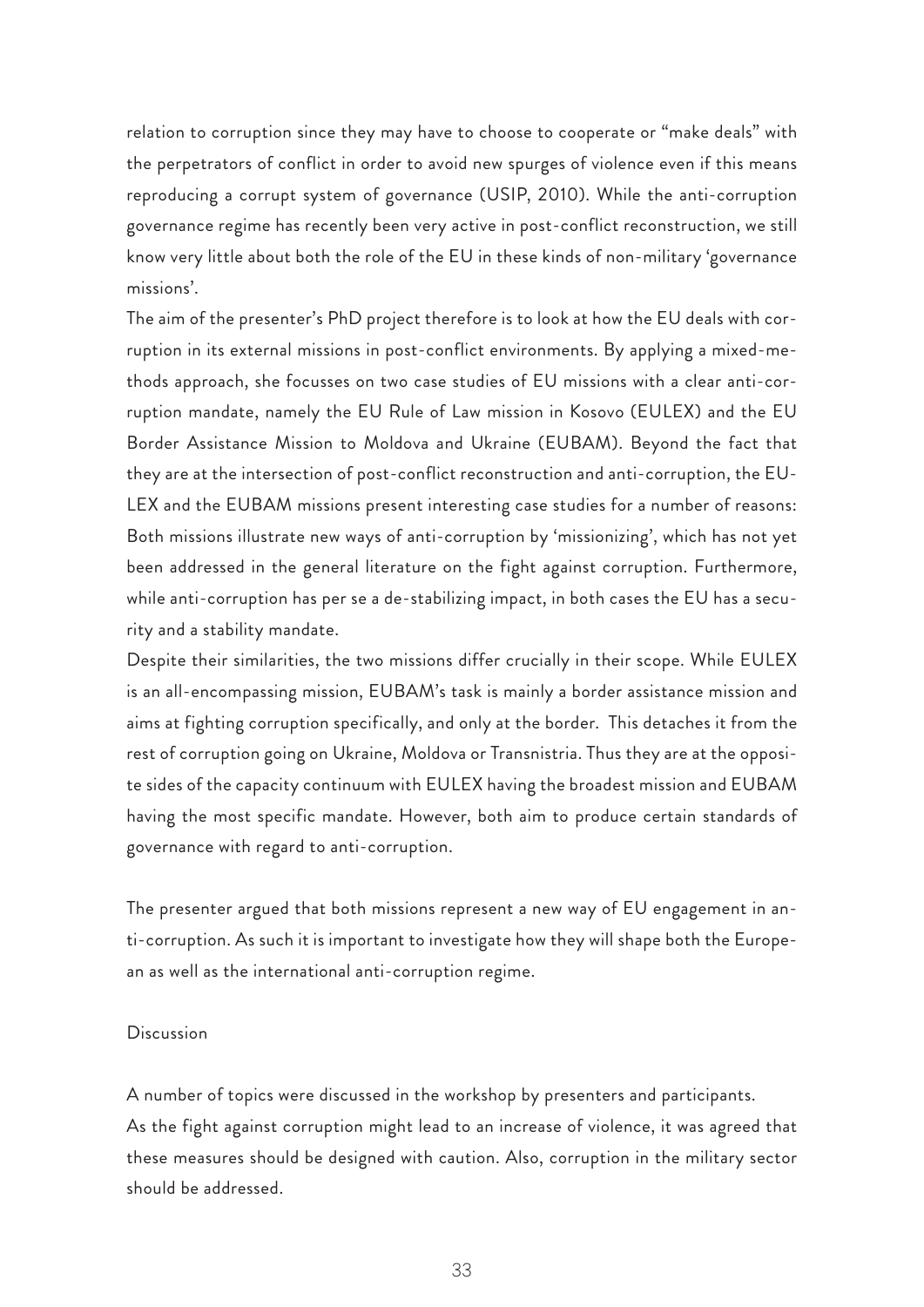Furthermore, the question of corruption as a cause or consequence of violent conflict was addressed, leading to the assumption that specific forms of corruption (such as endemic corruption) are more likely to contribute to the outbreak of violent conflict than others.

It was emphasized that corruption in the context of peacekeeping operations is considered a difficult subject for research, especially as the fight against corruption is not a priority for peacekeepers. Therefore, the question of what should come first in a peacekeeping operation – promoting anti-corruption or stability – was discussed broadly. With regard to the conceptualization of corruption, it was argued that this should encompass the specific contexts of corruption, as well as, in the case of violent conflict, the conceptualization of power.

#### References

> Olson, M. (2000). Power and Prosperity. Outgrowing Communist and Capitalist Dictatorships. New York: Basic Books.

> United States Institute of Peace. (2000). Governance, corruption, and conflict. A study guide series on peace and conflict. Retrieved from https://www.usip.org/sites/ default/files/ETC-D/NPEC/480021.PDF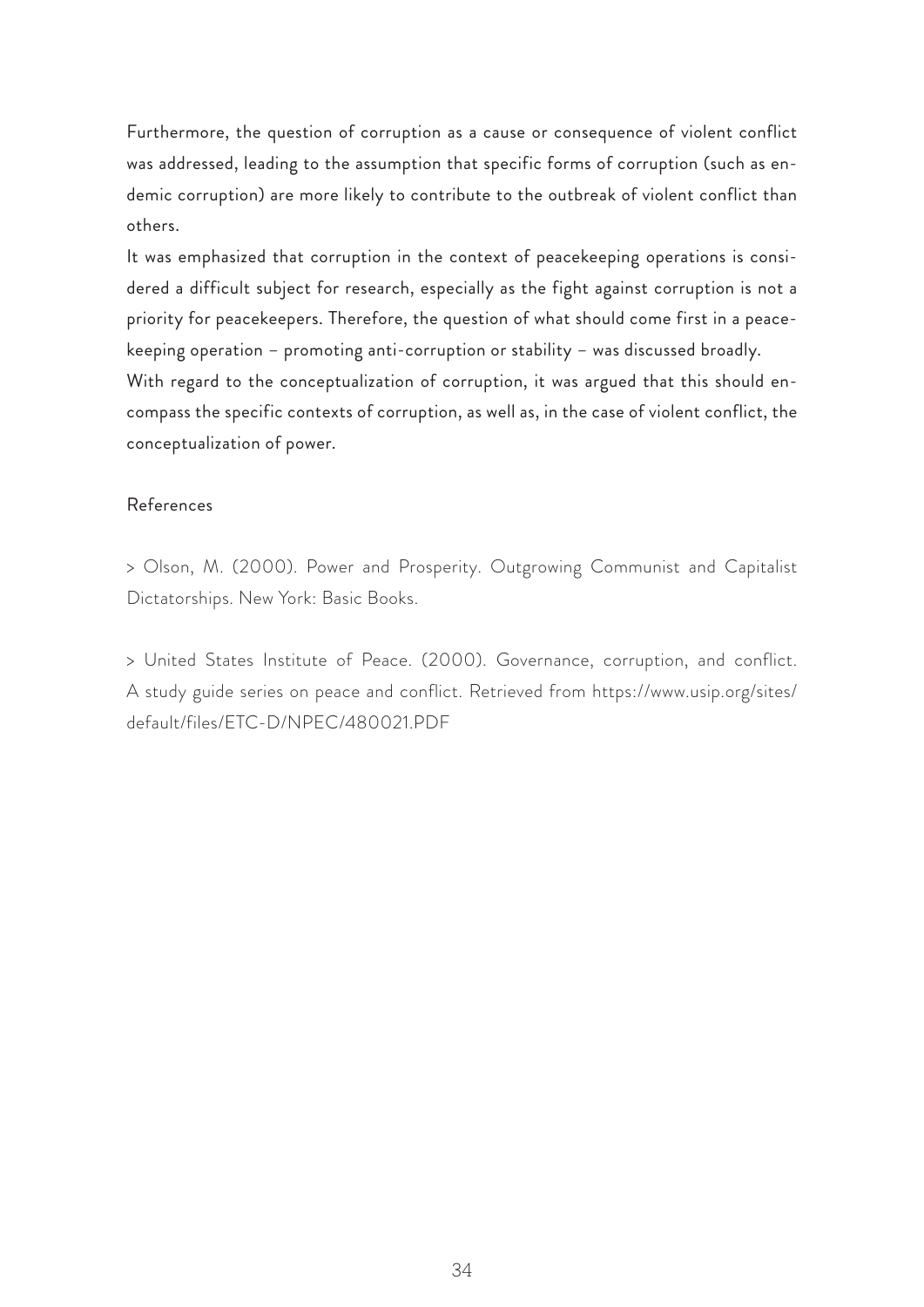## The Importance of Social Norms in Designing Anti-Corruption Mechanisms

Ina Kubbe, Tel Aviv University

#### Abstract

Corruption is often conceived as a part of everyday life, constructed by a society's specific formal and informal institutions, its traditions and norms that differ across and within countries. This workshop focused in particular on the role of social norms in the description, explanation, prediction, and combat of corruption. Norms are cultural products including values, customs and traditions that shape an individual's basic knowledge of what others do and what others think they should do. They can also dictate the extent to which individuals engage, and expect others to engage in corruption. Presented papers have identified, described and analyzed social norms that are undermining anti-corruption public policies and mechanisms, but also those papers have looked for and suggested solutions. Thereby, the participants have applied and tested commonly used theories and approaches related to corruption, as well as generated new concepts and models based on their findings.

#### Keywords

## Social norms Anti-corruption public policy Media Journalism Framing Citizen's perception

#### Introduction

The relationship between corruption and social norms is still underexposed in the international interdisciplinary research on corruption. The fact is that conventional explanatory approaches such as the principal-agent theory or the collective action approach are not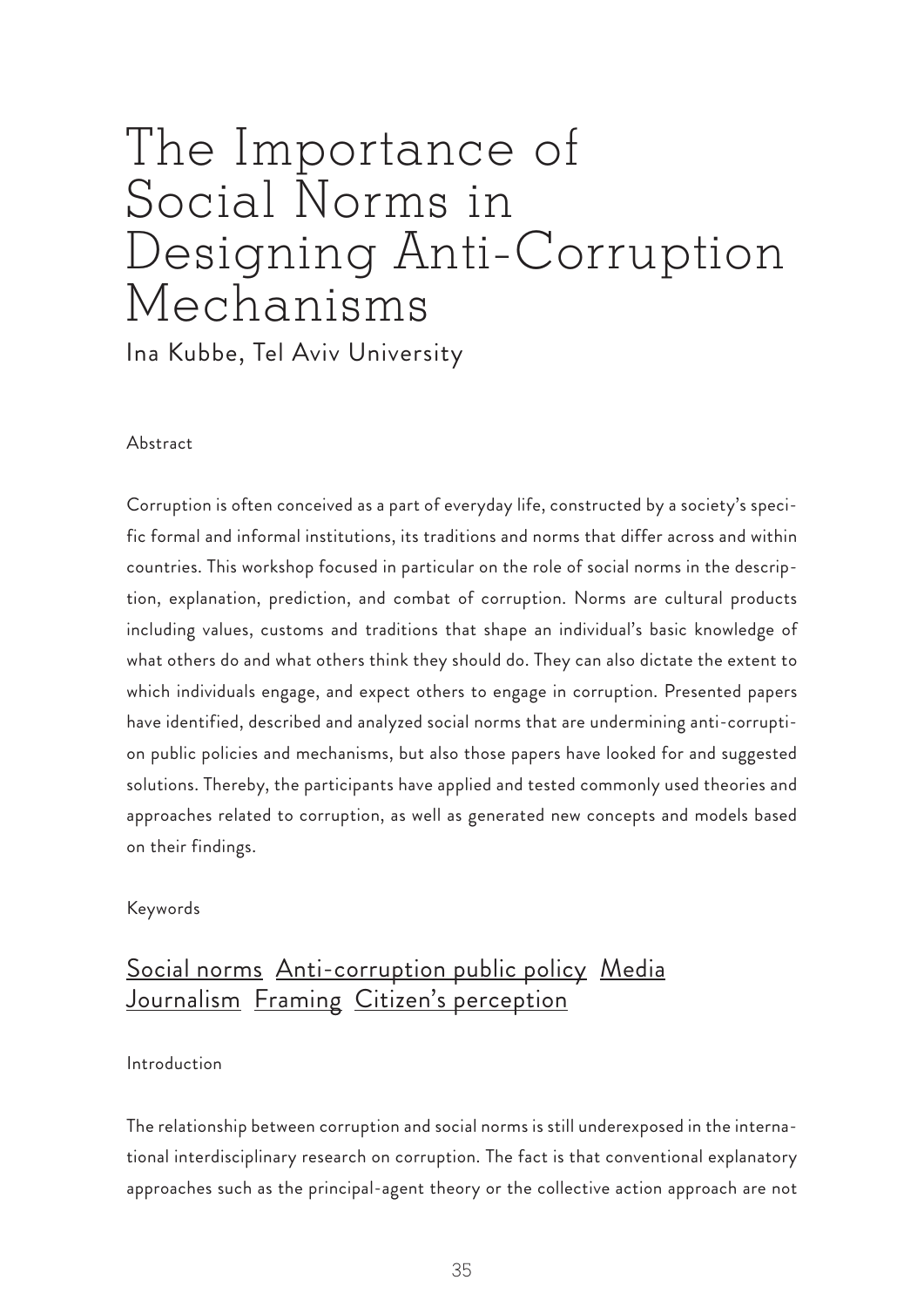sufficient to describe, explain, predict and combat corruption all over the world. The research on social norms offers a new perspective to look at every country individually and design proper anti-corruption mechanisms depending on the cultural context. Norms are cultural products including values, customs and traditions that shape an individual's basic knowledge of what others do and what others think they should do. They can also dictate the extent to which individuals engage, and expect others to engage in corruption. This workshop concentrated on the link between social norms and anti-corruption mechanisms from a cross-cultural, empirical perspective by the means of different methodological approaches such as experimental studies, surveys and opinion polls, media analyses and interviews. Thereby, the various contributions took different levels of analyses into consideration, such as the individual and societal levels, and illustrated how important it is to use different approaches to analyze and condemn corruption. For comparative reasons, the authors focused both on countries with high levels of corruption (such as Indonesia, Mexico or Papua New Guinea), and on ones with low levels of corruption (such as the Netherlands or the United Kingdom) to bring insights into the complex relationship between norms and anti-corruption mechanisms. Every study presented innovative ways and solutions how we can identify, understand and change social norms related to the perception of corruption.

## The Effect of Culture of Corruption on Moral Judgment and Emotions upon Corruption

#### *Presentation by Meta Zahro Aurelia, VU Amsterdam*

This study, conducted by Meta Zahro Aurelia, Jan-Willem van Prooijen and Paul A.M. van Lange, aims to understand the role of group as a moral reference for its members to behave, particularly in corrupt behavior. It includes two population samples representing two different groups in terms of corruption level, namely the Netherlands and Indonesia. Previous research has found that a social group, has an important role in determining the occurrence of immoral behavior of its members. Someone will tend to foul when a social group as the reference morally approve or condone such behavior, and when individual sees there was other member of the group who had already committed similar violations, including in the context of corruption. Thus, the author hypothesizes that Indonesian people are likely to perceive corruption (in general) as something less immoral, when compared with the Dutch perception regarding the same issue. Furthermore, it is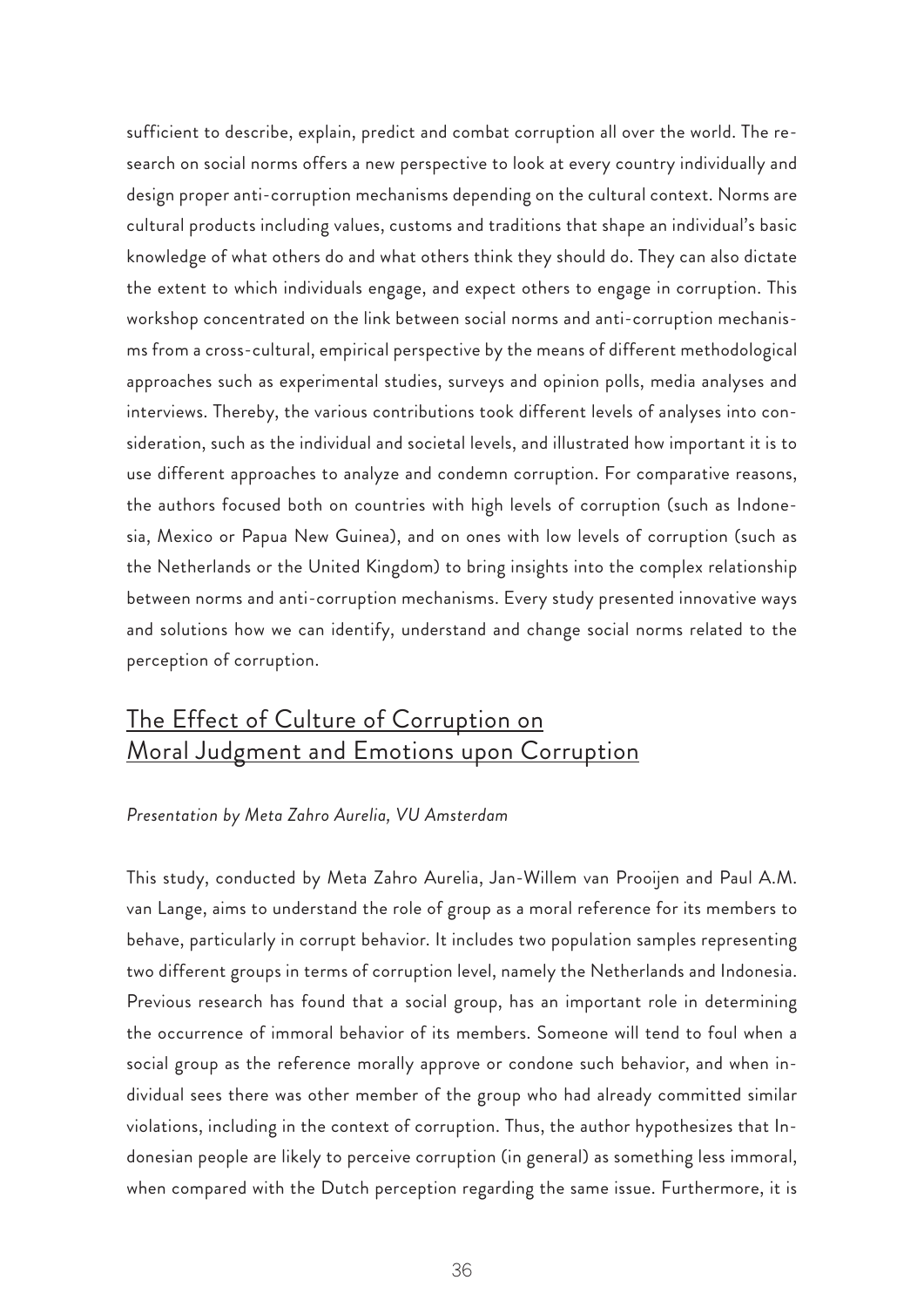expected that the Indonesian people will perceive corruption in congregation (multiple agent corruption) and corruption for the common interest (communal benefit-oriented corruption) as less immoral than the Dutch. In the first experiment, recruiting 200 Dutch and Indonesian students, she found that it was the Dutch who turned out to be significantly more permissive, morally, socially and legally, in looking at cases of corruption than the Indonesian. It leads to the supposition that the more people live in a culture that is not susceptible to corruption, the less they perceive corruption as immoral and punitive, both socially and legally. She suspects that this happens because people living in a context of low corruption culture are not accustomed to exposure of corruption; hence, they do not have profound emotional involvement and social awareness of corruption and its consequences. In the second experiment, she further examines whether the change of corruption culture affects the shifting perception of corruption mediated by perceived harmfulness of corruption and (partly) moderated by moral emotions.

#### Discussion

Meta's presentation and the following discussion have illustrated how important it is to research social norms. It also made clear that we have to differentiate between certain forms of norms such as social / morale norms because their definitions and conceptualizations are still not clear and do not have a common understanding. Yet, the potential of experimental studies on corruption related to norms was highlighted. The use and conduction of experiments in certain countries with different levels of corruption is particularly promising because they allow us to consider and compare cultural contexts with different norms and perceptions of corruption. It can lead to the new context-specific anti-corruption mechanisms. Furthermore, the discussants agreed with the presentation's main conclusion that a society should always be aware and sensitive to corruption, as it affects our moral standards upon corruption. It also implies that it is essential to the sustainability of the anti-corruption movement carrying out the slogan "stay loud, no matter what."

### Corruption in Mexico: A micro-sociological approach

#### *Presentation by Silvestre Orozco Sanchez, University of Guadalajara*

Different measurement tools of corruption levels have always pointed out that Mexico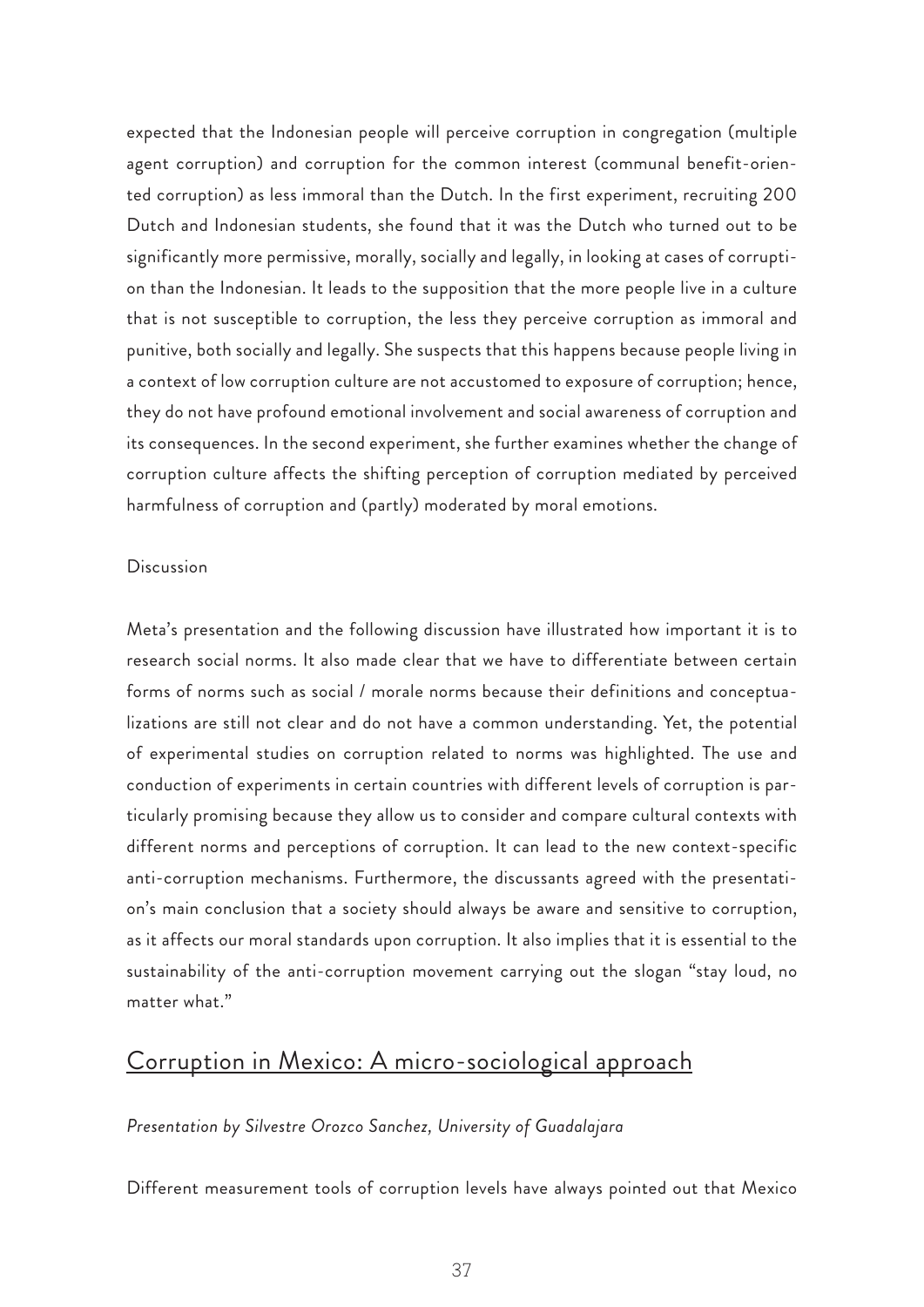possess high levels of corruption. Despite the low level of efficacy shown across time, the most common governmental response to counter it is the reinforcement of formal mechanisms and sanctions to deter corrupt behavior. This research analyzes several surveys done in Mexico since 2000 to 2015 in order to identify social norms which are undermining anticorruption public policies and mechanisms. Three main results could be drawn from the research: The first is that the definition of corruption is widely misunderstood among Mexicans. This makes corruption an undefined problem, therefore it is harder for authorities to create effective countermeasures to diminish it. In the other hand, citizens seem not to fully comprehend and engage in such programs since corruption are linkedor misunderstood- with other felonies and immoral activities. The second result is that social norm's presence, absence, weak or strong enforcement and saliency can therefore affect the probabilities and frequency of corruption acts among citizens. The set of social norms identified in Mexico create a tangled mix of incentives which enhance the likelihood of corrupt behavior as a preferable strategy for individuals. Other components of the sociological paradigm of corruption like inequality, social capital, institutional trust, etc. are measured and analyzed to understand this set of incentives and to compare how theory match with the survey studies. The third result is linked to a psychological mechanism which is tightly linked to social norms. Results show that in Mexico a pluralist ignorance about the topic of corruption exists, along with second order preferences among citizens. In resume, it is imperative that the government and civil society engage in alternative mechanisms and programs to deter corruption which should be focused on transforming social norms and expectations rather than sanctions.

#### Discussion

Silvestre's study reveals how citizen's definitions and understanding of corruption still differ in countries such as Mexico. In particular, the definition of corruption is widely misunderstood among Mexicans. Thus, we need to do more research on citizen's attitudes and opinions regarding corruption and include them in our measurements and concepts – and also in the design of anti-corruption mechanisms. The presentation clarified that legal conceptualizations for designing and implementing anti-corruption policies are still dysfunctional. If concepts only consider legal anchoring, other dimensions are left untreated. That is why we need to consider different corruption crimes, not only those involving money (e.g. bribery), but also favoritism. For us, academics researching corruption, the definition is rather clear, but it is less so for ordinary citizens. And this is not only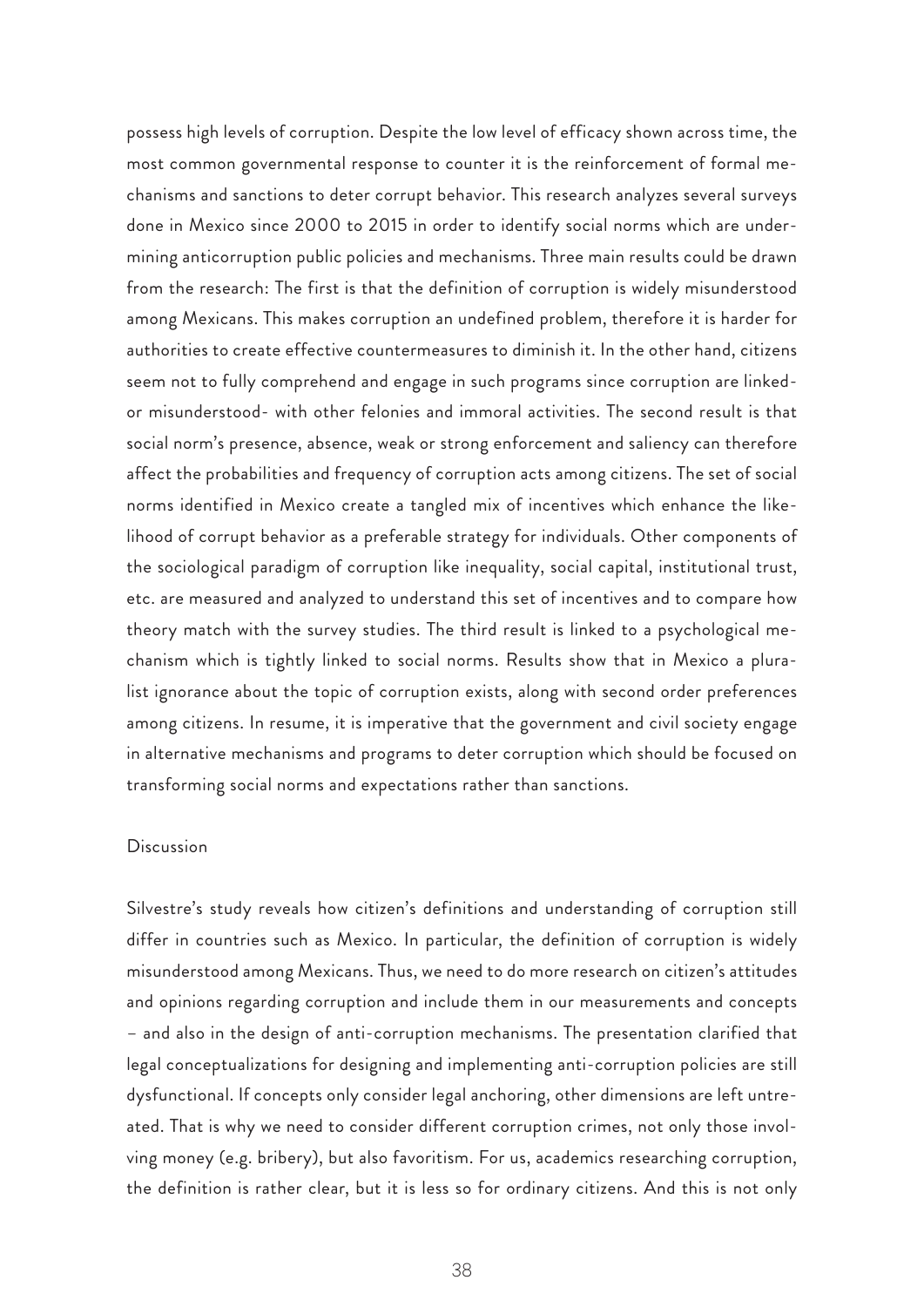the case for Mexico – as some discussants mentioned – this is also evident in European countries with lower levels of corruption. Thus, the use of surveys and polls are of vital importance for exposing and curbing corruption all over the world.

## Framing Corruption: The Effect of Media Framing on Perceived Responsibility of Corruption

#### *Presentation by Christopher Starke, University of Münster*

This particular research project of C. Starke, S. Wickberg, M. Aurelia und N.C. Köbis investigates potential media effects on the perception of responsibility and collective action in response to different forms of corruption. They draw on the framing theory put forth by Iyengar (1991) who distinguishes between thematic and episodic news frames. While episodic news frames rather focus on single events, instances, and certain individual actors, thematic news frames provide more background information and cover an issue in a more analytical way. Building on this theoretic approach, they investigate the influence of media framing on responses to public scandals such as corruption and tax evasion. Specifically, they experimentally test to what extent episodic and thematic framing impacts moral emotions and perceived responsibility with regard to political scandals. For that purpose, they generated and pre-tested a total of four newspaper articles: Two articles depict a case of tax evasion through a Panamanian Law Firm (Panama Paper article) and two describe an instance of revolving door, a form of public corruption (corruption article). For both the Panama Paper article and the corruption article, they then manipulate whether an individual is portrayed as the primary culprit (episodic frame) or whether the incident is primarily described as the result of loopholes in the system (thematic frame). Using a between-subject design, they assess the responses to these different articles. The research project proposes new insights into how media framing public scandals contributes to emotional responses and collective action.

#### Discussion

The presented project and subsequent discussion offered insight into the effects of media on the perception of responsibility and collective action in response to different forms of corruption. It emphasized the significant role of media reports and journalists in framing and conceptualizing corruption and, thus, educating and designing (anti-)corruption me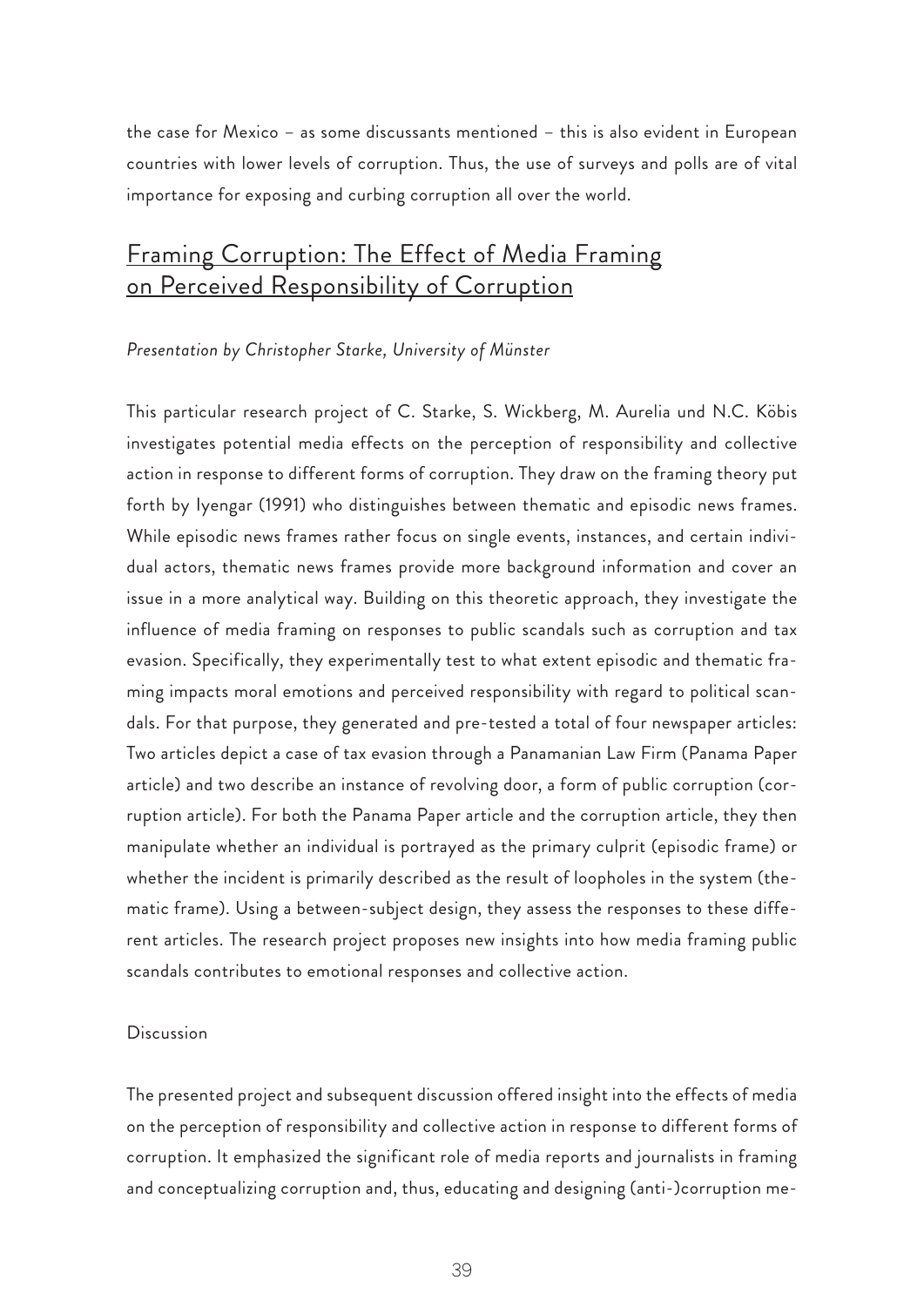chanisms. In particular, we concluded that, journalists can shape and affect the occurrence of corruption because they are an intermediary between uncovered corruption scandals, events or incidents and their deliver to the public. They inform, sensitize and strengthen citizen's opinions regarding corruption, but also can serve as their voice. Therefore, media is significant in designing anti-corruption mechanism by changing and influencing norms – in a positive, but also in a negative way. In other words, the channels of reports can change attitudes and perceptions of corruption and social norms by the means of thematic and episodic framing of corruption events.

## Corruption as a collective action and principal agent problem in Papua New Guinea: Implications for theory and policy

#### *Presentation by Grant Walton, Australian National University*

Recent theorizing on corruption has bifurcated between two approaches: corruption is described as a collective action or principal-agent problem. Framing corruption in these ways has implications for fighting it, with each theory suggesting different anti-corruption responses. However, little has been written about the conditions that shape the relevance of these theories for understanding and responding to corruption at the sub-national level. Drawing on insights from economic and political geography, this presentation examined the way social and cultural norms shape the relevance of these theories across space and what this means for addressing corruption. The presentation draws on observations of administrative and community responses to decentralization policy in Papua New Guinea. Despite efforts of policy makers to institutionalize principal-agent relations, it is argued that state-society relations have turned corruption into a collective action problem in some places and a principal-agent problem in others. The applicability of these theories is determined by the degree of alignment between social and cultural norms and administrative values. The research suggests that policies need to be flexible enough to respond to corruption as both a collective action and principal agent problem. The presentation provides suggestions as to how this could be achieved in Papua New Guinea, and in other developing nations where state-society relations significantly vary across space.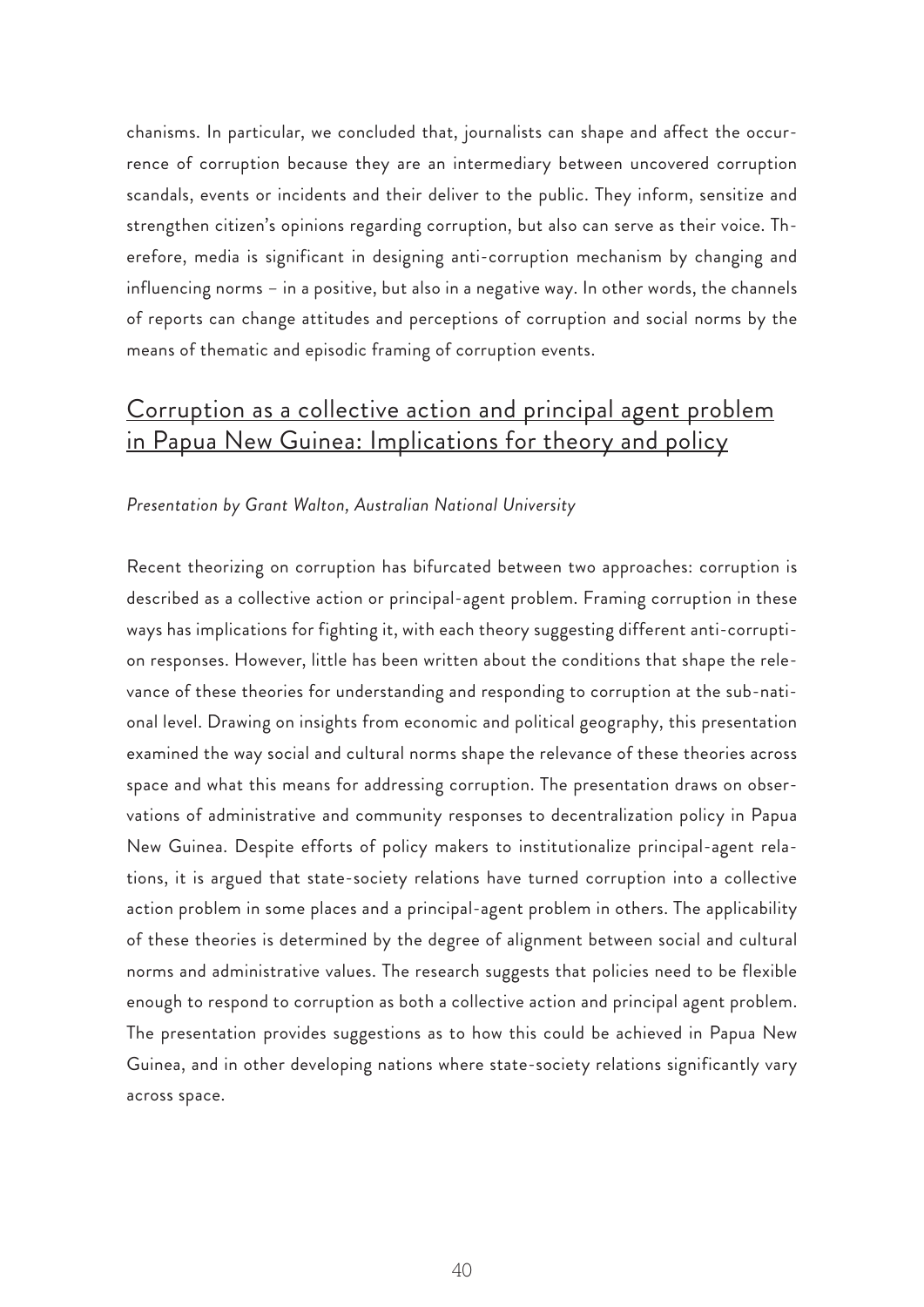#### Discussion

Grant's study raises attention to the fact that we still neglect the conditions that shape the relevance of theories, such as the principal-agent, collective action or framing theory, for the understanding and responding to corruption at the sub-national level. By the means of interviews, he has illustrated that the context matters for understanding the efficacy of these approaches based on the observations of administrative and community responses to decentralization policy in Papua New Guinea – a country that is still underrepresented in the research on corruption. Grant's presentation and the panel discussion came to conclusion that the potential resistance to corruption is shaped by specific cultural, social and administrative factors. Moreover, the results show the potential for corruption research below the scale of the nation state.

#### Conclusion

In general, the workshop provided evidence that the perception, definition and conceptualization of corruption as well as prevalent social norms related to corruption are still under-researched. In particular, the definition of corruption is widely misunderstood or misinterpreted. The use of experiments, surveys and opinion polls, media analyses and interviews constitute appropriate methods to identify and analyze attitudes and opinions as well as psychological mechanisms and, in particular, social norms which are undermining anticorruption public policies and mechanisms to curb corruption. In this workshop, we came to the following results:

> Corruption is still an undefined problem, public understanding of which varies; no matter if these are low or high level corruption countries

> Social awareness of corruption cases is still missing

> Definitions and conceptualization of social norms is not common

> Corruption and social norms are defined, conceptualize and framed, among other, by the media; which affects citizens understanding and perception

> Context matters (awareness and resistance to corruption is shaped by specific cultural,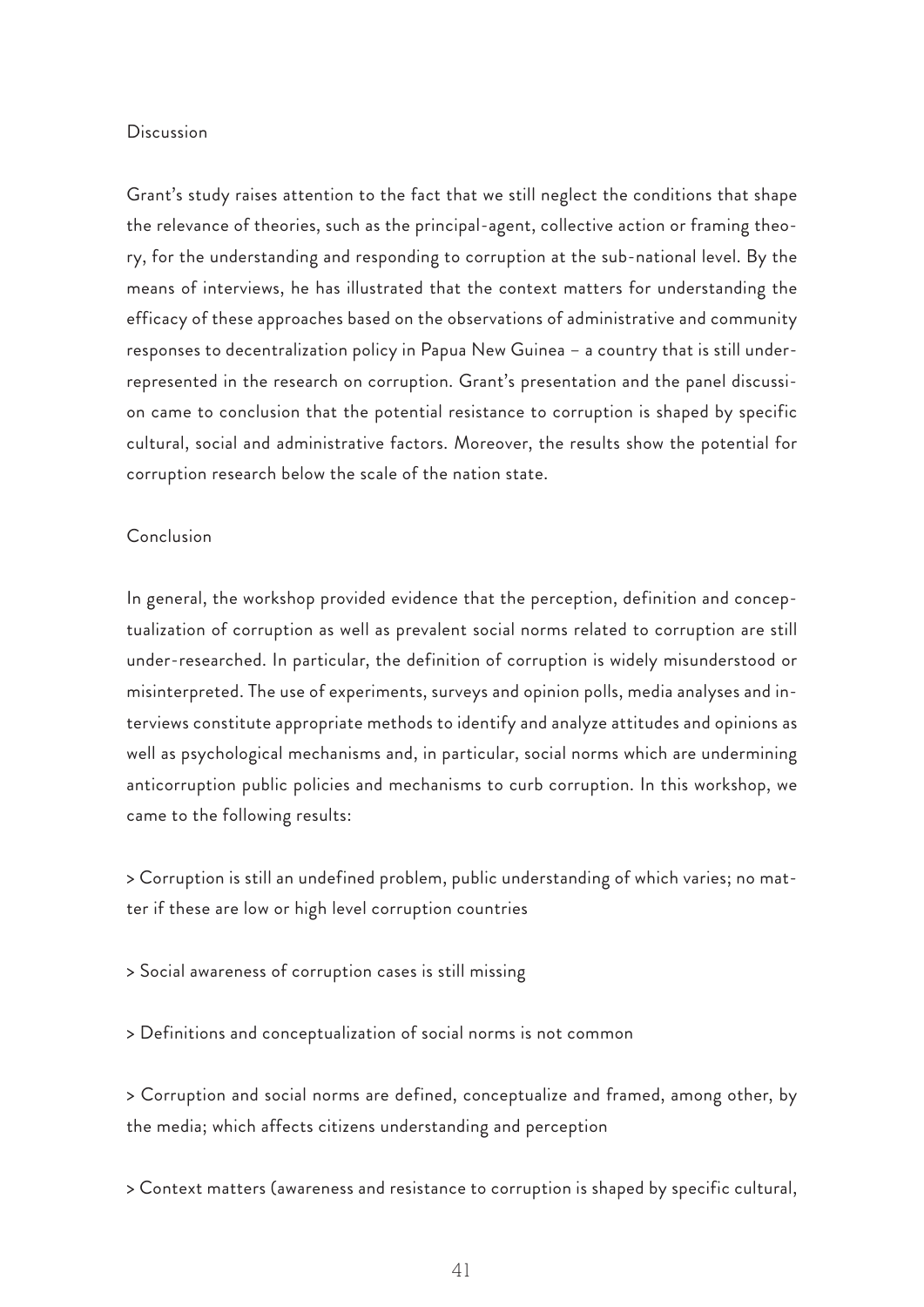social and administrative factors) – at all levels (individual, institutional, country

> The media can support and assist the design of efficient anti-corruption mechanisms

Based on these findings the relationship between corruption and social norms needs further analyses to develop context-specific anti-corruption strategies and mechanisms. Some of the proposed solutions include:

> The application of a social norm-based approach to identify and condemn corruption from different disciplines (political science, economy, social-psychology) and methodologies (quantitative, qualitative, mixed method

> An increased involvement and better understanding of citizen's perceptions and the impact of journalists (e.g. the journalist's relations to citizen's perception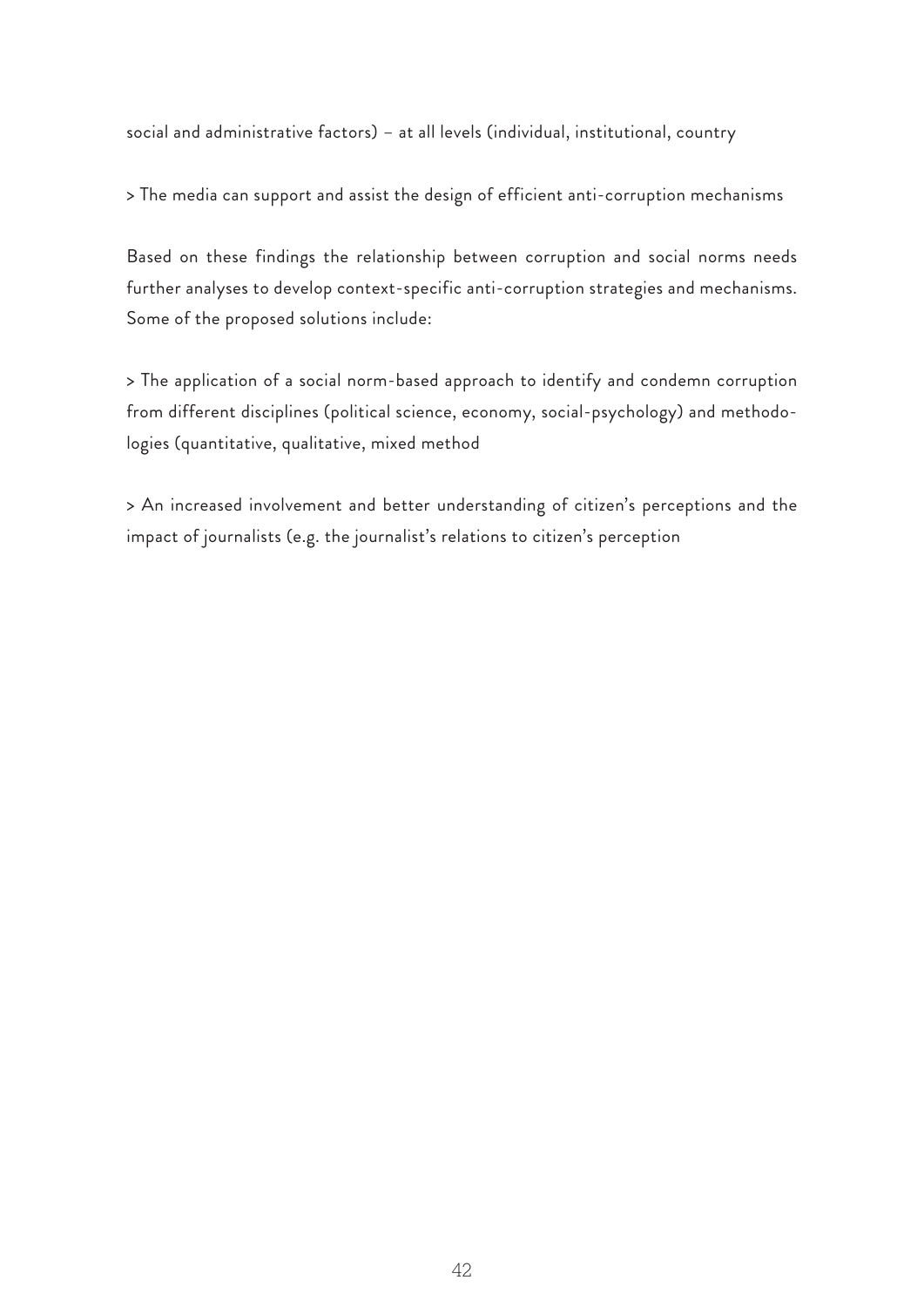## Corruption in Public Administration

Steven Gawthorpe, Charles University Prague

#### Abstract

Provisioning public services and coordinating the multiplicity of interests for effective governance is a perennial challenge. Even under ideal conditions, it is a process prone to a host of problems for harmonizing diffuse interests and accomplishing governmental objectives. In the face of corruption, however, the challenge is far more apparent as the line between public and private becomes increasingly more obscure straining the capacity for policymakers to both identify the root of the problem and produce a sustainable solution.

#### Keywords

## public administration public procurement ethical regulation

#### Introduction

The workshop "Corruption in Public Administration" identifies a variety of public administrative challenges and regionally distinctive cases within the problem context of corruption. The authors from this workshop provided research perspectives with significant value for those within the field of public administration and those with interests in the constraints of effective policymaking. The presentations were of important instructive value as the presenters provided specific case examples challenging notions of what many consider to be "best practices" in contemporary anti-corruption approaches. These cases help reconsidering the current trajectory of anti-corruption, where it falls short, and what is necessary for improvements by policymakers.

## Asymmetry of Ethical Regulation in Public Service of Azerbaijan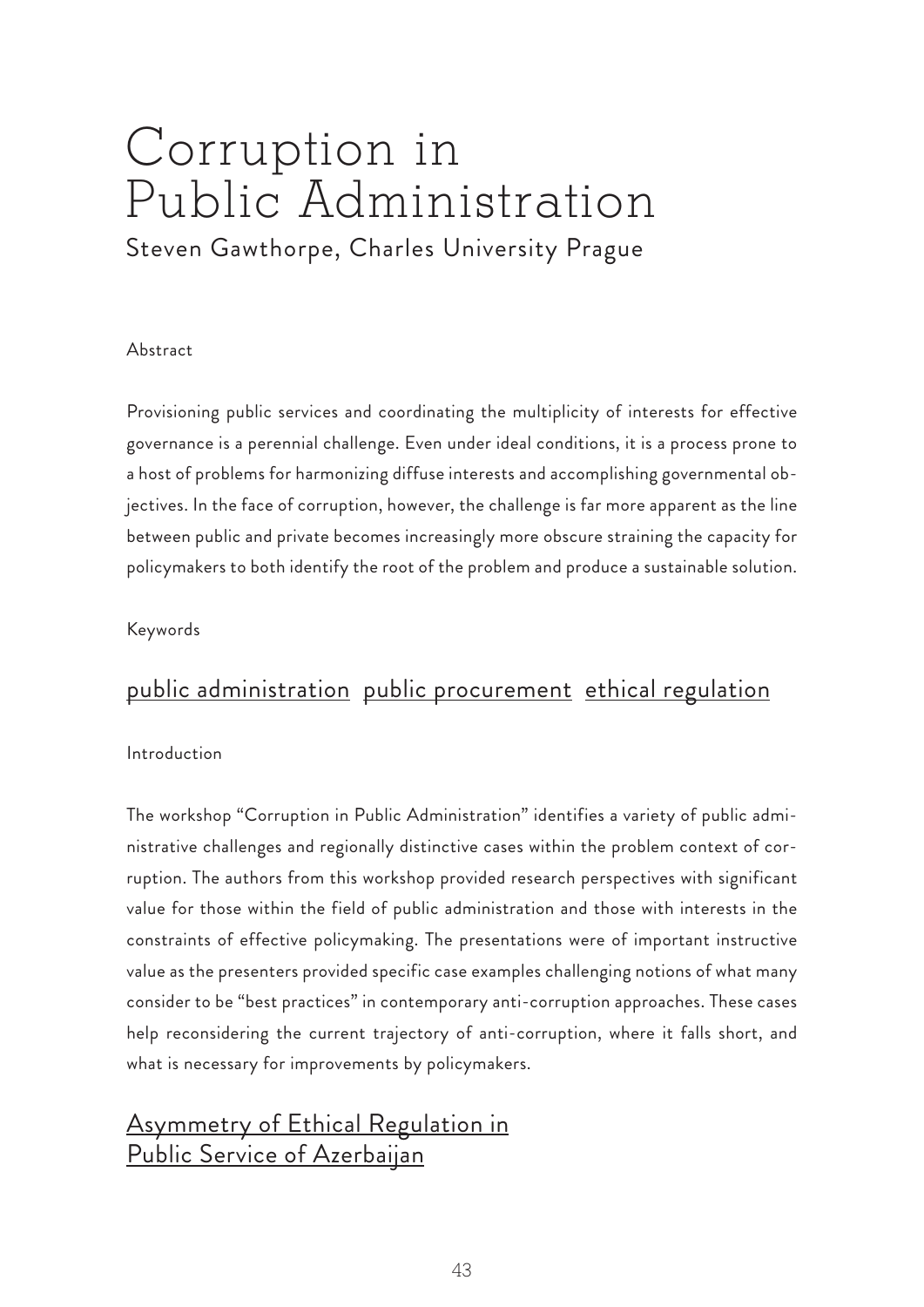#### *Presentation by Elnur Musayev, KMBI Anti-Corruption Directorate, Azerbaijan*

The first presentation contended that ethical regulation is an essential part of the anti-corruption strategy of any state and institution. Major international instruments and arrangements contain basic requirements and models of the ethical regulations. Usually, these regulations are reflected in the form of ethical codes or codes of conduct. The former are said to promote the integrity among the officials and inspire them, while the latter are posed to regulate the behavior in the ethical context, ensuring compliance and providing liability for the violation of norms. As the practice shows, presently there are no clear-cut codes of conduct and ethical codes in Azerbaijan. A combination of both may lead to a successful result in promoting ethics. The analysis of the ethical regulation in the public service of Azerbaijan shows that the combination could be unequal and contain signs of asymmetry. While the codes of ethical behavior or similar instruments appear to reflect the qualities of both types of codes, i.e. the principles of integrity and provisions on compliance, in practice they are applied mostly as a compliance mechanism. The analysis of the measures in respect of the human resource shows that the ethical norms are used to heed the officials rather than inspire or encourage them. In this regard, the boundaries between the ethical regulation and disciplinary liability blur. The measures originally entitled as ethical regulation rather belong to public service regulation, failing to assist the officials in developing their system of values.

### Models of counteracting corruption in public administration

#### *Presentation by Khrystyna Potapenko, Jagiellonian University*

The second presentation sought to distinguish and analyze the functioning models of counteracting corruption in public administration in different groups of countries. The criterion for distinguishing these models are methods (both general and specific) often proposed for counteracting corruption. After demonstrating the insufficiency of these models, the aim is to construct, an eclectic (i.e. combining the best features of the functioning ones) model of counteracting corruption, which will be the optimal way to fight the problem of corruption. The research from this presentation examined a wide purview into the problem of corruption within public administration analyzing the combination of its legal, philosophical, moral, psychological and sociological aspects.

It may not be entirely necessary to conceptualize corruption based on all of the catalo-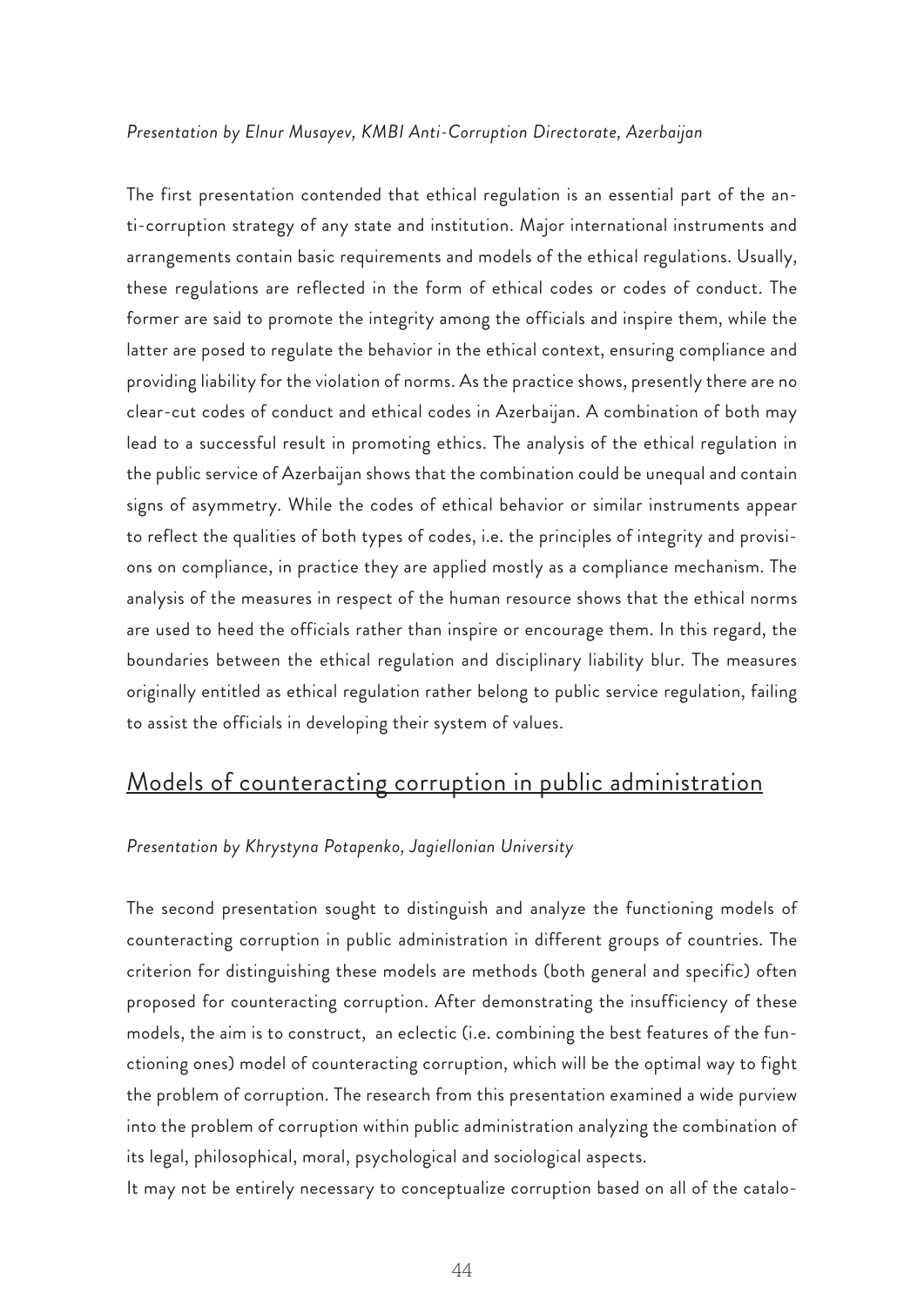gued manifestations of corrupt instances. Following this opinion, the causes of corruption are subjected to a thorough analysis during the research in which the causes of corruption are divided into two groups: structural (for example bureaucracy) and individual (moral, rational and psychological).

The analysis of the causes and foundations of corruption provides a basis for distinguishing models of counteracting corruption. One can distinguish the following three models: juridical-punitive, ethical, and religious.

The juridical-punitive model analyzes normative provisions on the punishment for acts of corruption. In countries such as Singapore, for example, penalties for committing acts of corruption are the main instrument of anti-corruption activity. The juridical-punitive model aims to discourage corrupt acts by the prospect of high penalty and lost opportunities to work in the public sector.

The ethical model is based on the assumption that compliance with ethical and social norms will be effective in counteracting corruption. This section examines the codes of legal ethics created for public administration and their effectiveness. An ethical model also allows for the so-called social capital and cultural capital of the state. Corruption has a direct relationship with the culture, social norms and morality. Private and public culture can be distinguished. Private culture consists of the principles by which persons tend to act. Within the private culture, influences are directly exerted by education, environment, actions of others and informational environment (books, newspapers, media available to an individual). In each state, there is a social-cultural capital, which is positively correlated with GDP per capita and with the development and negatively correlated with the level of corruption. The ethical model is partly connected with the religious model because religion is the foundation of ethical behavior of individuals in some countries. The religious model is critical within Muslim states where the supreme law are provisions of the Koran. Compliance with anti-corruption rules and penalties for acts of corruption are provided by the Koran. Shariatic law is considered as a religious factor in preventing corruption. In countries such as Qatar, for example, committing corruption is an offense against God (Allah), and this is the maximum penalty for the citizens of this country. The presentation examined these Religious norms of counteracting corruption in Muslim countries and their impact on the level of corruption in the analyzed countries.

Researching causes of corruption helps to understand what methods should be used to fight them. Distinguishing models requires combining different methods and extracting the main points of anti-corruption activities in different countries. Topicality of the project lies in the comprehensive influence of corruption, its causes and effects on society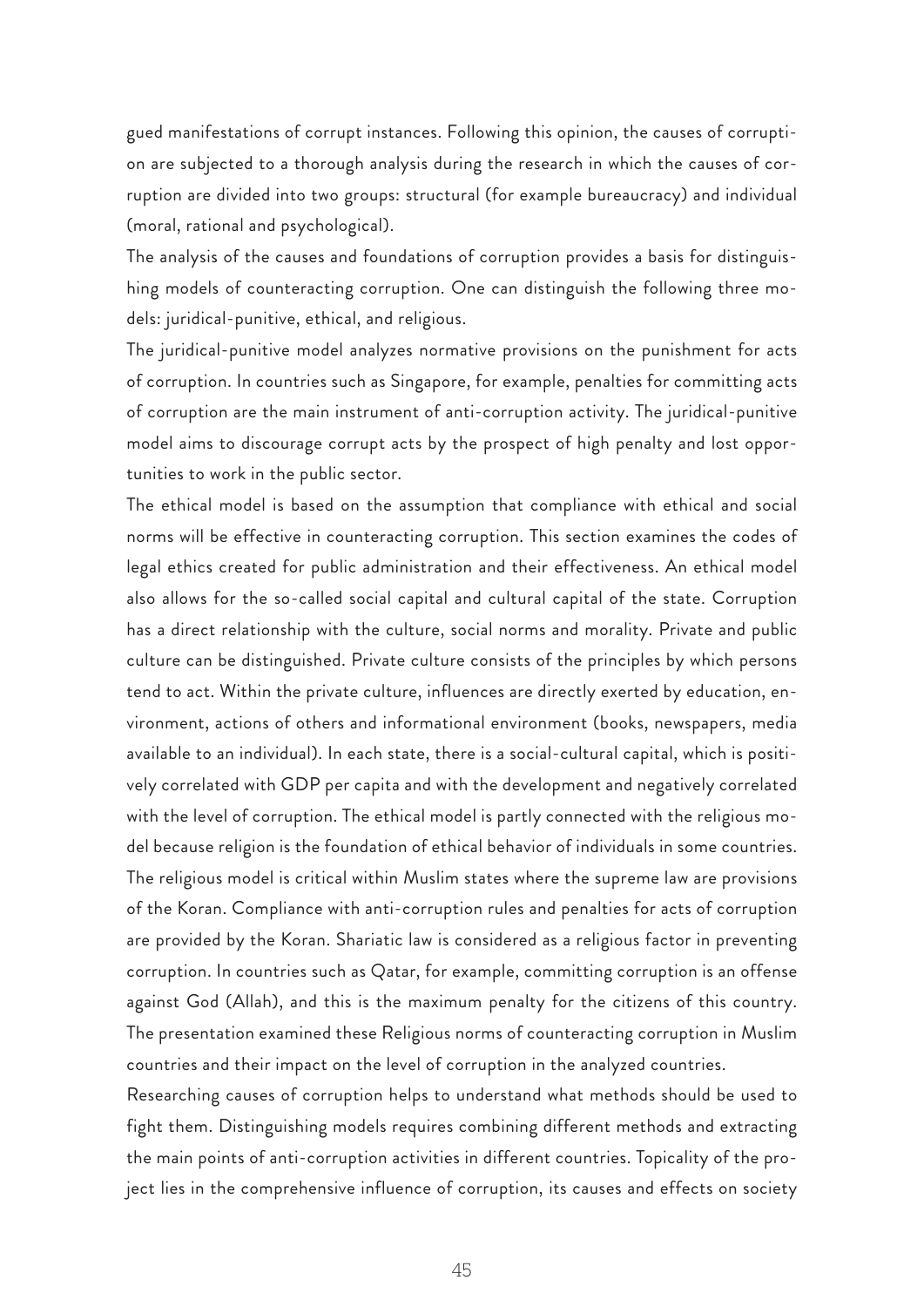and the state. Corruption is not only a problem of the state, it is also a philosophical problem of human nature and selfishness. The problem of fighting corruption requires a philosophical analysis of the essence of the problem and the search for models capable and effective in the fight against this problem.

### Additional presentations

*Femi Ajayi, University of Nigeria,* discussed the influence of work ethics on bureaucratic corruption in Nigeria civil service. He argues there is weak accountability criteria for civil servants and the current state of ethical codes in Nigeria require stricter criminal enforcement for corruption violations.

*Rrita Ismajli, OECD Global Relations Secretariat,* provided an overview of corruption in the public procurement sector of Kosovo. Her work highlights the importance of municipal-level oversight to attenuate the risks of personal influence at the micro level. Increases in open data will aid in assessing the risk-prone areas and empower civil society organizations to make local contracting authorities more accountable.

*Muriel Poisson, UNESCO Institute for Educational Planning (UNESCO-IIEP), discussed a number of important case studies with regards to corruption in education. Her work with UN-ESCO developed a web-based resource platform (see ETICO, http://etico.iiep.unesco.org) to aggregate education sector characteristics on corruption and offer resources to conduct integrity assessments and anti-corruption trainings worldwide.*

#### Conclusion

The presentations led to the following conclusions, which can be categorized as follows:

> Contextual understanding is of critical importance to effectively produce desirable ethical codifications and regulations within public administrative practices

> Understanding the boundaries of how public and private organizations overlap and interact is a major challenge. Insight into the regional and cultural dimensions that produce the various distinctions into organizational composition is likely the key for sustainable anti-corruption efforts.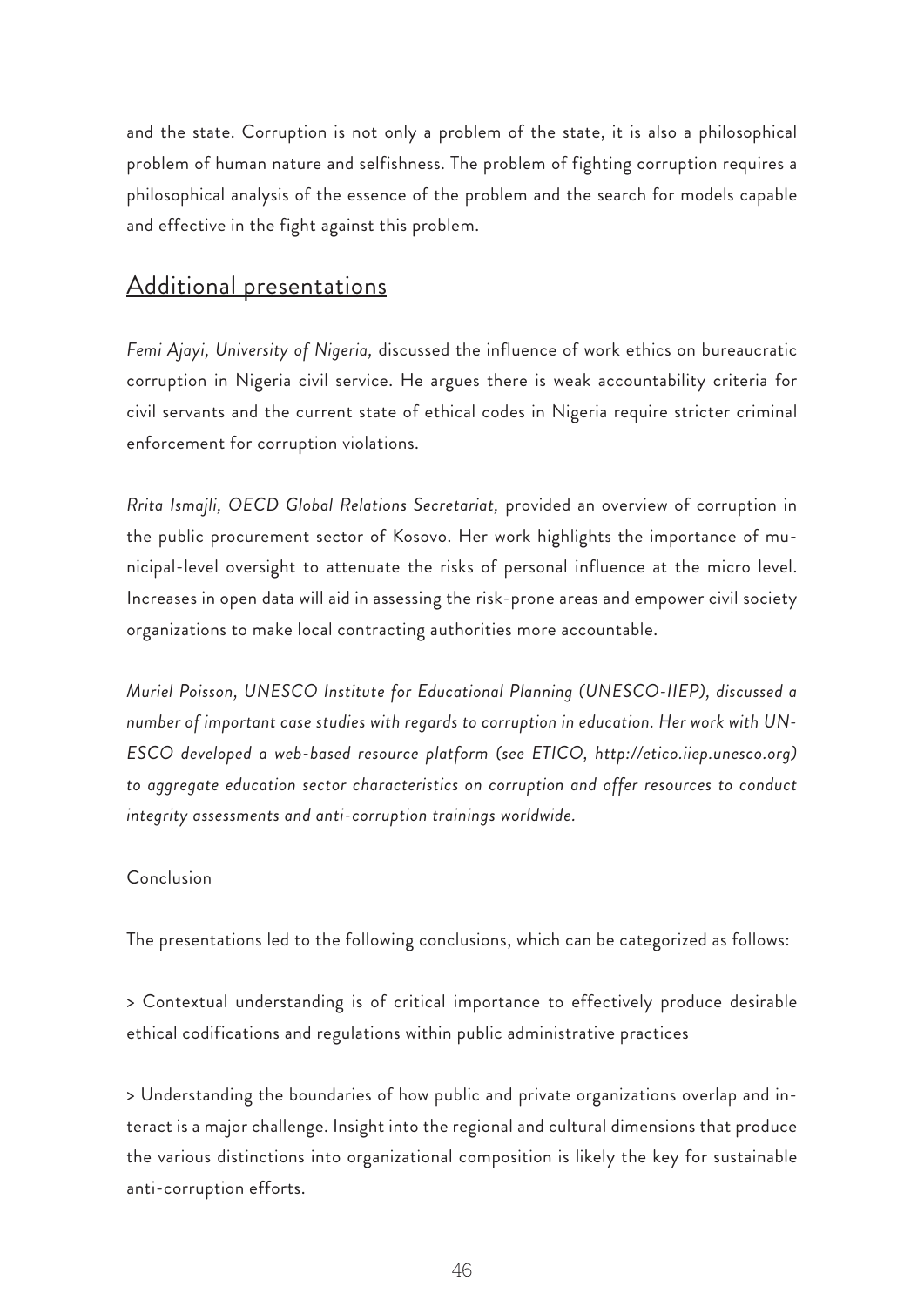> Discretion is a troublesome concept within public administration and corruption, especially when considering a sector like public procurement where it is necessary for making timely decisions about rapid changes in governmental objectives and current conditions of market capability of fulfilling those obligations to produce public goods and services. Yet, discretion is often the key factor as to why corrupt transactions transpire. More case examples are necessary to pinpoint the right balance of effective discretion amongst bureaucrats.

#### References

> Ankomah, K. (1983). [Review of Review of Bureaucratic Corruption and Underdevelopment in the Third World: The Case of Zaire, by D. H. Gould]. Science & Society, 47(4), 503–505.

> De Graaf, G. (2007). Causes of corruption: towards a contextual theory of corruption. Public Administration Quarterly, 31(1/2), 39–86.

> ETICO - UNESCO's International Institute for Educational Planning. Retrieved November 1, 2017, from http://etico.iiep.unesco.org

> Seldadyo, H., & de Haan, J. (2006). The determinants of corruption: a literature survey and new evidence. Paper prepared for the 2006 European Public Choice Society Conference, Turku, 20-23 April

> Wolf, S., & Graeff, P. (2016). Ethical Challenges of Corrupt Practices: Formal and Informal Conflicts of Norms and Their Moral Ramifications. German Law Journal, Vol. 17 No.01.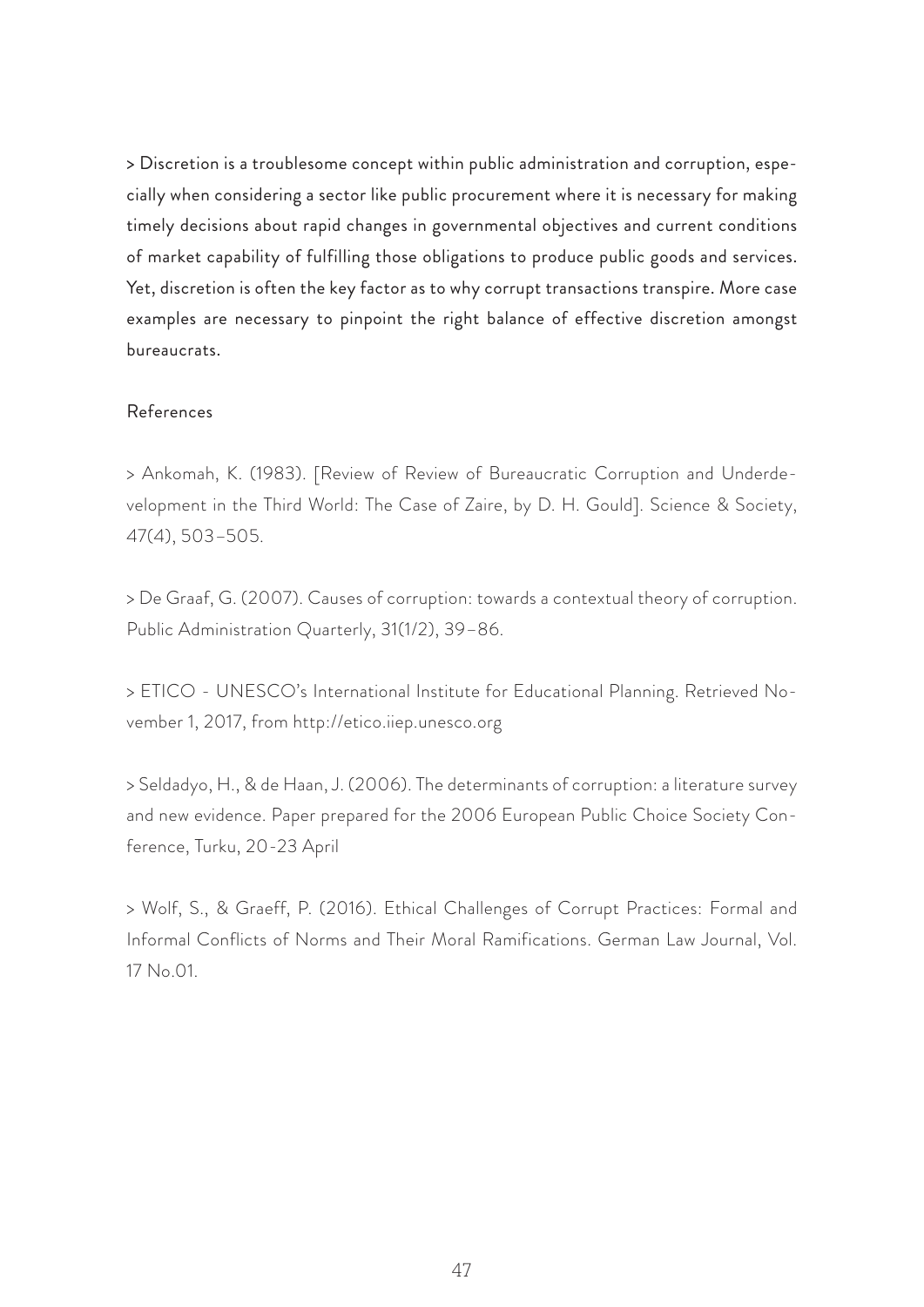## Compliance, Competition and Corruption: Private-Sector Perspectives

Jessica Flakne, Georgetown University Law Center

#### Abstract

Today's international economy presents unique opportunities for corruption in the private sector as business interactions transcend national legal jurisdictions and corporations themselves may have businesses in several places around the globe. Compliance systems have emerged largely to regulate global corporations and transnational business interactions in an effort to mitigate related corruption risks. There is, however, little research on the concepts of corruption underlying these compliance regimes as well as on how to measure the efficacy of the rules they impose and corporate culture they create. Four introductory presentations followed by a plenary discussion on the issue mentioned above were held: (1) Examining collusion as a form of corruption in the context of minority shareholding; (2) "Alliance for Integrity": lessons from a business-driven, global multi-stakeholder compliance initiative; (3) The impact of organizational and societal cultures on corrupt acts of corporate employees in Russia and Germany; (4) The Dark Side of Buyer-Supplier Relationships and the Role of Corruption. Participants tried to identify areas for improving compliance and re-conceptualizing corruption in the private sector.

#### Keywords

corruption compliance competition private sector corporate culture business transactions corporate social responsibility Alliance for Integrity global economy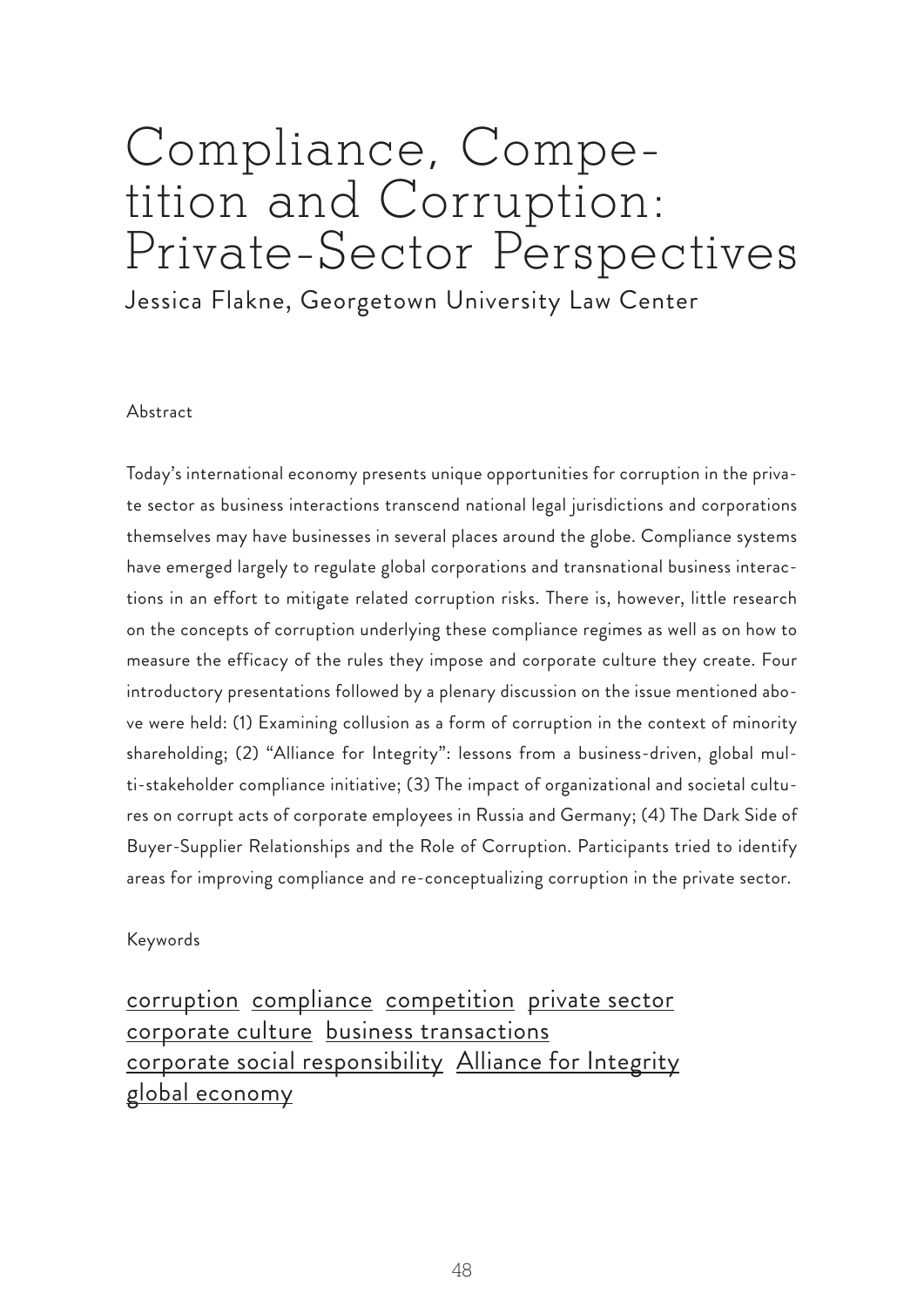#### Introduction

Today's international economy presents unique opportunities for corruption in the private sector as business interactions transcend national legal jurisdictions and corporations themselves may have businesses in several places around the globe. Compliance systems have emerged largely to regulate global corporations and transnational business interactions in an effort to mitigate related corruption risks. There is, however, little research on the concepts of corruption underlying these compliance regimes as well as on how to measure the efficacy of the rules they impose and corporate culture they create. The presenters in this session aim to explore exactly these issues.

The first study presented looks at how collusion can be conceptualized as a form of corruption in the context of minority shareholdings, especially as minority shareholders use their market power to dampen competition. Through an examination of the GIZ project, "Alliance for Integrity," the only business-driven, global multi-stakeholder effort initiated by a government supporting multinational businesses on the ground, the second case study presents the challenges facing a compliance initiative that attempts to account for the variety of ways different countries and sectors conceptualize corruption. A third case study will present findings from its experimental research in Germany and Russia that modeled and tested the impact of three different organizational and societal cultures – a highly competitive culture, a culture rewarding corporate-social-responsibility, and a high trust culture – to explain corrupt acts of corporate employees. The final case study closely examines buyer-supplier relations that have been exposed to greater risks in the global economy and offers propositions as well as a model for conceptualizing corruption in these relationships. All four presenters aim to achieve a better understanding of the concepts of corruption reflected in today's global business environment and to identify best practices for corporations to implement.

## Examining collusion as a form of corruption in the context of minority shareholding

#### *Presentation by Johannes Odenkirchen, Heinrich-Heine University Düsseldorf*

This study presents a unique perspective on how collusion in the private sector can be conceived as a form of corruption, especially in certain scenarios when its impact weakens and distorts competition, diverting value back to certain stakeholders. At the heart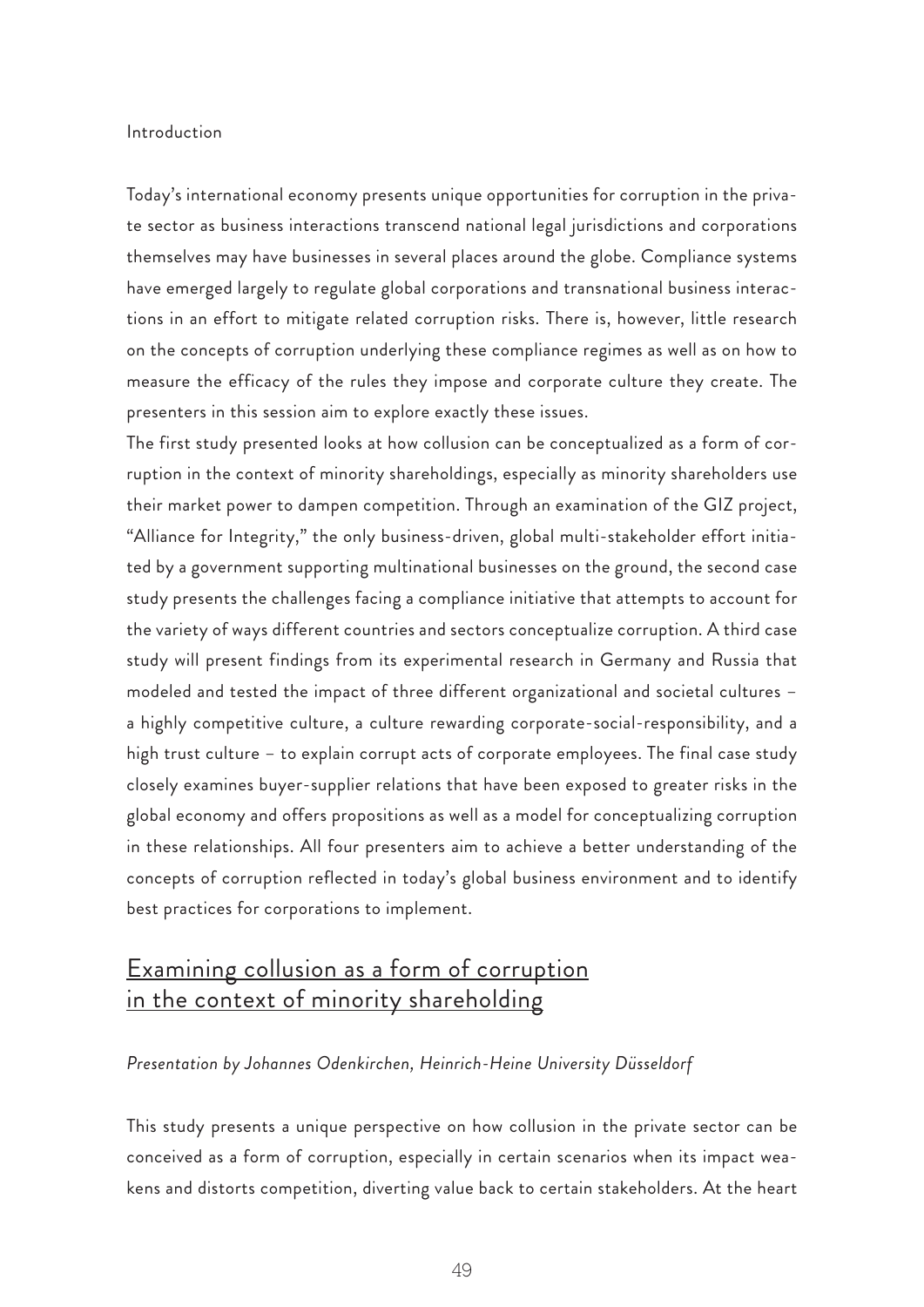of competition policy generally, and particularly in the EU, is an effort to prevent the abuse of market power and to mitigate against the effects of collusion. The study examines cases of minority shareholdings that can present risks of collusion. While not detrimental per se, concerns that minority shareholdings weaken competition have already been at the heart of several EU merger cases and have thus given rise to further study such as this one.

The author and his fellow researchers investigate the potential harm of such minority shareholdings from both uncoordinated and coordinated perspectives, such as unilateral pricing behavior or alternatively, collusion in an experimental static Bertrand game. In this specific set-up, collusion can be conceptualized as a form of corruption in the sense that the reciprocal behavior of firms – that is, one firm setting higher prices if the other firm does so – harms a vast number of consumers for the benefit of a few shareholders. Contrary to theory, the study finds that firms exploit their market power and increase prices in accord with the percentage of partial cross-ownership in a duopoly. Divestment, modelled by decreasing shares of the opponent company, appears to work as remedy for collusive markets, as the research findings also show decreasing prices with decreasing partial cross-ownership.

#### **Discussion**

Participants were eager to engage on the preliminary results of this study that innovatively re-conceptualized collusion in the private sector as a form of corruption. The discussion focused on the extent to which this study could contribute to better defining competition policies or even to identifying high-risk situations with regards to thresholds of minority shareholding, especially in merger scenarios. Participants agreed that the results provide a new perspective on how to design and monitor competition in the private sector. Also discussed was the extent to which further research should be done to consider corporate culture and the behavior underlying the propensity of minority shareholders to collude and how this could be prevented.

## "Alliance for Integrity": lessons from a business-driven, global multi-stakeholder compliance initiative

#### *Presentation by Melina Ribeiro, Ruhr-University Bochum*

This study presented the German Federal Ministry for Economic Cooperation and Development (BMZ) project called "Alliance for Integrity" as one strategy, among many,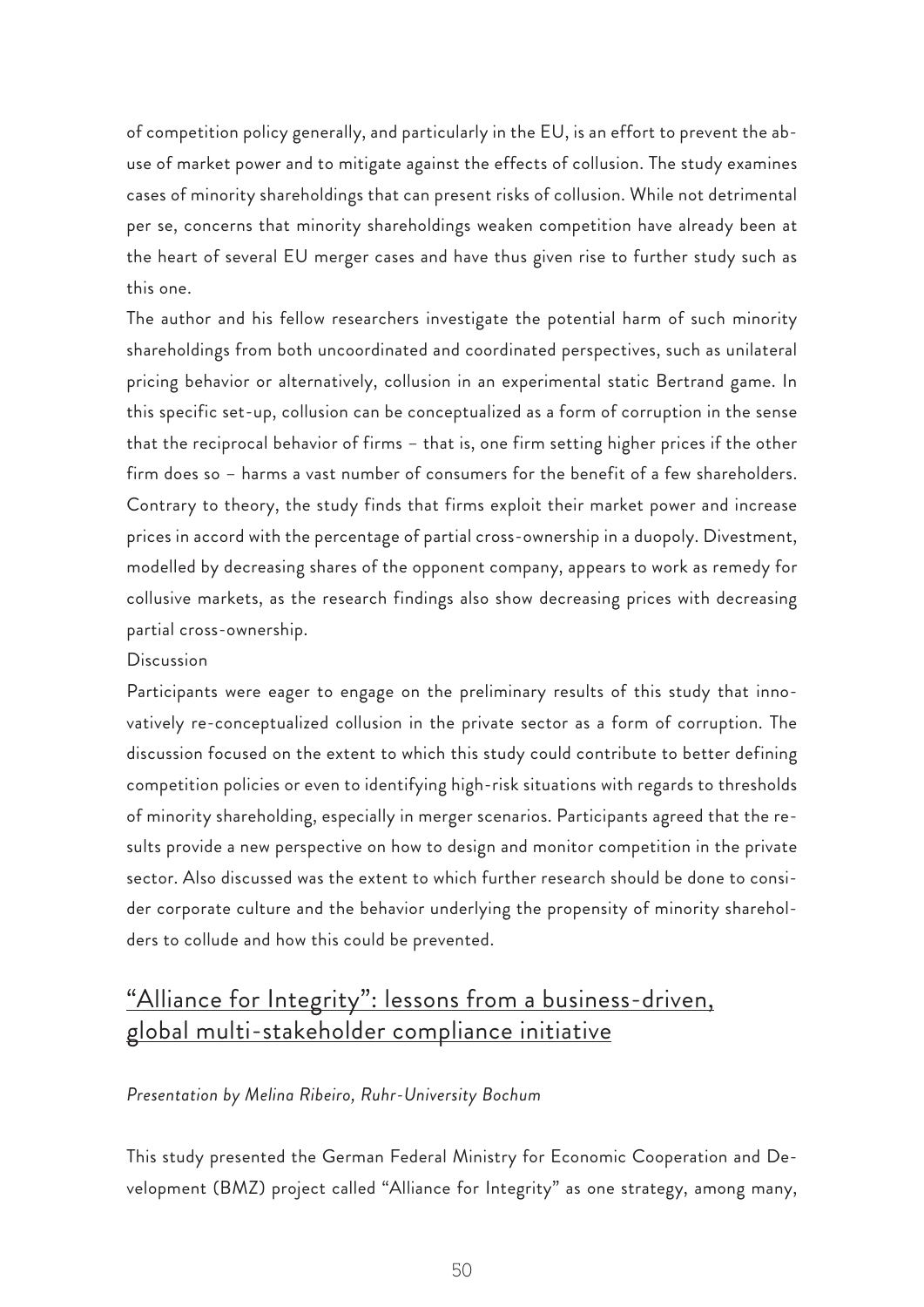for enforcing private sector compliance around the world. The Alliance for Integrity is the only business-driven multi-stakeholder initiative between private sector, civil society, political organizations and international institutions providing support to global businesses to collectively fight corruption in the private sector while promoting and strengthening compliant behavior. The Alliance operates as a platform offering practical solutions to bolster compliance systems of companies as well as their supply chains. The initiative's primary activities include offering peer-to-peer learning, public-private dialogue opportunities, general awareness raising and exchange of knowledge as well as compliance trainings and train-the-trainer programmes.

The case study on "Alliance for Integrity" presents unique insight to an international initiative that must take into account a variety of concepts of corruption stemming from different countries and sectors. The session was a collaborative discussion in which participants were invited to contribute experiences from their own professional backgrounds, and discuss academic as well as practical questions including: Do compliance systems reflect context-specific concepts of corruption? What is the ideal cost-benefit equilibrium of compliance systems? What are good practices in establishing "corporate integrity"?

#### **Discussion**

Following an overview of the Alliance for Integrity initiative, participants engaged in an active discussion of the project, its functioning and general inquiries on the topic of implementing such global initiatives. The discussion centered also on the question of whether or not corporate social responsibility ("CSR") was universally considered a constructive approach to combatting corruption in the private sector. While the general consensus of participants seemed to be that CSR was a good approach, there was some discussion about a new line of thinking that proposes that CSR is counter-productive because the private sector is inherently corrupt and corporations have what some in the field are deeming, "a corrupt soul." Those supporting this position believe that the basic framework of corporations – that they are in essence, established for the sole purpose of generating profit and follow this business model – is corrupt in and of itself. Thus, CSR is a fruitless endeavor that perhaps even detracts from solving the real issue. The Alliance for Integrity programme, however, demonstrates how a CSR type of initiative can be effective at enhancing the integrity of actors and decision-makers in the private sector who are then in a position to set business goals and establish standards for achieving those goals.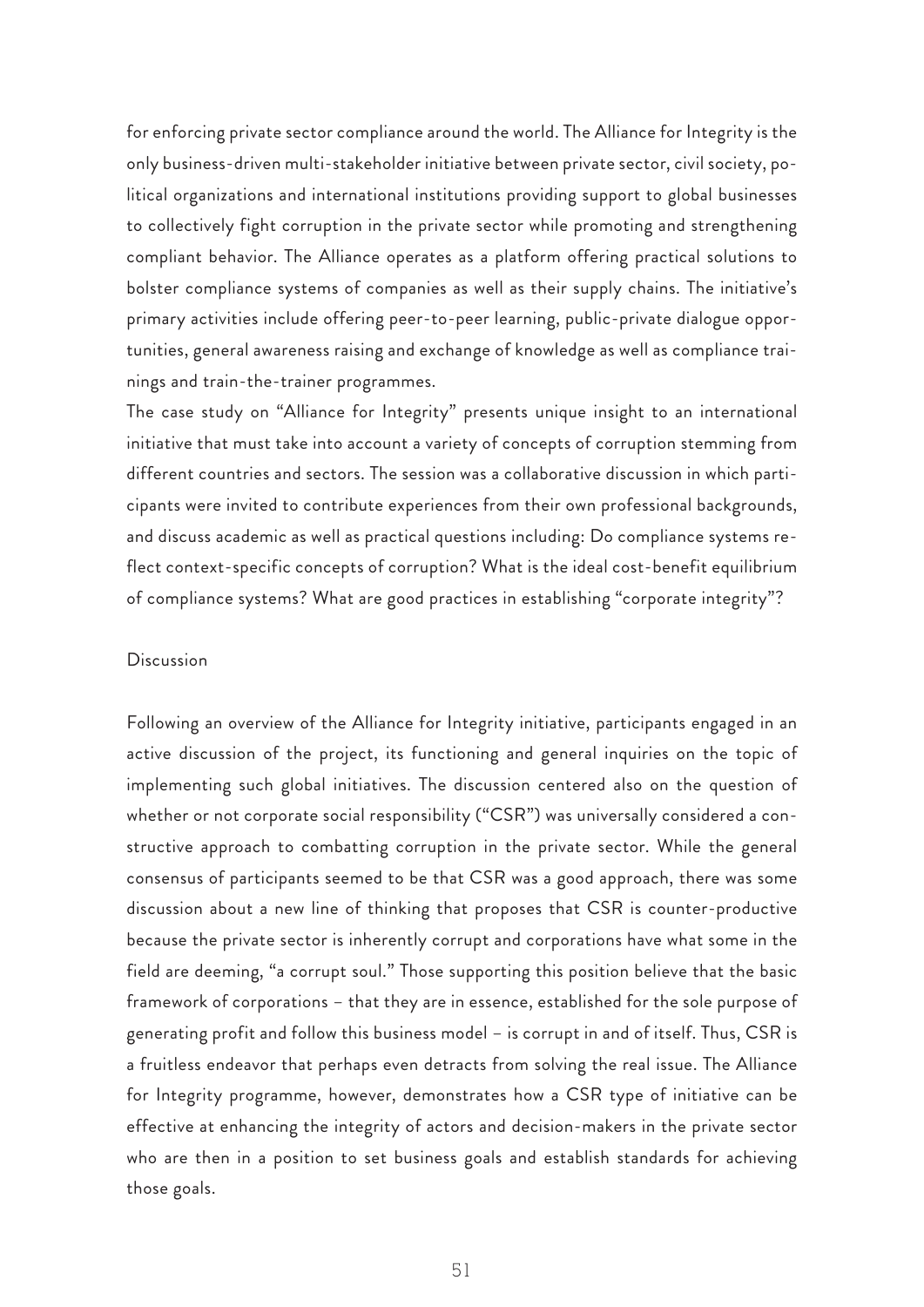## The Impact of Organizational and Societal Cultures on Corrupt Acts of Corporate Employees in Russia and Germany

#### *Presentation by Alexander Fürstenberg, Heidelberg University*

In cases of active corruption, company staff often uses illegal means at high personal risks without realizing illegitimate personal gains. Because of the high personal costs that are at stake, these cases are not easily explained by the rational choice approach. Why would someone take a high risk without expecting some type of personal gain? From an institutional approach, this study draws upon unwritten informal rules to explain active corruption as a particular type of corporate crime. White collar employees who commit those crimes arguably act for the sake of their companies and according to the unwritten rules that are legitimate inside the company. Thus, the culture of an organization and of the society that the actors have grown-up in, are both supposed to play a decisive role. But one important question remains – how do we conceptualize and measure these unwritten rules and their impact?

The study presented carries out experimental research on corruption in Germany and Russia by modeling and testing the impact of different organizational and societal cultures. Participants in a first group were presented with the description of a highly competitive culture, the second group was provided a depiction of a culture rewarding corporate-social-responsibility (CSR), and the third group was set in a high-trust culture. With this design, the study tests to what extent these descriptions of cultures have an impact on the potential willingness of participants to use illegal means. The experiments were conducted at Heidelberg University and St. Petersburg State University with a total of 289 students. By measuring the impact of organizational norms related to corruption, the study also aims at varying the external societal context. The study's first findings in Germany indicate a distinct increase in non-corrupt decisions, with the highest peak in the competitive culture-group and a decrease in non-corrupt decisions exhibited in the useless illegality environment, both compared to the control group. The group that was treated with a CSR-oriented organizational culture achieved the highest level of useful illegality.

#### Discussion

Participants were intrigued by the initial findings, especially that in a CSR-oriented orga-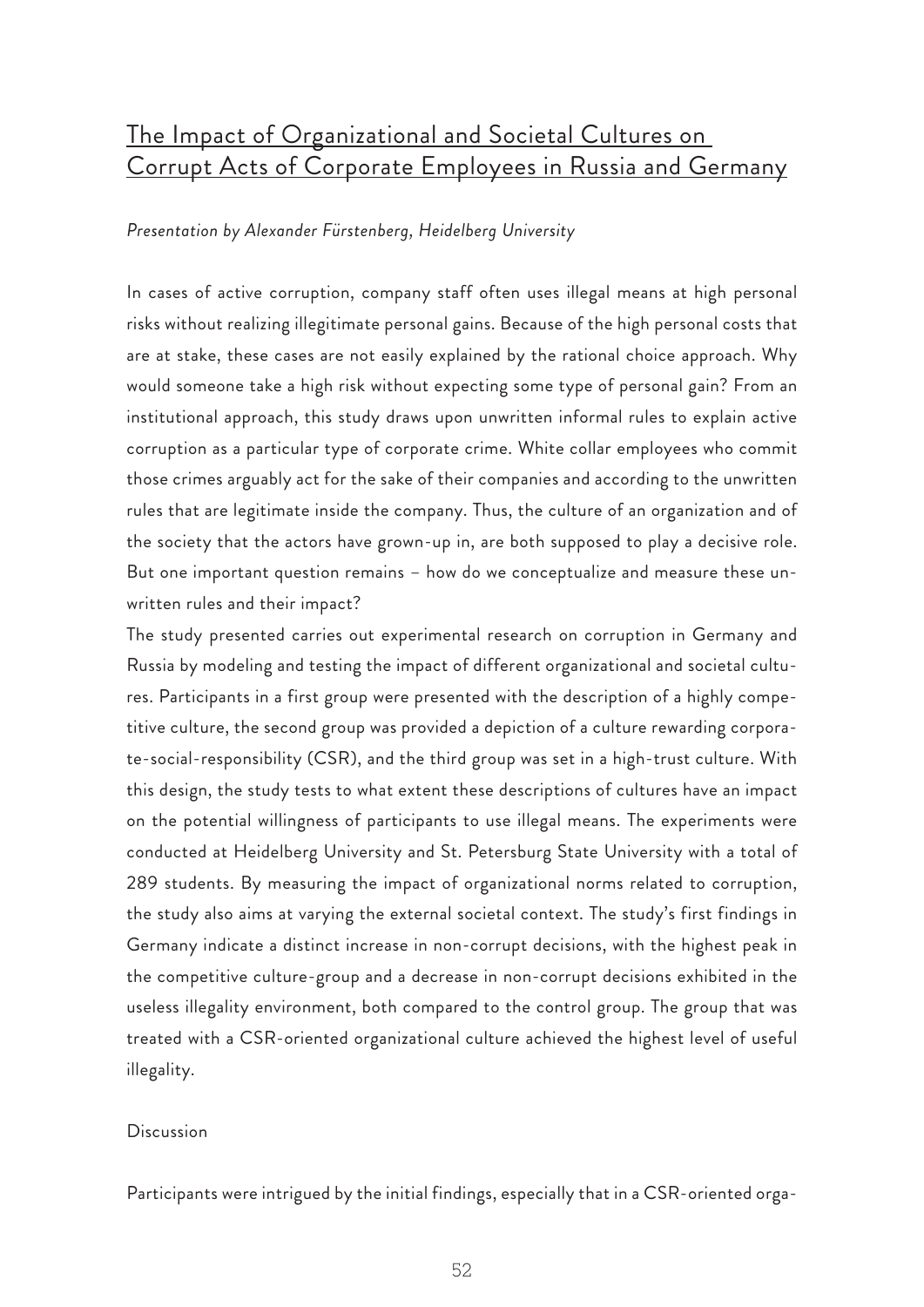nizational culture the group produced the highest level of useful illegality. The discussion then moved to surmise hypotheses for why this could or would be, as well as to discuss in greater depth the experimental design, especially how the control group was maintained. Ultimately, however, the results of the study presented were considered very preliminary and all participants were interested to see the full round of results.

## The Dark Side of Buyer-Supplier Relationships and the Role of Corruption

#### *Presentation by Jonathan Webb, Queen Mary University of London*

The increasingly globalized nature of supply has exposed businesses to greater financial risk. This trend has taken the supply chain operations of multinational corporations to locations that are high-risk and highly corrupt. Yet little work has been done on corruption in buyer-supplier relationships. Concurrent developments within the buyer-supplier relationships field have uncovered a dark side effect of trust upon business performance. This paper offers propositions and a model to conceptualize corruption in buyer-supplier relationships. Using a multi-level understanding of inter-organizational trust, intra-organizational trust and inter-personal trust, social cocoon mechanisms are used to provide another explanatory variable to show the dark side of buyer-supplier relationships.

#### Discussion

The session unfortunately ran low on time, which prevented participants from discussing extensively the final presentation or having a general closing discussion.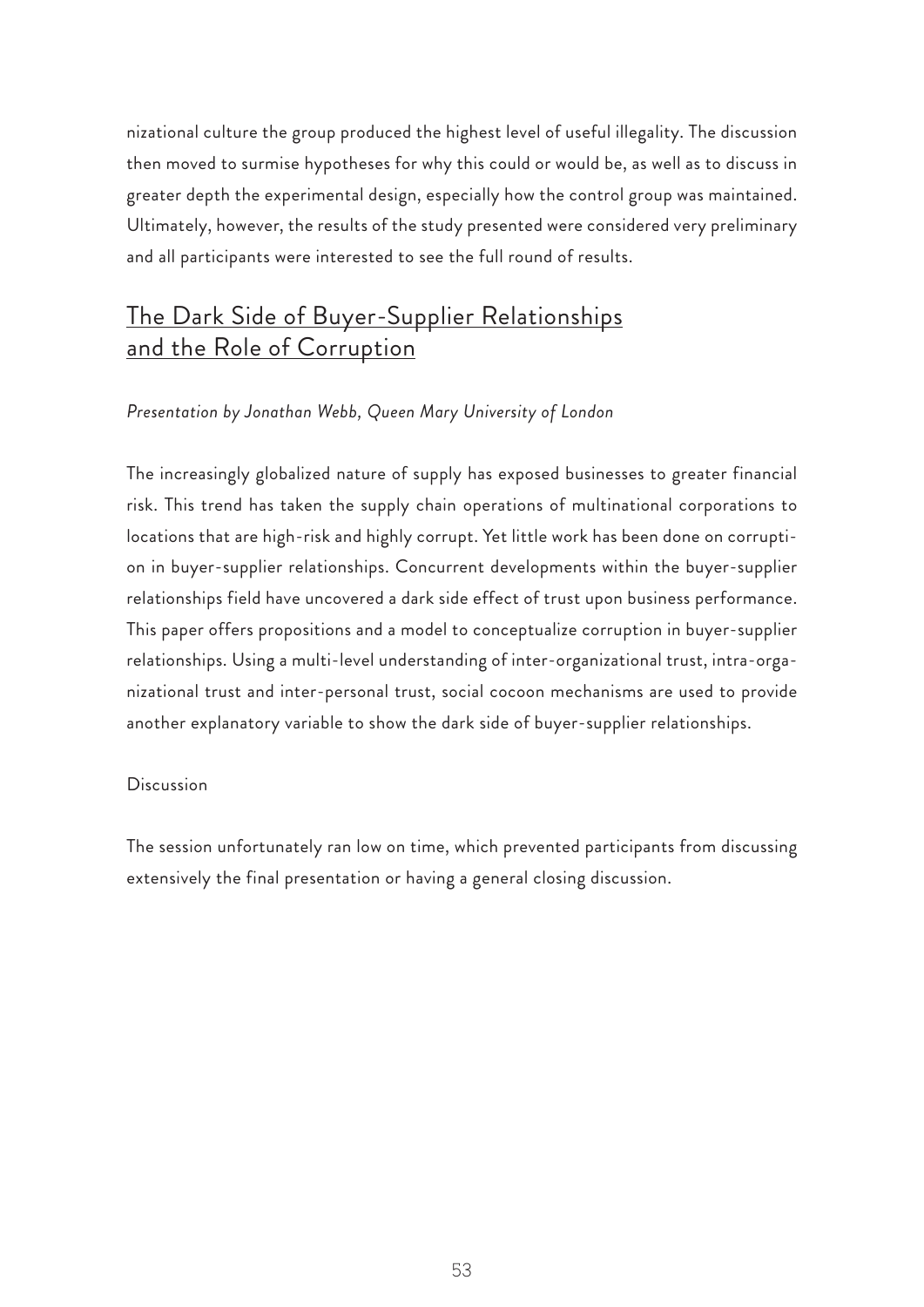## Anti-corruption Policies and Practices in Post-Soviet and Eastern European States

Nina Onopriychuk and Oksana Huss

Abstract

Through the history of the Post-Soviet and Eastern European states, corruption was and remains one of the main challenges that societies face. Due to the particularities of Soviet history and post-communist regime, states found themselves with a challenging legacy that created ways of proliferation and flourishing of corruption.

Some countries identified more efficient ways to combat corruption than others. However, before any lessons of best practice can be learned, one question remains unanswered at the very core of the corruption counteraction: Do we define corruption in the same way in most of the Eastern European states or does the concept of corruption have particular interpretations and forms? The underlying assumption is that different interpretations of the concept of corruption might lead to different anti-corruption policies.

In the workshop "Anti-corruption Policies and Practices in Post-Soviet and Eastern European States", researchers who investigate corruption in the region (Post-Soviet and Eastern European states), discussed the framing of corruption, diverse definitions and concepts of corruption as well as the operationalization of corruption in their studies. The following questions were questions central: How do the paper(s) contribute to the conceptualisation of corruption (universal/context-specific; normative/technical etc.)? How is the concept of corruption operationalised? Is the concept of corruption in Eastern Europe similar to that of their Western counterparts?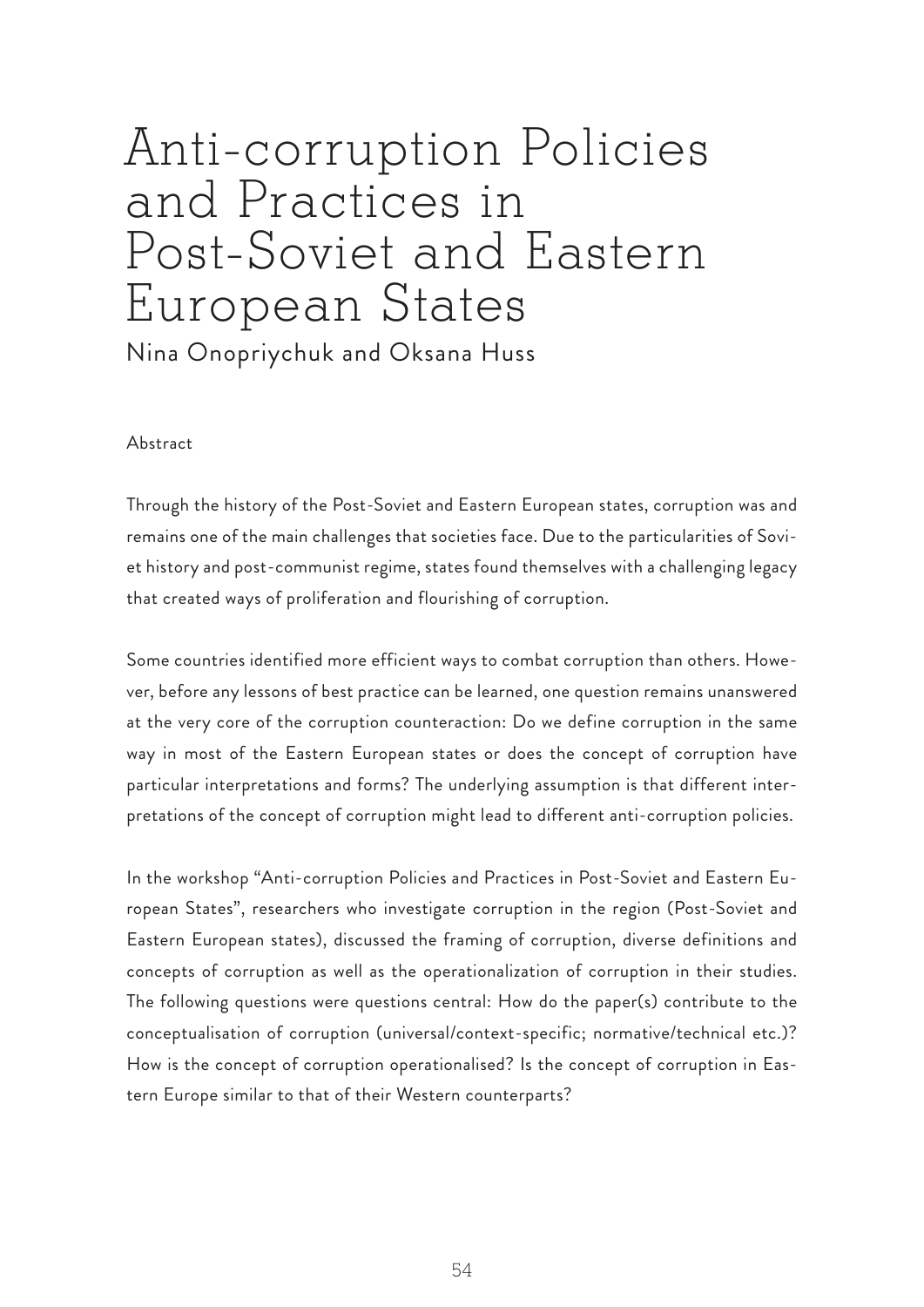Keywords

### corruption discourse anti-corruption Romania Ukraine

Summaries of presentations

#### *Presentation by Nina Onopriychuk, Leiden University*

This study presents a unique perspective on how collusion in the private sector can be conceived as a form of corruption, especially in certain scenarios when its impact weakens and distorts competition, diverting value back to certain stakeholders. At the heart of competition policy generally, and particularly in the EU, is an effort to prevent the abuse of market power and to mitigate against the effects of collusion. The study examines cases of minority shareholdings that can present risks of collusion. While not detrimental per se, concerns that minority shareholdings weaken competition have already been at the heart of several EU merger cases and have thus given rise to further study such as this one.

The author and his fellow researchers investigate the potential harm of such minority shareholdings from both uncoordinated and coordinated perspectives, such as unilateral pricing behavior or alternatively, collusion in an experimental static Bertrand game. In this specific set-up, collusion can be conceptualized as a form of corruption in the sense that the reciprocal behavior of firms – that is, one firm setting higher prices if the other firm does so – harms a vast number of consumers for the benefit of a few shareholders. Contrary to theory, the study finds that firms exploit their market power and increase prices in accord with the percentage of partial cross-ownership in a duopoly. Divestment, modelled by decreasing shares of the opponent company, appears to work as remedy for collusive markets, as the research findings also show decreasing prices with decreasing partial cross-ownership.The influence of political parties on governance reforms such as anti-corruption is understudied. Studies usually focus on the performance of civil service and the central government. But political parties are the ones who deliver and can be held accountable by the electorate who voted for them. This study on which the presentation was based focuses on various categories of political parties in Ukraine, establishing the criteria for Europeanized, anti-corruption and institutionalized parties. It then undertakes a statistical analysis of how these parties influence one of the main governance reforms in Ukraine – the reform of public procurement. After collecting the relevant data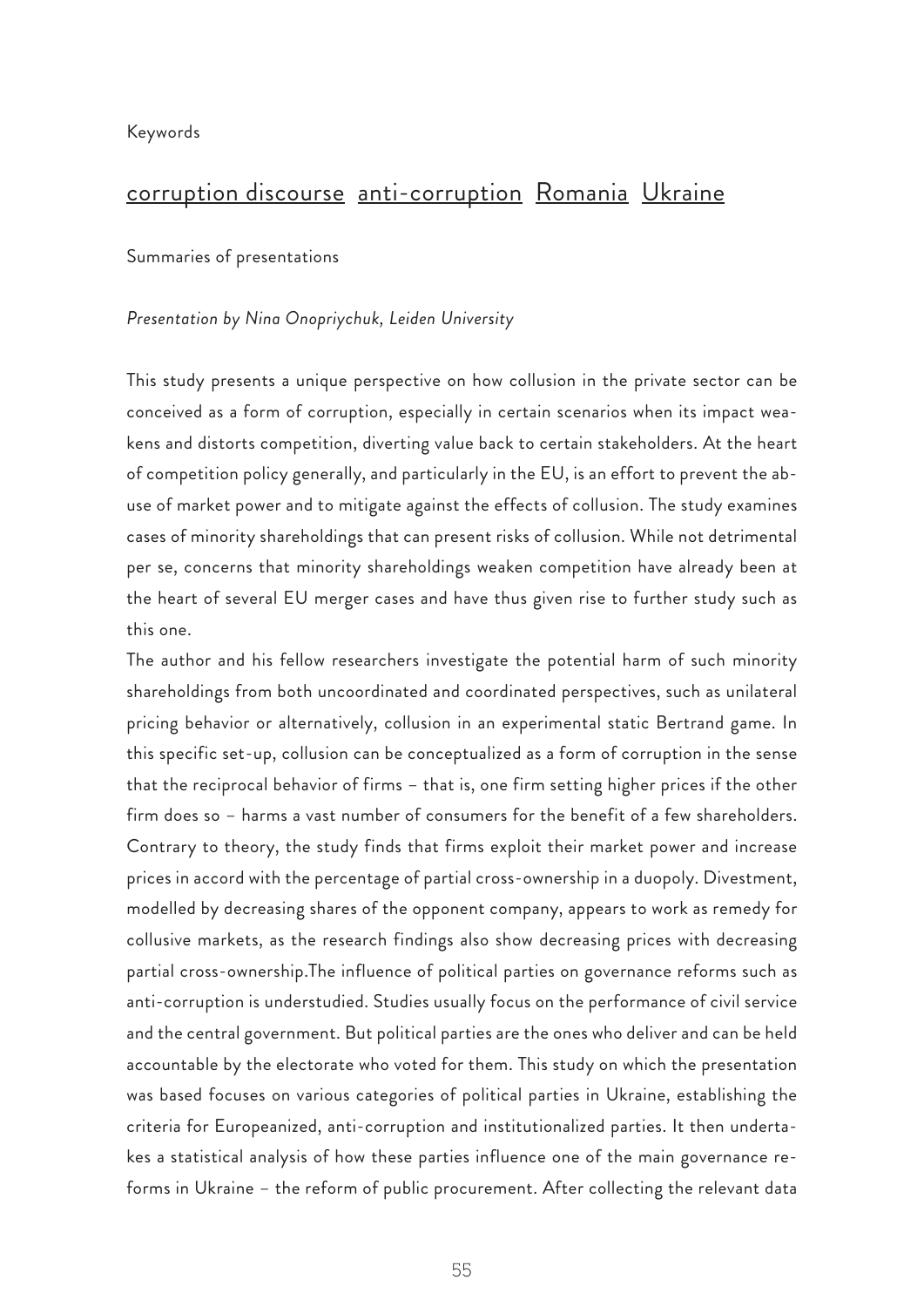on public procurement of 460 municipalities in Ukraine, the quantitative analysis establishes a link between the public procurement reforms and pro-European, anti-corruption and institutionalized parties in Ukraine. The presentation explained research questions, analysis and results. The main research question is Do political parties have an impact on the implementation of anti-corruption reforms at the municipal level in Ukraine? The data used for analysis was collected from the newly institutionalised online platform on public procurement reform in Ukraine, Prozorro, and compared to the statistical representation of political parties across the municipalities of Ukraine. The findings suggest that some individual parties - which rank high on anti-corruption, Europeanization and are highly institutionalized - can influence anti-corruption reforms in Ukraine.

### *Presentation by Oksana Huss, Institute for Development and Peace (INEF), University of Duisburg-Essen*

The main question that this presentation tackled was how different concepts of (political) corruption change anti-corruption approaches? Two different approaches to the conceptualisation of corruption – structural and post-structural - were presented.

First, the structural approach allows conceptualisation of corruption as a system. The concept and the model (Figure 1 below) of the system of corruption in Ukraine are elaborated in detail in the article "The Perpetual Cycle of Political Corruption in Ukraine and Post-Revolutionary Attempts to Break Through It" (Huss, 2016b). The system of corruption concept is based on three main assumptions: First, the political system functions in line with business logic, which means that on the input side (funding of political parties and elections) there are high monetary investments, mostly done by the oligarchs, in order to receive the revenue on the output side from the political system. Secondly, the business logic maintains the hybridity of the political regime, meaning that both consolidated democracy and consolidated authoritarianism are prevented. Finally, the system of corruption means that no serious attempts of effective anti-corruption policy can be expected from within the system, but only from its environment.

The system of corruption can differ according to the degree of its centralisation (Huss, 2016a). Cristoph Stefes (2006) differentiates centralised and de-centralised systems of corruption. In the presenter's research on Ukraine, the centralised type is widened by its extreme form – the monopolised system of corruption (Huss, 2015). With regard to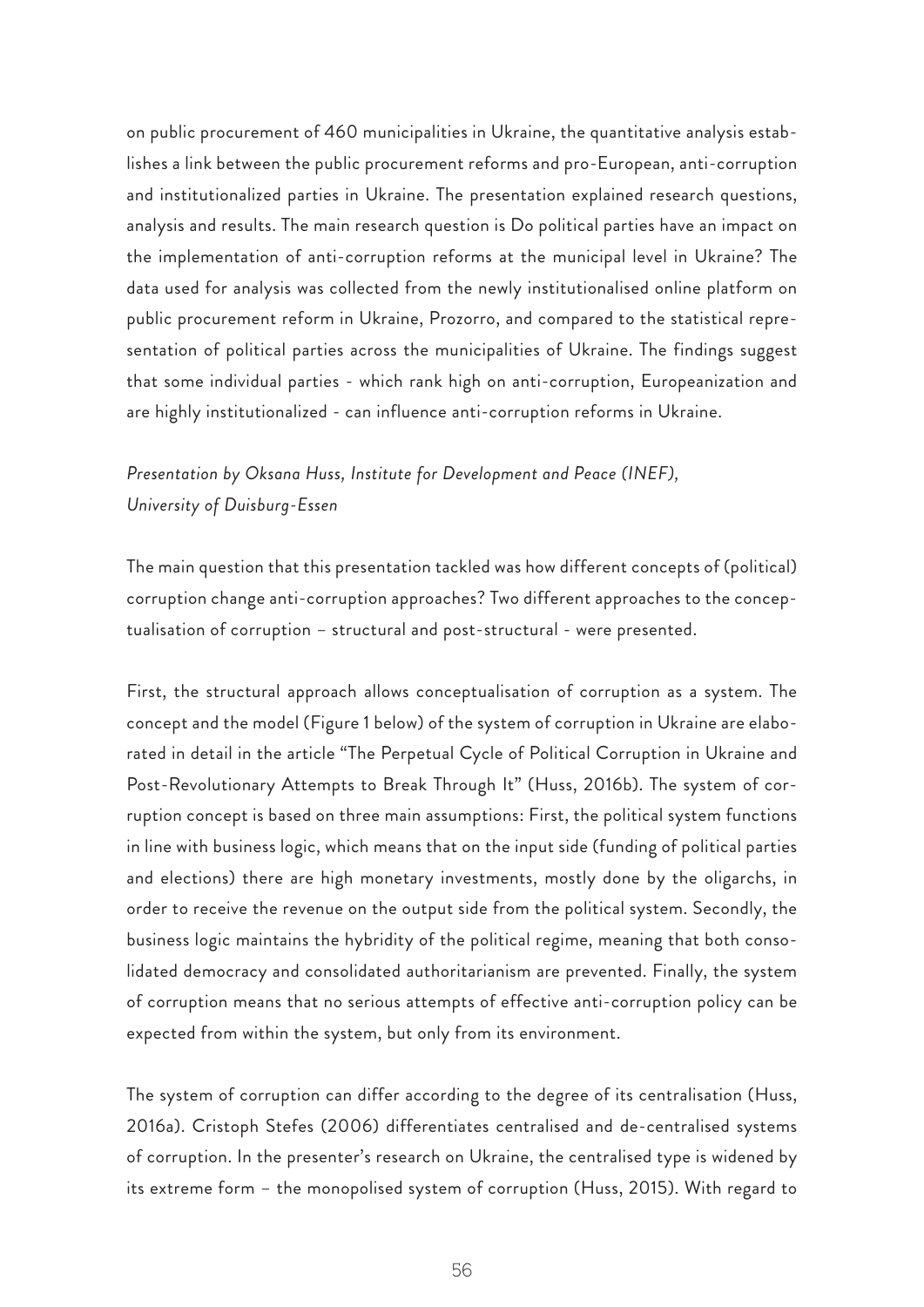anti-corruption, there are interesting observations: In the centralised corruption system, where political leadership is primarily the beneficiary of corrupt schemes, the interest and ability is high to control low-level and administrative corruption. This might explain why some authoritarian regimes improve on corruption perception indexes, while some new democracies, where corruption is decentralised, often fare worse on quantitative indicators.

Second, the post-structuralist approach allows analysis of how political leaders frame corruption. Content analysis of presidential speeches in Ukraine revealed that in centralised system of corruption, the President frames corruption as a principal-agent problem. This strategy allows for self-representation as a strong principal, willing to control corrupt bureaucrats – the agents. The anti-corruption policy, based on such framing, is highly centralized: the President obtains control over all anti-corruption institutions and the anti-corruption activities target low level politicians and bureacrats. If a future political leader goes in the opposition – like in the case of the president V. Yushchenko – he frames corruption as a system and uses the term of "political corruption", accusing the parliament and the government of corrupt behavior. The anti-corruption policy, suggested by this framing, is very broad, includes indirect anti-corruption measures and targets high-level politicians. These findings and their meaning for the anti-corruption policy are further elaborated in the article "Corruption, Crisis, and Change: Use and Misuse of an Empty Signifier" (Huss, 2017).

#### *Presentation by Roxana Bratu, University College London*

In contemporary Romania anticorruption is a political and cultural form of intervention in society through which modernisation is strategized, control is valorised and history is dispersed through the addition of new institutional layers dedicated to tackling corruption. Anti-corruption institutions, especially the National Anticorruption Directorate (henceforth DNA), suggest that they are doing the 'technical' job of investigating, prosecuting and preventing corruption through technical legal devices. However, their institutional emergence and development as well as their institutional practices make them highly dependent on the political environment (Bratu et al 2017).

Bratu (2017a) argues that the creation of anti-corruption establishment was based on transfer of 'good practices' that involved a 'one size fits all' approach, which put in place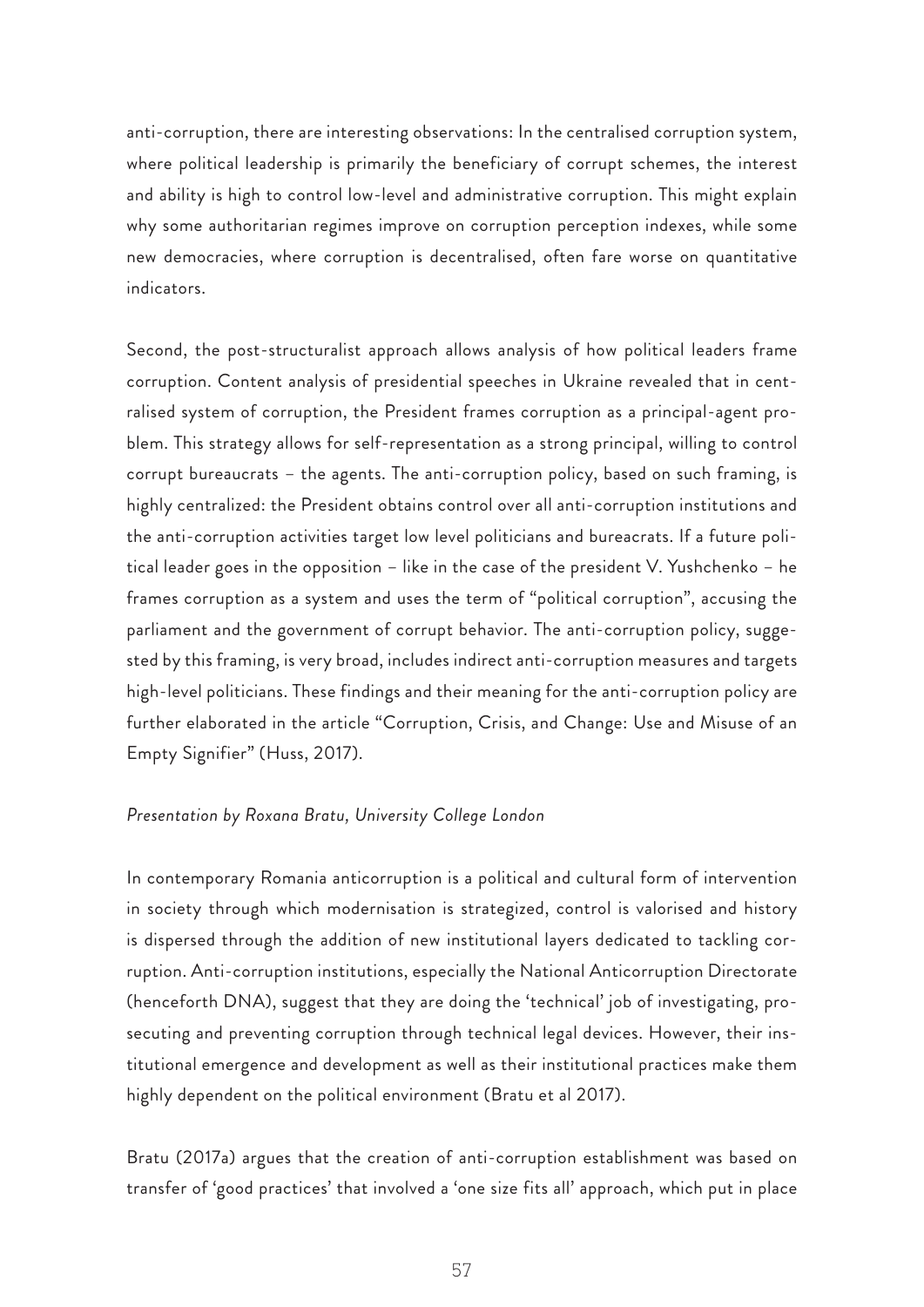impersonal institutions that failed to take into account the elements of time, space, biography and context. In order to underlie the symbolic commitment to tackle corruption and protect the financial interests of the EU, the newly designed organisations of policing and prosecution have become 'elite squads'. Their superior status is sustained by high level of financial and symbolic capital: higher wages (between 40% and 75%) than other prosecutors/police officers, a particular profile of employees (very young, highly educated, preferably abroad, knowledge of foreign languages), access to international trainings and unmediated contact with EU officials.

Despite excellent results, very little is known about the DNA's real impact on the Romanian society. Furthermore, there have been numerous media reports indicating that the DNA is susceptible to political influence, and that politicians from across the political spectrum have sought to use the DNA to their political advantage. In this context, Bratu argues that anti-corruption is not just the technical means to tackle corruption, but an agent in the production of contemporary political culture due to: a). wide social recognition of corruption as an important social problem; b). widespread perception (both national and international) that Romania is highly corrupt; c). massive popular support for anti-corruption agenda; d). the capacity of local political actors to increase their political capital by the (ab)use of the anti-corruption agenda.

#### *Presentation by Stoian Valentin, National Institute for Intelligence Studies*

In the European-wide struggle against corruption, Romania represents a highly interesting case. Due to the creation of a very independent anti-corruption agency, as well as a strong political will, the number of arrests and prosecutions has increased exponentially over the past five years. Corruption has been widely present in public discourse, and, naturally, it has been framed extremely differently by different public institutions or political actors. The paper considered the representation of corruption in Romanian media over two periods of time in 2015. It compares media and elite discourses on corruption and inquires into whether corruption is being "securitized" and by whom. In order to answer the question, the article on which the presentation is based employs the concept of framing and compares it to the Copenhagen-school approach of "securitization". Through an empirical analysis of the media items collected, the article argues that while political decision-makers employ the frame of security to describe corruption, this is not taken up by the general media. The securitization framework has slowly gained momentum in international security studies, benefitting from the advance of constructivism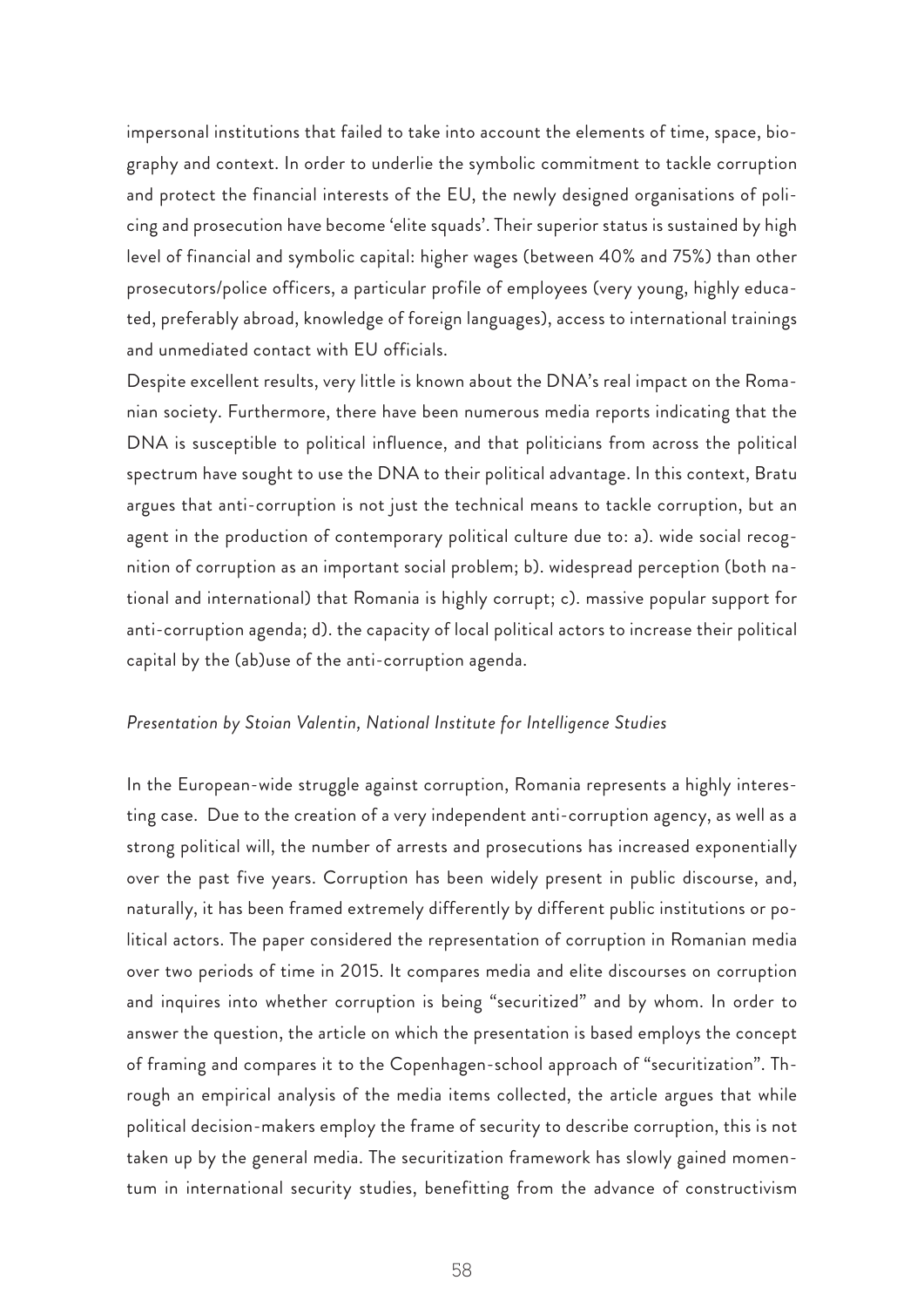and critical theory. A concept popularized by the Copenhagen School, securitization has been applied to analyse a series of discursive actions by political elites, who attempt and many times succeed to take a problem out of the space of normal politics and to treat it as an exceptional issue. When applied to different circumstances, the securitization framework was gradually contested and modified. The paper begins by tracing the theoretical framework of the Copenhagen School and its critics and by delineating the concept of securitization. Secondly, the empirical part of the article is constituted of an analysis of two sets of articles collected from Romania media during the summer and the autumn of 2015.

#### *Presentation by Tetiana Kostiuchenko, National University of Kyiv-Mohyla Academy*

The presentation discussed how informal corruption practices (blat) are embedded in people's every day life, and thus, is justified within the population. The concept of 'blat' as an "everyday currency" became a commonly used term in the studies of post-communist and post-Soviet countries in the mid-1990s. It was analysed in a number of publications from various angles, i.e from the social (or network) capital perspective when it served as indicator of corruption at the micro-level, or as a measure of everyday corruption practice. This paper focused on the practice of "blat" as the use of interpersonal connections for obtaining services and 'getting things done' when interacting with institutions and authorities. Empirical material covers the nationwide representative survey data comparison of the recent polls conducted in 2015-2016 with those held before Euromaidan, i.e. in 2011, - to check the assumptions about the impact of socio-demographic characteristics and value orientations, activism rate and political views of citizens on the propensity to replicate 'blat' as a corruption practice. The paper suggests the analysis of social categories among the Ukrainian population, who replicated 'blat' most often and/ or are likely to appeal to this corrupt practice further. Among other findings, the age category proved to have impact in using 'blat' along with the other factors (higher education, employment, and medium income level). These findings lead to the suggestion of using alternative approaches in studying 'blat' and corruption, specifically the method of social network analysis (SNA). The personal network exploration with such questionnaire tools as name generator, resource generator and position generator allows for developing deeper understanding of how people use personal connections ('blat') nowadays.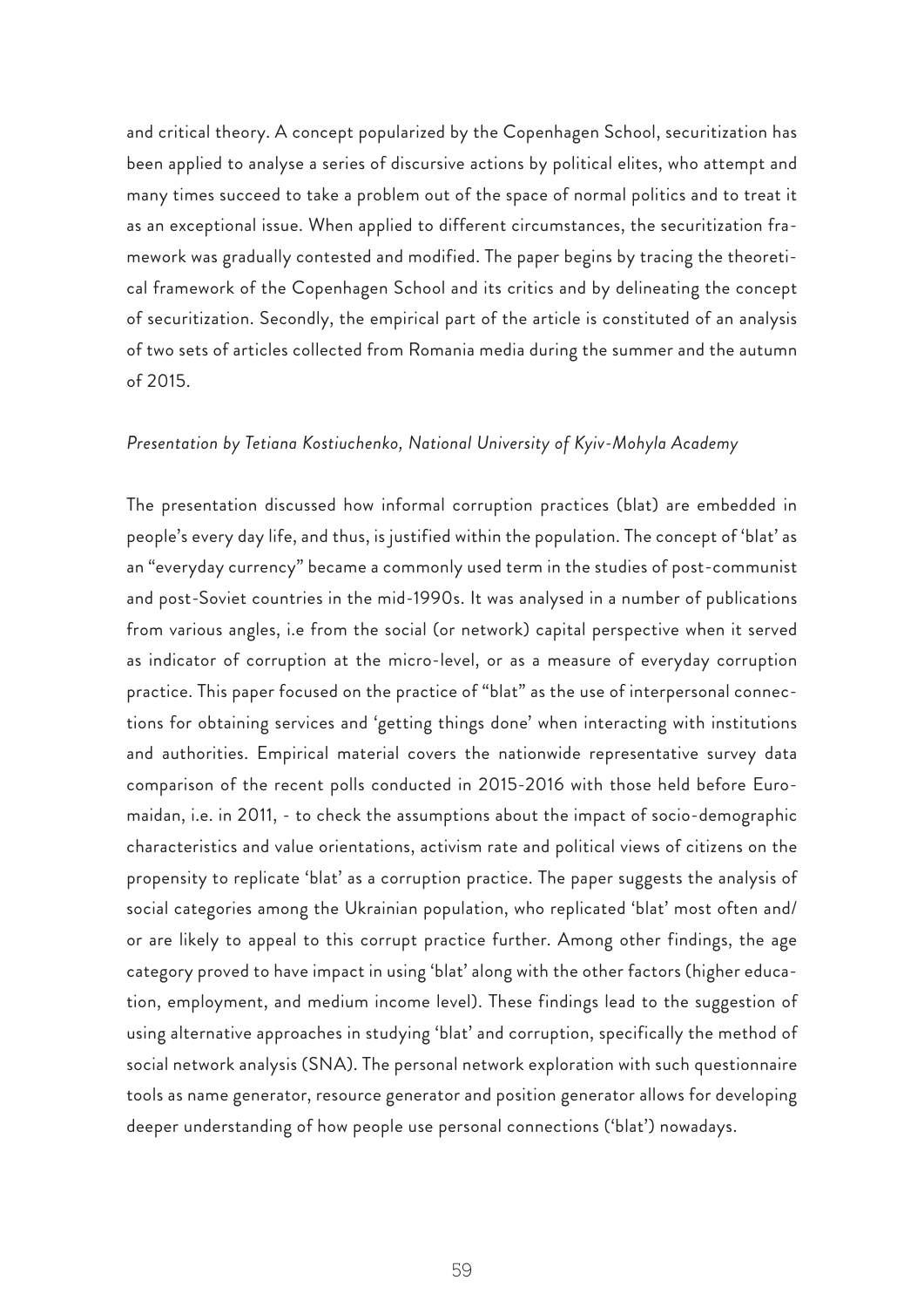#### References

> Bratu, R. (2017a). Corruption, Informality and Entrepreneurship in Romania. London: Palgrave Macmillan

> Bratu, R., Sotiropoulus, D and Stoyanova, M. (2017). 'Practicing Anti-Corruption: The Development of Innovative Anti-Corruption Policies in Bulgaria, Greece and Romania, 2000-2015'. The Slavonic and East European Review. Special issue, 'Innovations in Corruption Studies in Europe and Beyond'.

> Huss, O. (2015). Family Business Ukraine: Centralisation of Political Corruption under the Presidency of V. Yanukovych. Presented at the ECPR General Conference, Montreal.

> Huss, O. (2016a). Possibility of bottom-up resistance when corruption is a norm? Analysing modes of interaction between the system of corruption and its environment. Presented at the ECPR General Conference, Prague.

> Huss, O. (2016b). The Perpetual Cycle of Political Corruption in Ukraine and Post-Revolutionary Attempts to Break Through It. In O. Bertelsen (Ed.), Revolution and War in Contemporary Ukraine: The Challenge of Change. Stuttgart: Ibidem.

> Huss, O. (2017). Corruption, Crisis, and Change: Use and Misuse of an Empty Signifier. In E. Resende, D. Burdyte, & D. Buhari-Gulmez (Eds.), Crisis and Change in Post-Cold War International Relations: Ukraine and Beyond. Palgrave Macmillan.

> Stefes, C. H. (2006). Understanding post-Soviet transitions: corruption, collusion and clientelism. New York: Palgrave Macmillan.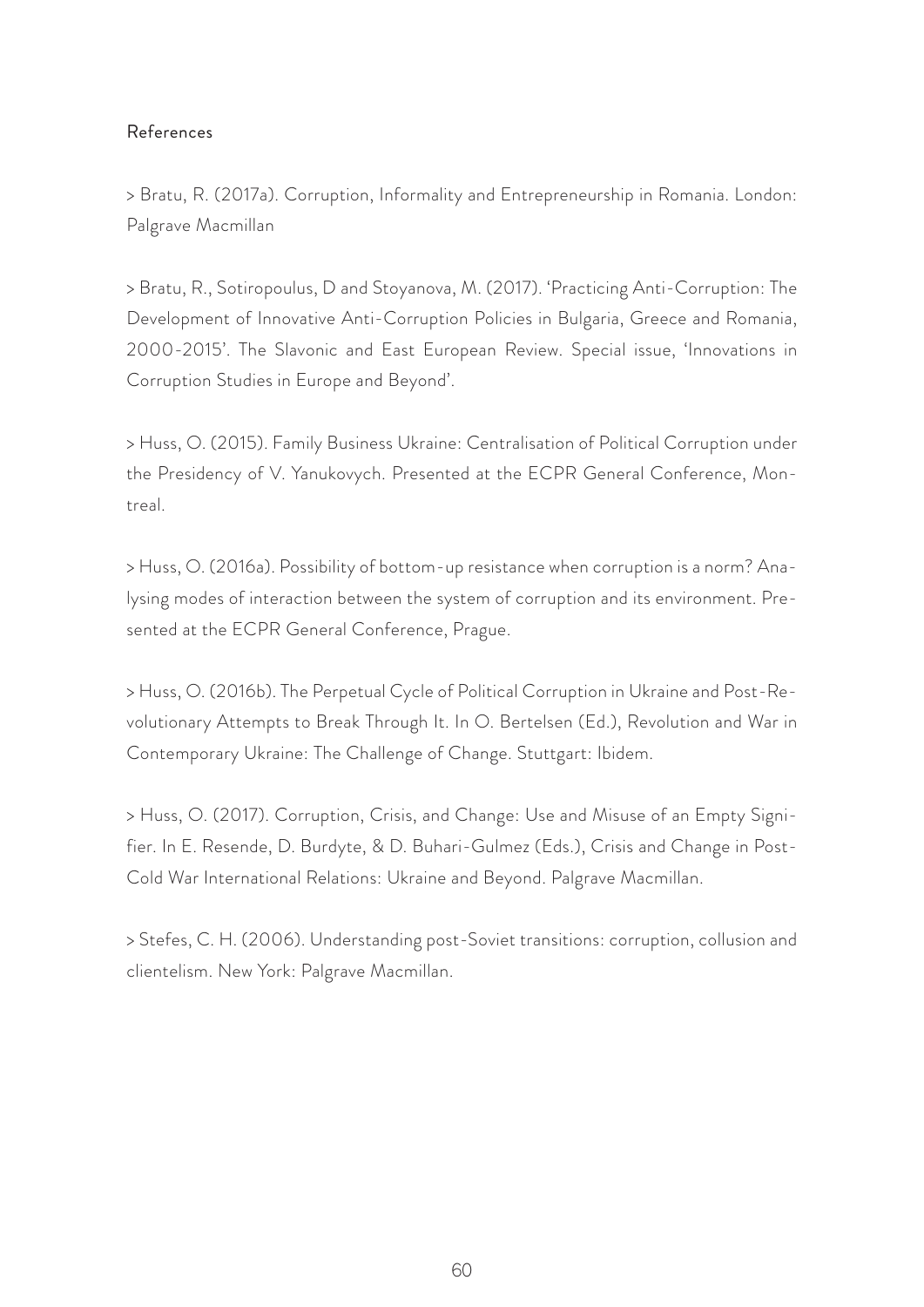## Authors' workshops Annika Engelbert

The Interdisciplinary Corruption Research Network is currently preparing three publications: The edited volume "Corruption and Norms: Why Informal Rules Matter" (Palgrave Macmillan), and two Special Issues of the journal Crime, Law and Social Change entitled "Corruption and the Role of Law" and "Corruption and the Impact of Democracy". The authors' workshops held during the Forum were meant to provide a platform for more personal exchange among the authors and thus, enhance synergy effects for the publications. Forum participants were very welcome to attend the workshop, give feedback to the authors, discuss central issues of democracy and (anti-)corruption, and help the authors to interlink their individual contributions.

## Corruption and norms: Why informal rules matter

#### *Chair: Ina Kubbe, Tel Aviv University*

The book project concentrates on the relationship between corruption and social as well as legal norms. It aims to advance state-of-the-art research on corruption by providing a broad, yet detailed overview specifically on norms – an area that has so far been neglected in the academic discourse centered on formalistic-institutional solutions to curb corruption. It provides perspectives from different academic disciplines, theoretical and methodological backgrounds, and various regions or countries and offers innovative analysis and solution strategies on the micro- (individuals), meso- (institutions), and macro-level (states).

## Informal institutions and norms in Kosovo's municipalities

*David Jackson, U4 / Chr. Michelsen Institute*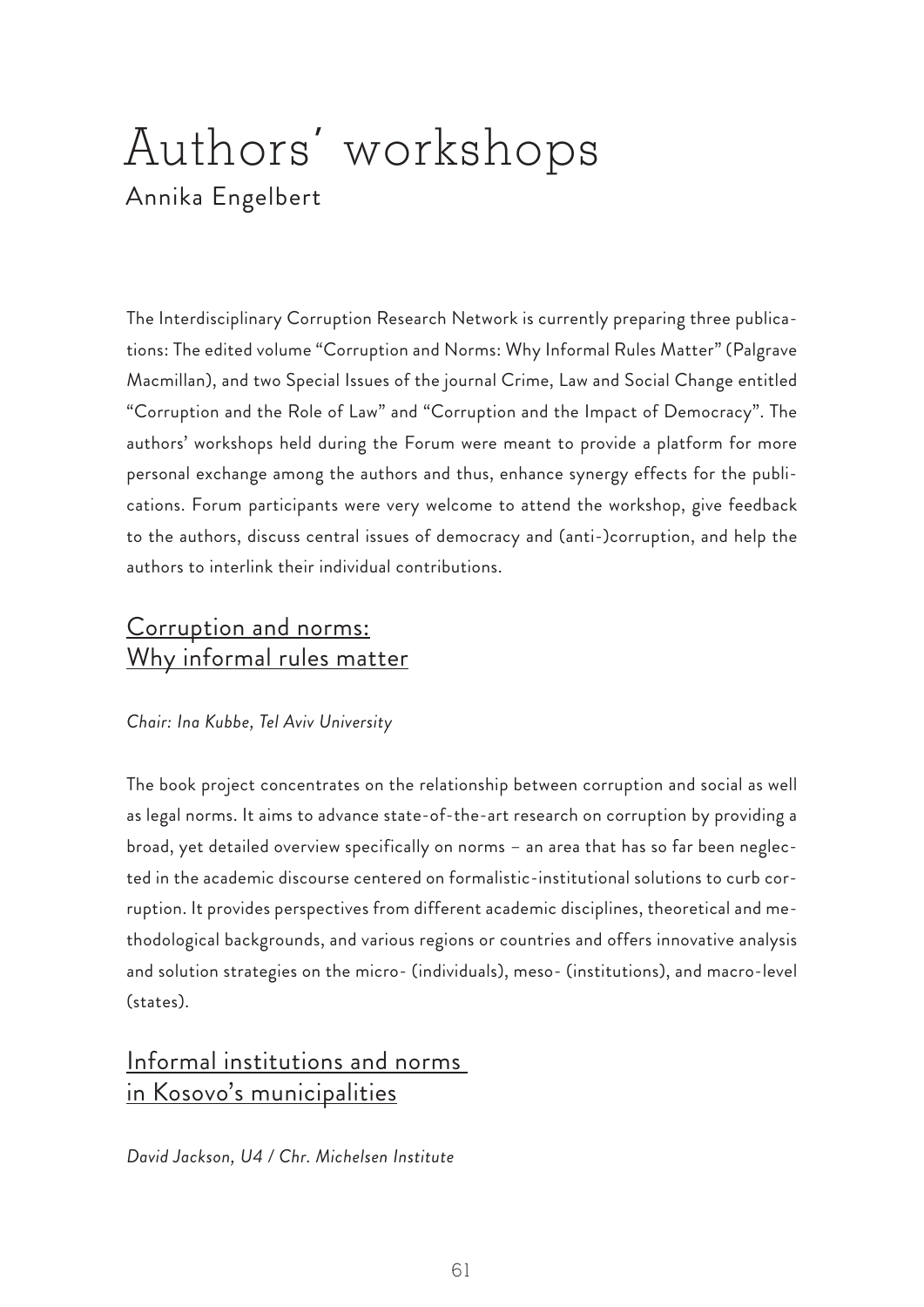How do specific informal institutions, norms and organizational structures hinder anticorruption efforts? Answers to these questions have been found in examining the type of governance that has emerged in the municipalities of Kosovo, a country subject to an unprecedented level of state building by external actors. Based on fifteen months of fieldwork, including a survey of over one thousand citizens and over one hundred indepth interviews, this chapter will present empirical evidence that privileges the views of citizens and local political actors experiencing state building and anticorruption efforts. This research therefore takes a novel approach, for it assesses the effectiveness of state building and anticorruption through the study of the informal institutions and norms that state builders inevitably confront—in this case, an informal model of resource distribution in Kosovo's municipalities, underpinned by specific cultural values and traditions, as well its own structure of incentives.

### The social psychology of corruption norms

#### *Nils Köbis, University of Amsterdam, and Christopher Starke, University of Münster*

Looking at corruption through a social psychological lens poses the following questions: why is it that in the same societal, organizational context some people abuse power for their private gains while others do not? In this book chapter, we first outline one of the most influential dichotomization of social norms: the distinction between injunctive and descriptive norms. After introducing this conceptual distinction, we will take a step back, and provide an extensive literature review about the way these norms are acquired. What follows is the empirical part of the chapter. We present novel data sets, looking at the interplay of descriptive and injunctive norms in the emergence of corrupt behavior in Kazakhstan and the Netherlands. Finally, we discuss the potential this social norms framework entails for anti-corruption efforts. How can the understanding of injunctive and descriptive norms help to fight corruption successfully? To answer that question, we link the conceptual elaboration of social norms to novel and creative efforts to fighting corruption. We show that the two are largely interlinked as many emerging and promising anti-corruption tools seem to inherently target social norms.

## The strengths and weaknesses of political funding regulations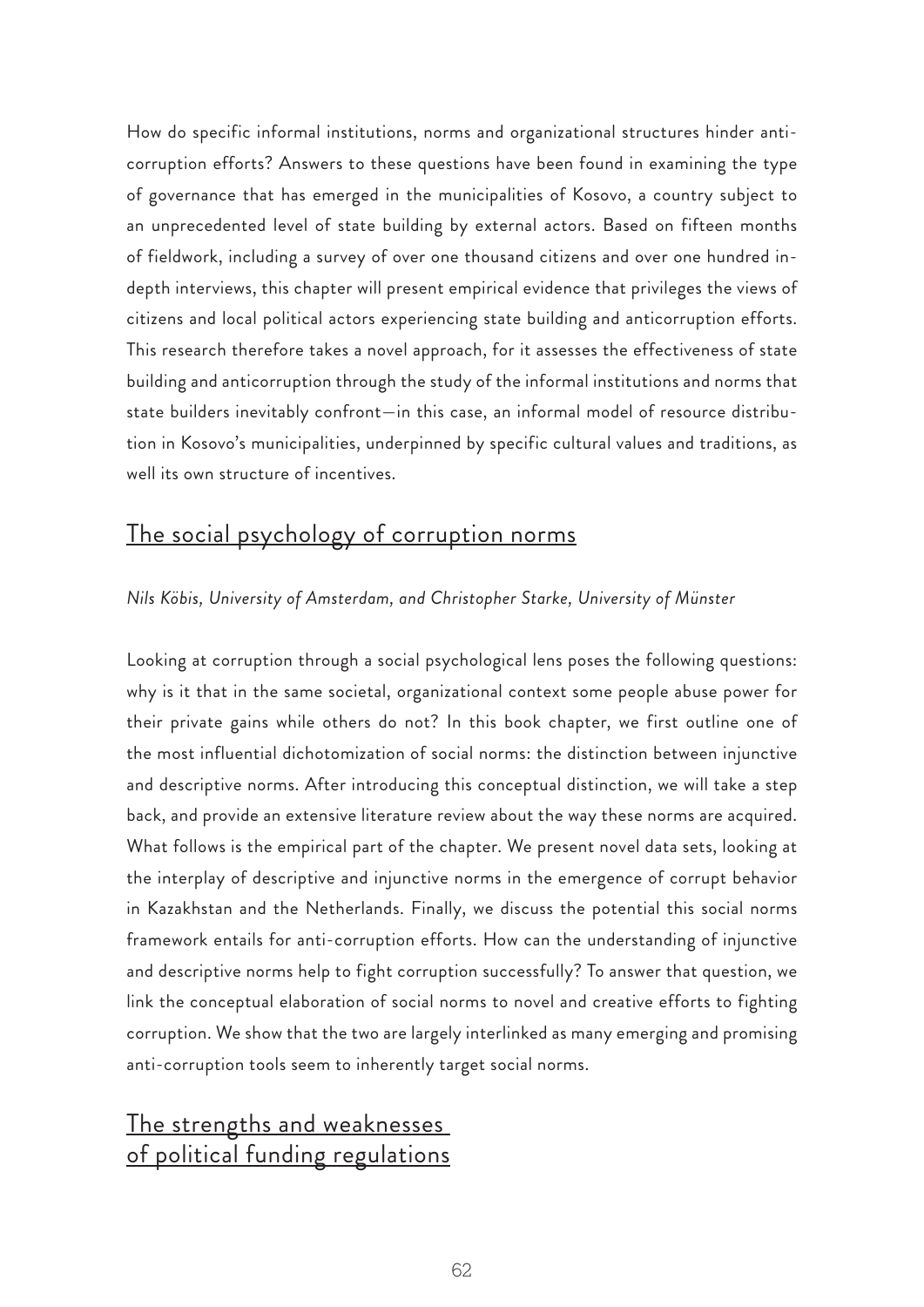#### *Vit Simral, University of Hradec Králové*

The chapter discusses the issue of whether and how the implementation of formal legal regulations has improved the level of transparency of political funding. New datasets covering finances used for election campaigns and party funding are presented and analyzed. First, theories of party funding are presented and considered together with a more look at the development of the research sub-field in the last twenty years. Differences between the American and the European view on party funding are discussed. Second, the chapter summarizes the current state of regulations around the world and compares situations in individual geographical areas and in individual countries. The summary is juxtaposed with the assessment of international organizations that monitor political funding (IDEA, IFES, Transparency International, GRECO). Then, the chapter continues with an examination of various practical approaches towards political funding in selected regions. Main characteristics of these approaches are the highlighted and their respective positive and negative aspects considered. Finally, the issues of transparency and robustness of political competition are tackled in more length. Their respective values as both philosophical concepts and practical goals are considered within the framework of the anti-corruption agenda.

## Corruption and the role of law

#### *Chair: Annika Engelbert, Ruhr University Bochum*

It is undisputed that law is an indispensable element of the fight against corruption as it defines the boundaries of interaction among – potentially corrupt – individuals or organizations, and provides remedies in case these rules are breached. Law determines what is allowed and what is not; this implies, in return, that unethical acts cannot be labelled as corrupt as long as they are not prohibited by law. From a legal point of view, it is therefore a matter of special importance to define and examine formal rules. In this workshop, the authors presented their journal articles at a pre-final stage (peer reviewed).

From global problems to international norms: What does the social construction of a global corruption problem tell us about the emergence of an international anti-corruption norm?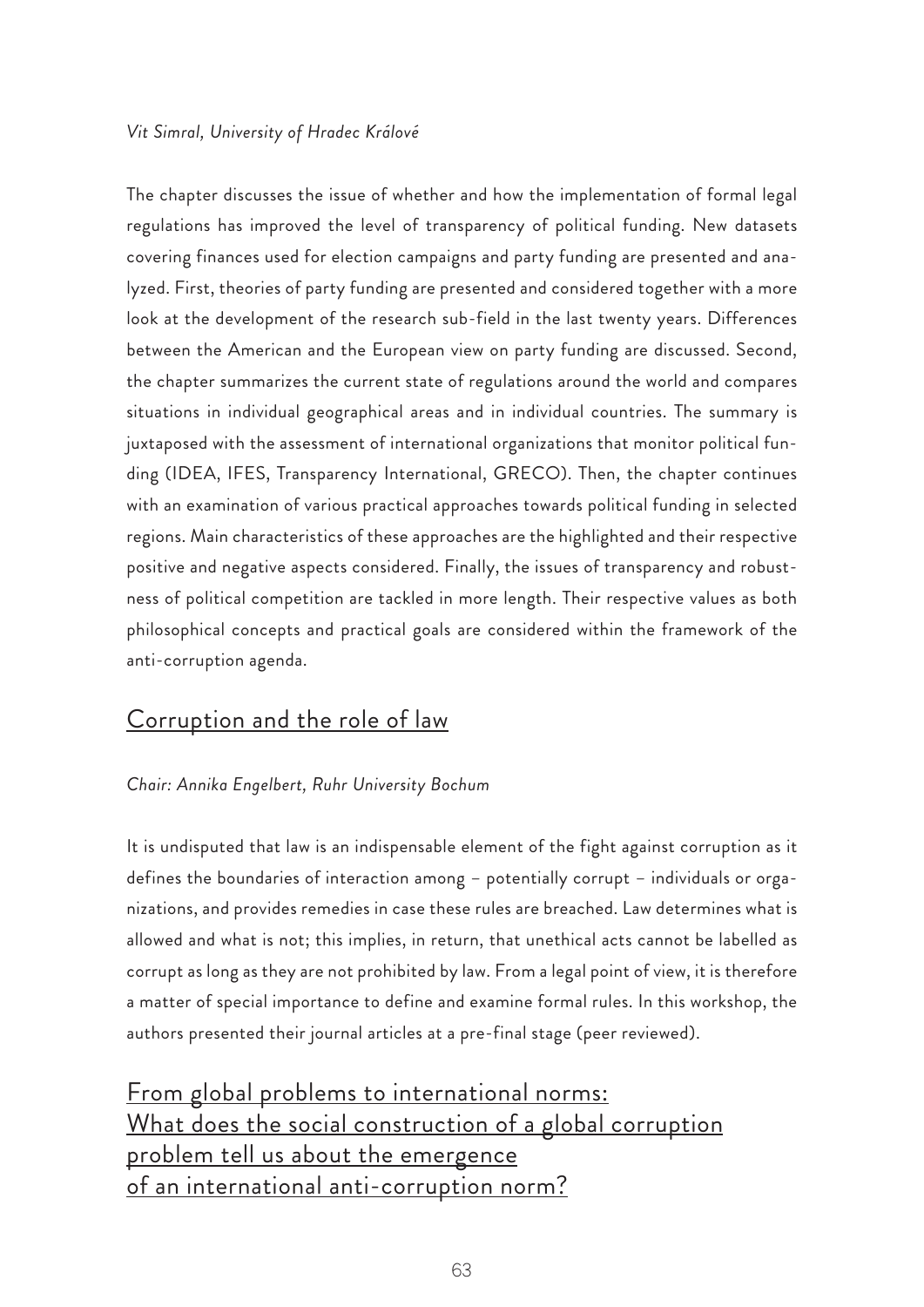#### *Elitza Katzarova, University of Braunschweig*

This article examines the ontological contestation that is inherent to the emergence of an international anti-corruption norm. First, the article briefly analyses the compatibility of an agenda on the social construction of problems from sociology and the well-established study of norms in constructivist IR. It argues that an analytical shift from the study of norms to the social construction of problems can shed light on the power relations that underlie international norms, and corruption in particular. The article traces the emergence of a global corruption problem up to the early 2000s when scholars have traditionally placed the establishment of an international anti-corruption norm. It first shows the contestation of corruption as a global issue on the level of problem definition, and then, it shows the role of venue shopping and venue shifting in the diffusion of anti-corruption talks and the norm cascade of the 1990s. The article concludes with an analysis of how the social construction of problems challenges the conventional approach of the emergence of an international anti-corruption norm.

## China's anti-graft campaign and international anti-corruption norms

#### *Bertram Lang, University of Frankfurt*

This article analyzes the growing impact of an increasingly powerful China on the evolution of norms governing the global fight against corruption. Combining insights into the diffusion of anti-corruption norms and China's 'two-way socialization' into the international order with an analysis of the Chinese leadership's internationalized anti-corruption campaign, it argues that China's active involvement in the international fight against corruption is bound to challenge prevailing international 'definitions' and 'solutions' of corruption. Despite the considerable attention to supposed incompatibilities between 'culturally insensitive' Western anti-corruption efforts and conflicting Chinese cultural norms, the actual 'China challenge' to the international anti-corruption regime is much less a cultural than a political one. While China's formal-legal anti-corruption system has been receptive to international socialization, China's own contributions to international norm-making are defined by the Party's top-level leadership, which promotes a different set of anti-corruption norms. However, a coherent alternative 'Chinese model' of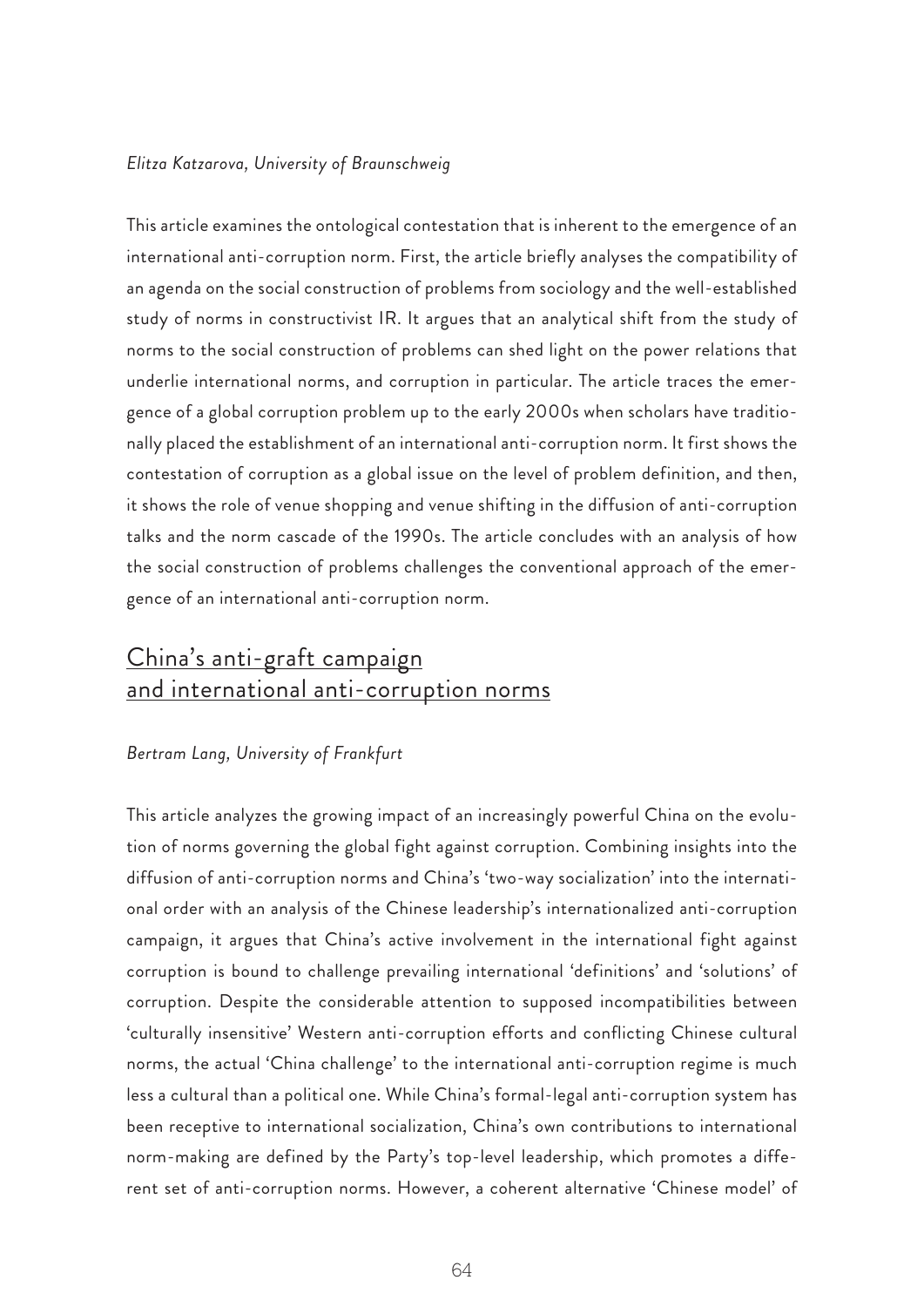anti-corruption, akin to the globally propagated 'China path' for economic development and poverty reduction, is not yet in sight.

## Pecunia non olet? Legal norms and anti-corruption judicial frameworks of preventive confiscation and international anti-corruption norms

#### *Stoyan Panov, University of Freiburg*

The main focus of the presentation is on the function of the mechanism of preventive civil-law-based seizure and confiscation of assets derived from corrupt acts. The preventive mechanism offers an intricate interplay of criminal, administrative and civil law norms. The preventive seizure and confiscation approach is analyzed as to its functions, purposes, and norm-changing effects. The normative change is observed in the preventive confiscation as the decision of the judicial or quasi-judicial organs is based on the degree of danger posed by the relevant person and corrupt activity on a suspicion-based inquiry, thus minimizing or eliminating the need for previous criminal conviction. The normative side of the mechanism of preventive confiscation seeks to immunize the lawful economy from a "contamination" by the ill-procured assets through corruption. The preventive confiscation approach is analyzed through the prism of various human rights protections established by the European Court of Human Rights such as the right to a fair trial, the right to property, and the rule of law. The analysis of the preventive mechanism also focuses on measuring the likelihood to commit illegal acts in the future, and management and usage of the proceeds from the illegal corrupt activity for socially-oriented goals.

## **Corruption** and the impact of democracy

*Chair: Anna Schwickerath, Heinrich Heine University Düsseldorf / GESIS - Leibniz Institute for the Social Sciences*

Corruption research findings indicate that well-established democracies show lower levels of corruption than authoritarian regimes or young democracies. At the same time, high levels of corruption undermine democracy. By diverting rare resources from disadvantaged people, it damages the rule of law, hinders social justice and lowers the trust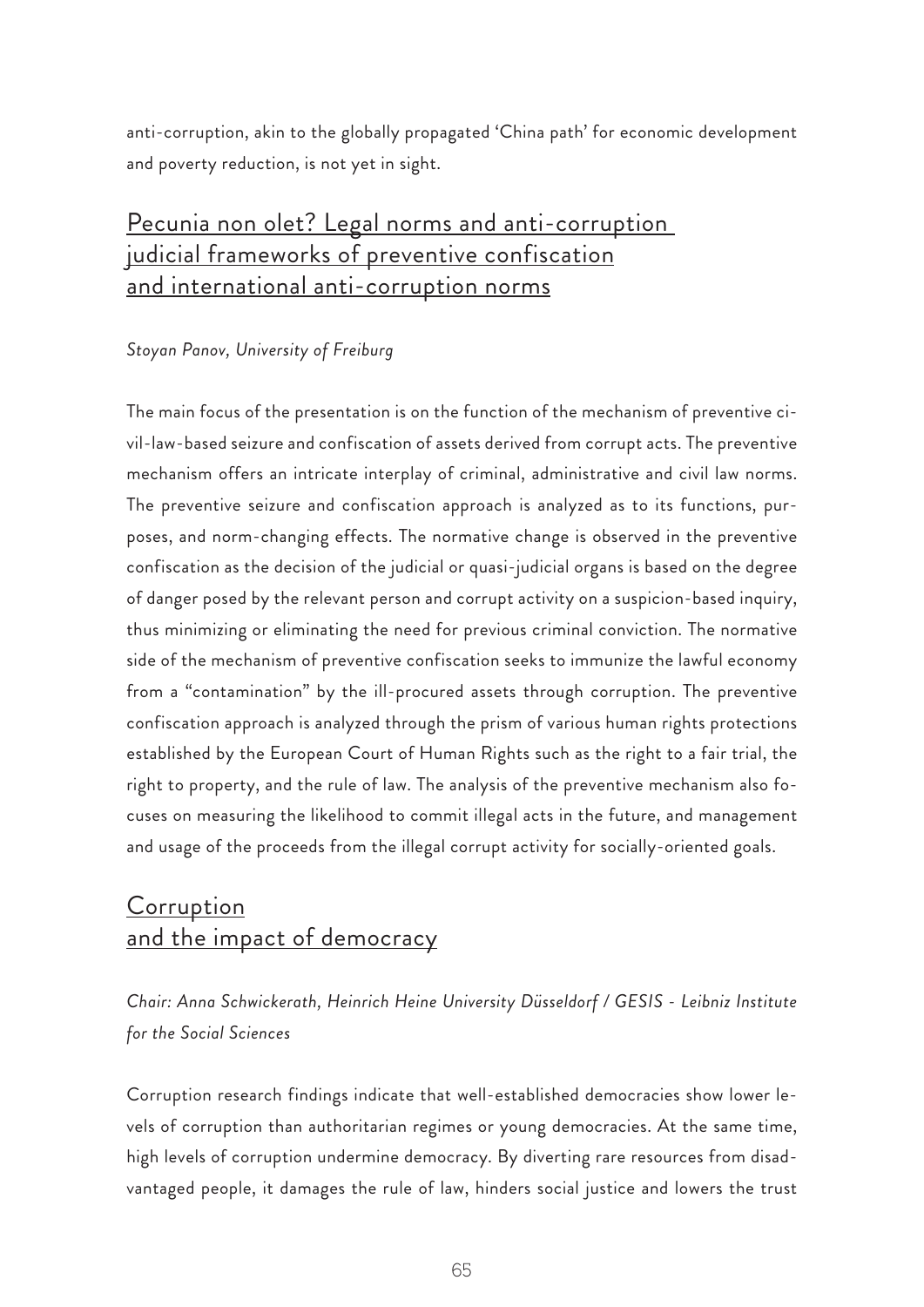of citizens in political institutions and processes. In this workshop, the authors presented their journal articles at a pre-final stage (peer reviewed). The contributions focused on the role of institutions within democracies in curbing corruption, the interrelation between democratic values and corrupt behavior, and the importance of corruption in democratization processes in post-conflict states.

### Corruption and lobbying

#### *Felix Goldberg, University of Stuttgart*

Private interests can attempt to gain informal political influence through two different modes of behavior: corruption and lobbying. Both are seen with public skepticism, but in most societies corruption is judged more negatively than lobbying. Whereas the regulatory goal concerning corruption is to eliminate it, efforts concerning lobbyism are often meant to induce transparency or regulate its modalities. The aim of this paper is to examine where these different normative perceptions and judgements of similar modes of influence stem from. The first analytic task then is to conceptually distinguish corruption and lobbyism. Where do they differ? What do they have in common? Next, the political implications of corruption and lobbying are examined. Both phenomena can affect all three branches of government. Third, I draw attention to the potential effects of corruption and lobbying on civil society in democracies. Finally, by integrating the results from these steps, the paper provides a unique systematic differentiation and conceptual comparison between corruption and lobbying. This will lead to first answers to the question of how and why two similar phenomena are socially judged differently. Implications of this conceptual comparison will be important for anti-corruption and anti-lobbyism NGOs as well as for practitioners. Both will be able to redefine their working conceptions of corruption and lobbying and can separate two informal modes of influence from each other. For researchers this chapter provides conceptual groundwork for subsequent empirical analyses.

#### The normative order of corruption

#### *Miranda Loli, TU Darmstadt / University of Frankfurt*

In recent years there have been an ever-growing number of protests and movements